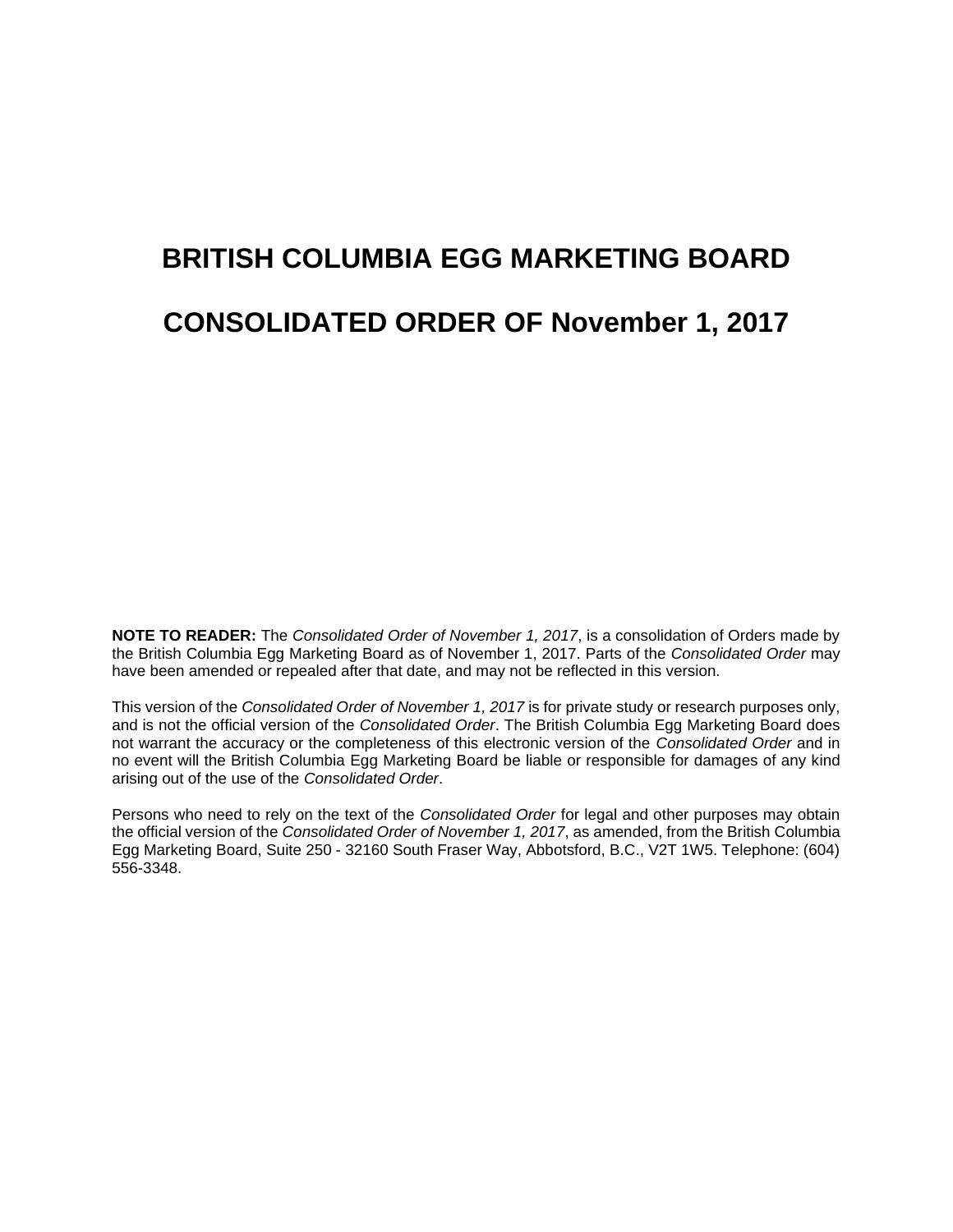## **Table of Contents**

| PART I -           |                                                                                               |  |
|--------------------|-----------------------------------------------------------------------------------------------|--|
| 1.                 |                                                                                               |  |
| 2.                 |                                                                                               |  |
| PART II -          |                                                                                               |  |
| 1.                 |                                                                                               |  |
| 2.                 |                                                                                               |  |
| 3.                 |                                                                                               |  |
| <b>PART III -</b>  |                                                                                               |  |
| 1.                 |                                                                                               |  |
| 2.                 |                                                                                               |  |
| 3.                 |                                                                                               |  |
| 4.                 |                                                                                               |  |
| <b>PART IV -</b>   |                                                                                               |  |
| 1.                 |                                                                                               |  |
| 2.                 |                                                                                               |  |
| 3.                 |                                                                                               |  |
| 4.                 |                                                                                               |  |
| 5.                 |                                                                                               |  |
| 6.                 |                                                                                               |  |
| <b>PART V -</b>    |                                                                                               |  |
| 1.                 |                                                                                               |  |
| 2.                 |                                                                                               |  |
| 3.                 |                                                                                               |  |
| 4.                 | DEFERRAL OR WAIVER OF SURRENDER ON DEEMED TRANSFER TO EXECUTOR, ADMINISTRATOR OR TRUSTEE  V-4 |  |
| <b>PART VI-</b>    |                                                                                               |  |
| 1.                 |                                                                                               |  |
| 2.                 |                                                                                               |  |
| 3.                 |                                                                                               |  |
| 4.                 |                                                                                               |  |
| 5.                 |                                                                                               |  |
| 6.                 |                                                                                               |  |
| <b>PART VII -</b>  |                                                                                               |  |
| 1.                 |                                                                                               |  |
| 2.                 |                                                                                               |  |
| 3.                 |                                                                                               |  |
| 4.                 |                                                                                               |  |
| <b>PART VIII -</b> |                                                                                               |  |
| 1.                 |                                                                                               |  |
| 2.                 |                                                                                               |  |
| 3.                 |                                                                                               |  |
| 4.                 |                                                                                               |  |
| 5.                 |                                                                                               |  |
| <b>PART IX -</b>   |                                                                                               |  |
| 1.                 |                                                                                               |  |
| 2.                 |                                                                                               |  |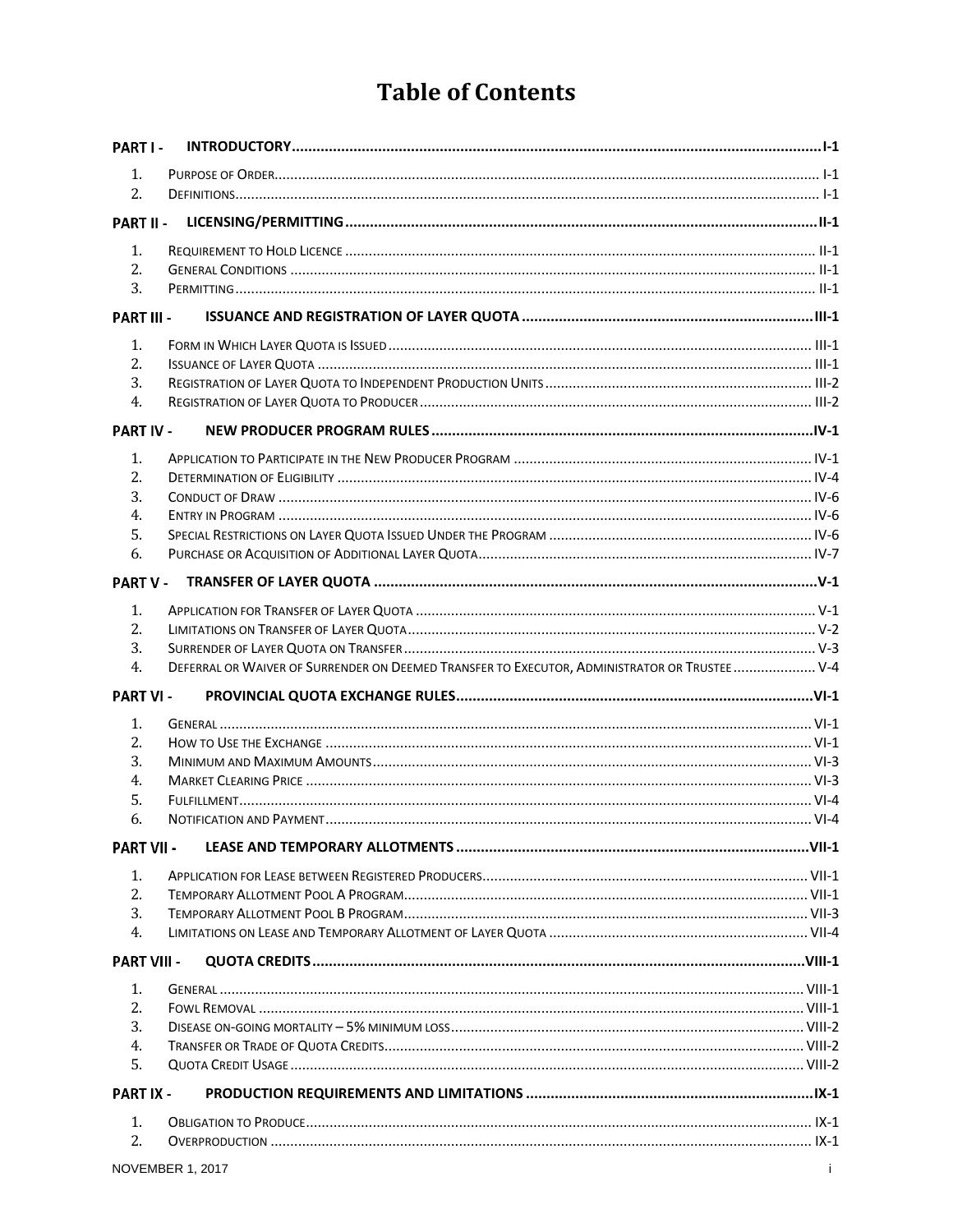| 3.                 |  |  |  |  |  |
|--------------------|--|--|--|--|--|
| 4.                 |  |  |  |  |  |
| 5.                 |  |  |  |  |  |
| 6.                 |  |  |  |  |  |
| 7.                 |  |  |  |  |  |
| <b>PART X -</b>    |  |  |  |  |  |
| 1.                 |  |  |  |  |  |
| 2.                 |  |  |  |  |  |
| <b>PART XI-</b>    |  |  |  |  |  |
| 1.                 |  |  |  |  |  |
| 2.                 |  |  |  |  |  |
| 3.                 |  |  |  |  |  |
| 4.                 |  |  |  |  |  |
| 5.                 |  |  |  |  |  |
| <b>PART XII -</b>  |  |  |  |  |  |
| 1.                 |  |  |  |  |  |
| <b>PART XIII -</b> |  |  |  |  |  |
| 1.                 |  |  |  |  |  |
| 2.                 |  |  |  |  |  |
| 3.                 |  |  |  |  |  |
| 4.                 |  |  |  |  |  |
| 5.                 |  |  |  |  |  |
| 6.                 |  |  |  |  |  |
| 7.                 |  |  |  |  |  |
| 8.                 |  |  |  |  |  |
| 9.                 |  |  |  |  |  |
| <b>PART XIV -</b>  |  |  |  |  |  |
| 1.                 |  |  |  |  |  |
| 2.                 |  |  |  |  |  |
| 3.                 |  |  |  |  |  |
| <b>PART XV -</b>   |  |  |  |  |  |
|                    |  |  |  |  |  |
| 1.                 |  |  |  |  |  |
| 2.<br>3.           |  |  |  |  |  |
| 4.                 |  |  |  |  |  |
| <b>PART XVI -</b>  |  |  |  |  |  |
|                    |  |  |  |  |  |
| 1.                 |  |  |  |  |  |
| 2.<br>3.           |  |  |  |  |  |
|                    |  |  |  |  |  |
| 4.<br>5.           |  |  |  |  |  |
|                    |  |  |  |  |  |
| 6.                 |  |  |  |  |  |
| <b>PART XVII -</b> |  |  |  |  |  |
| 1.                 |  |  |  |  |  |
|                    |  |  |  |  |  |
|                    |  |  |  |  |  |
| 1.<br>2.           |  |  |  |  |  |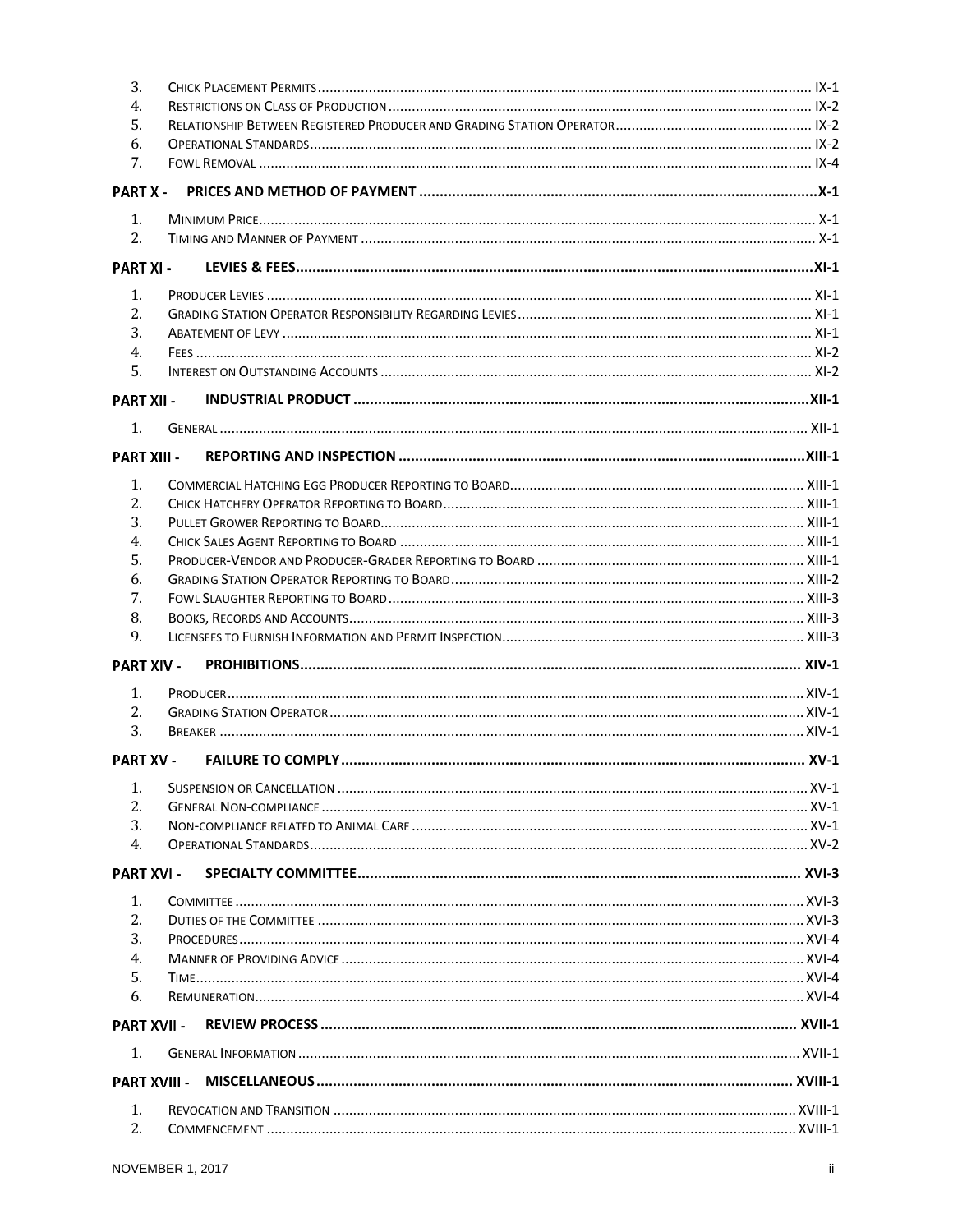#### **Appendices**

1. Schedule 1 – Election Rules and Procedures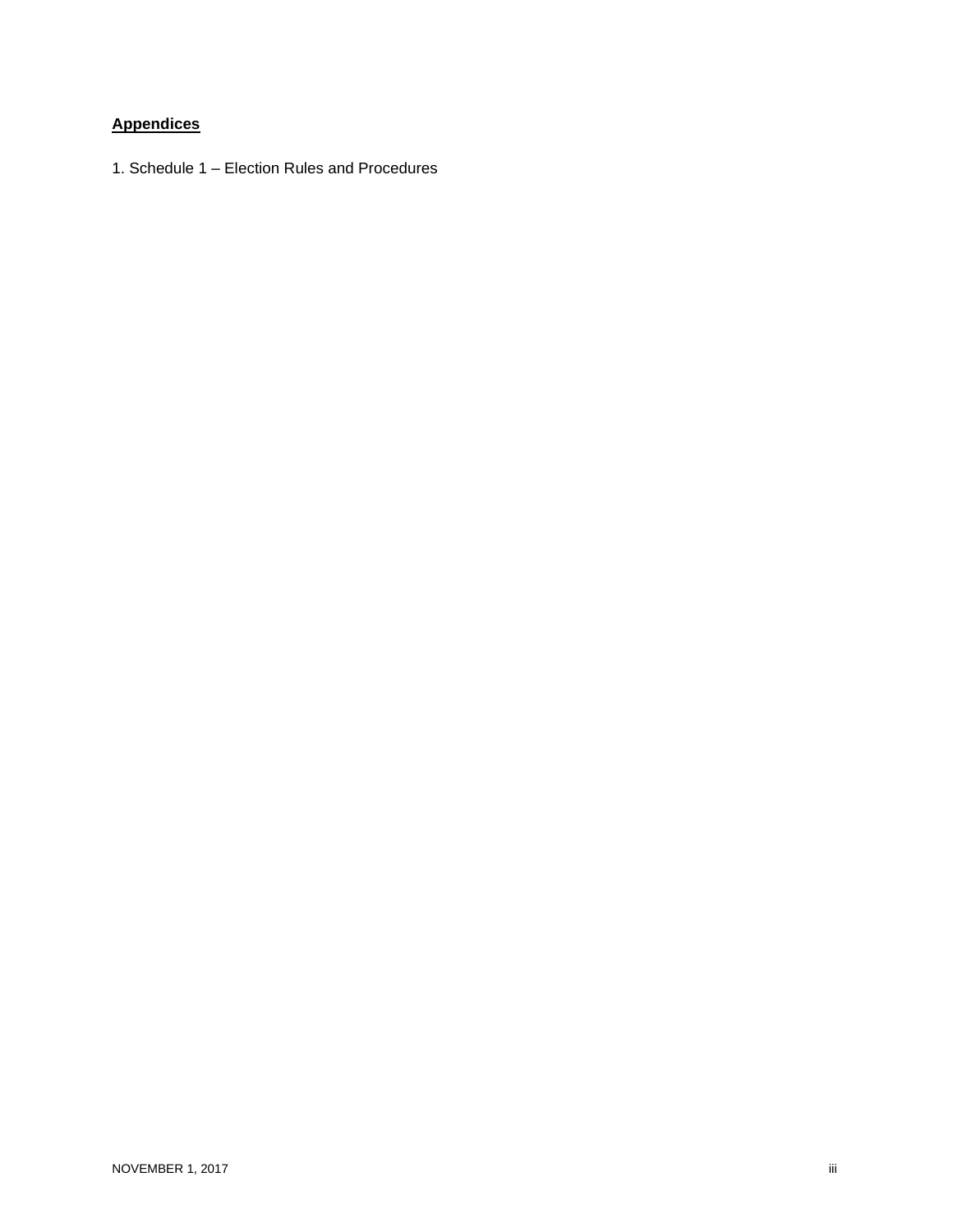#### <span id="page-4-1"></span><span id="page-4-0"></span>**1. Purpose of Order**

The purpose and intent of the BCEMB Consolidated Orders is to provide for the effective promotion, control and regulation of the production, transportation, packing, storage and marketing of the regulated product within the Province, including the prohibition of such production, transportation, packing, storage and marketing in whole or in part

#### <span id="page-4-2"></span>**2. Definitions**

In this and all Orders of the British Columbia Egg Marketing Board, except as otherwise provided herein, or unless the context requires otherwise, the definitions contained in the Natural Products Marketing (BC) Act, R.S.B.C. 1996, c. 330 and the British Columbia Egg Marketing Scheme, 1967 (B.C. Reg. 173/67) shall have effect together with the following additional definitions:

"**Base Quota**" means Layer Quota that has been transferred at least once or growth quota that has been in production for 11 years or quota issued under Part IV 5 that has been in production for 11 years.

"**Board**" means the British Columbia Egg Marketing Board which includes staff or Board of Directors.

"**Breaker**" means a Person who changes the nature of eggs by mechanical means or otherwise into a processed or manufactured product, and Markets, offers for sale, sells, stores or transports the processed or manufactured product.

"**Business Unit**" means Registered Producers where the direct or indirect interest in which is exclusively held by the same Person or Persons, in the same proportion, for each such Registered Producer.

**"Chick"** means a hen that is less than one week old.

"**Chick Hatchery Operator**" means a Person who owns, operates or maintains hatching facilities for the purpose of hatching chicks for the purpose of table egg production.

"**Chick Sales Agent**" means a Person who Markets Pullets but does not operate or maintain hatching facilities or hatching flocks.

"**Chicken Hatching Egg Producer**" means a Person who owns, leases, keeps or maintains a flock of breeder hens for the purpose of producing eggs intended to hatch into chicks to be grown for meat production.

"**Commercial Hatching Egg Producer**" means a Person who owns, leases, keeps or maintains a flock of breeder hens for the purpose of producing eggs intended to hatch into chicks to be grown and utilized for egg production.

**"Conventional Housing"** means hens housed in traditional cages with sloped floors and access to fresh feed and fresh water.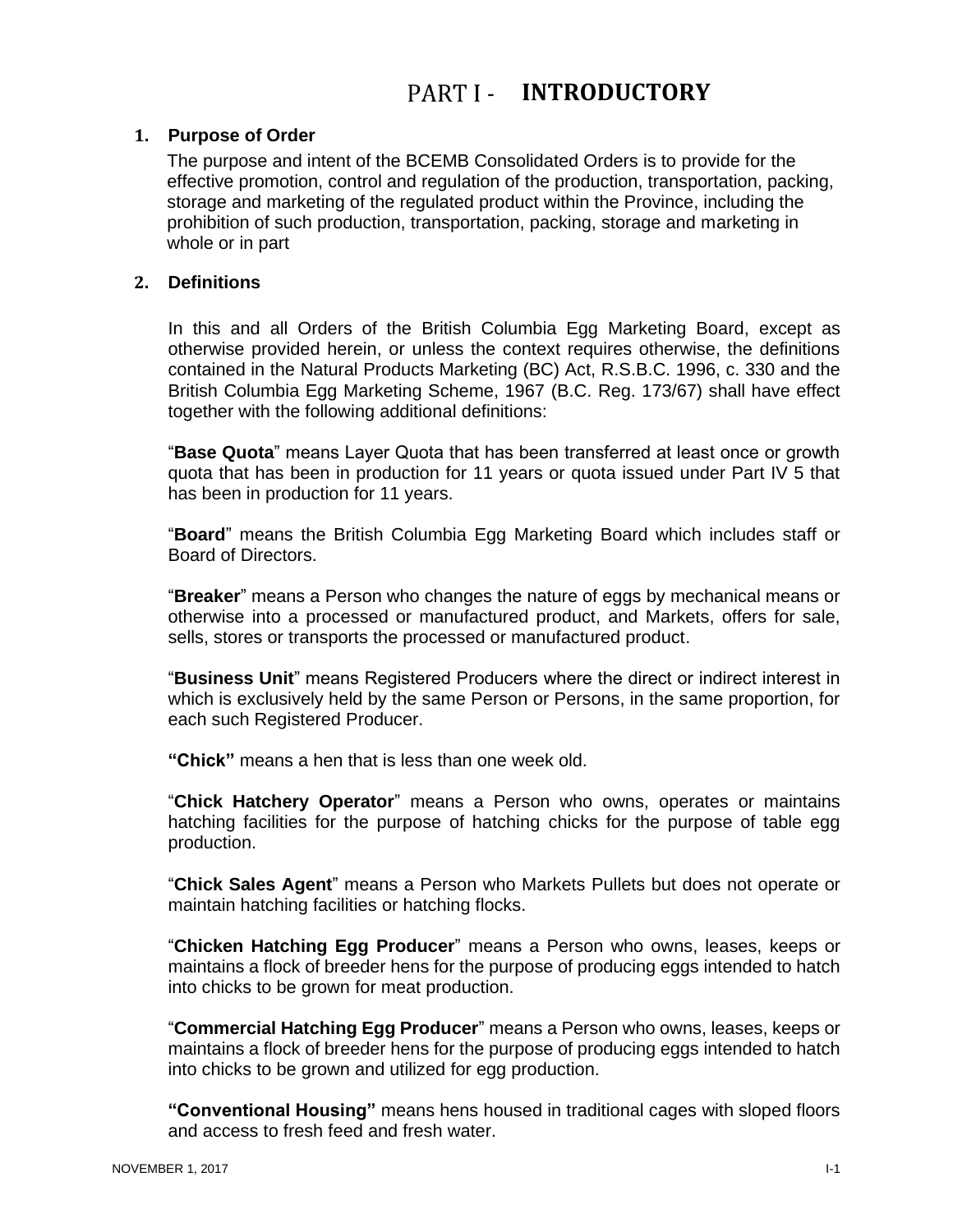"**Corrective Action Request**" means a request for a producer to correct a deficiency that was noted during an audit within a specific time frame.

"**Downtime**" refers to the timeframe that an Egg Production Unit is not housing any pullets or layers.

"**EFC**" means the Egg Farmers of Canada.

"**Egg Production Unit**" means the land and building comprising a poultry facility at which a Producer keeps or maintains Layers used for the purpose of producing eggs.

"**EXW**" means Ex Works (EXW) as defined in the *Incoterms 1990*. "Ex-works means that the seller's responsibility to deliver the goods to the buyer is completed when the seller has made the goods available to the buyer at the seller's premises. The seller is not responsible for loading them on vehicles provided by the buyer or clearing them for export. The buyer bears the cost and risks in the transport of the goods from the seller's works to the destination. This term provides the minimum obligations on a seller."

"**Federal Quota**" means the number of dozens of eggs that a Producer is entitled to Market in interprovincial and export trade during a Quota Period.

**"Fixed Costs"** means the sum of the operation costs, depreciation and ROI as outlined in the Cost of Production Summary issued by EFC on a periodic basis, multiplied by the current Rate of Lay.

"**Free Range Eggs**" means eggs produced by hens who can roam freely outdoors for at least part of the day.

"**Free Run Eggs**" means eggs produced by hens who can roam freely within a barn.

**"Furnished Housing**" means a caged production system that typically includes a nest box, perch space, and scratch area.

"**Going Concern Sale**" means a Transfer where:

- a) all of a Transferor's Layer Quota is Transferred to one or more purchasers, contemporaneously and together with the Transferor's total legal and beneficial fee simple interest in the associated Independent Production Unit (including the Transferor's total legal and beneficial interest in all buildings, facilities, poultry equipment and Layers used in connection with that Independent Production Unit including the land on which it resides); and
- b) the Transferor retains no legal or beneficial reversionary interest in either the Layer Quota or the associated Independent Production Unit (including any buildings, facilities, equipment or Layers used in connection with that Independent Production Unit).

**"Good Standing"** means a producer who is up to date with respect to any fees, charges or levies due to the Board and is in compliance with all Board orders.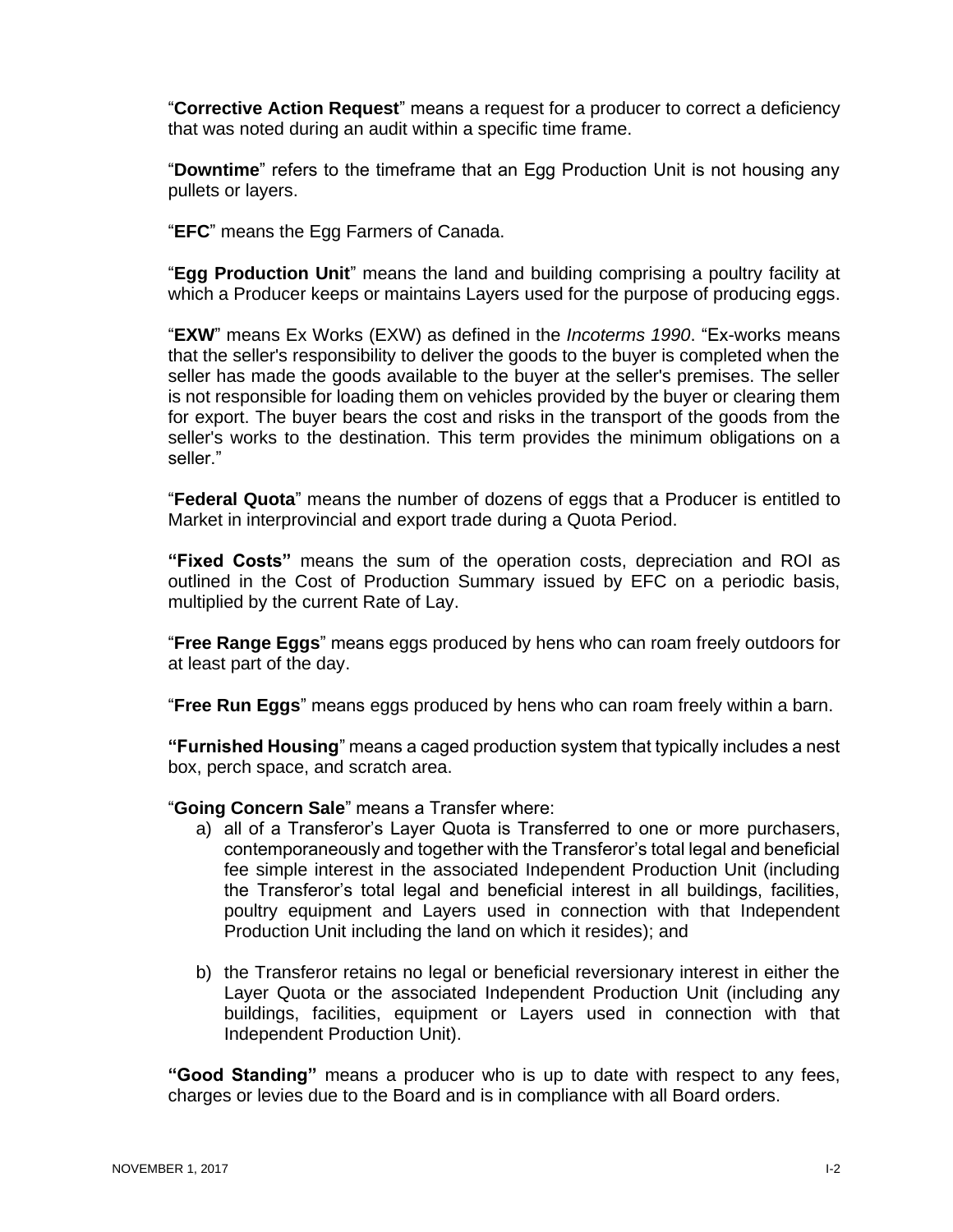"**Grading Station Operator**" means a Person who grades Regulated Product by mechanical means or otherwise, and who Markets the Regulated Product so graded.

"**Growth Layer Quota**" means new Layer Quota that is issued by the Board as a consequence of an increase to the Province's allocation.

"**Independent Production Unit**" means one or more Egg Production Units that are geographically and operationally independent, including automated packing equipment and coolers. An Independent Production Unit may be owned or leased.

"**Industrial Product**" means Regulated Product delivered to a Breaker or Regulated Product designated by the Board as industrial product.

"**Interior**" means that part of the Province which excludes those areas defined as the Lower Mainland and Vancouver Island.

"**Layer**" means laying hens and layers and any class of female chicken hatched for the purpose of egg production, that is at least nineteen (19) weeks of age.

"**Layer Quota**" means the number of layers which may at any time be kept or maintained for the purpose of egg production by a Registered Producer that may be used for the purpose of producing any class of table eggs.

"**Lower Mainland**" means that part of the Province bounded as follows: Commencing at the intersection of the  $49<sup>th</sup>$  parallel of latitude with the 121 $<sup>st</sup>$  meridian of longitude,</sup> thence due North to the 50th parallel of latitude, thence due West to the 123 $rd$  meridian of longitude, thence due North to the 51<sup>st</sup> parallel of latitude, thence due West to the western boundary of the Province, thence southerly and easterly along the western and southern boundaries of the Province to the point of commencement, but excluding Vancouver Island and all the other islands lying along the coast of the Province.

**"Management Contract"** means an arrangement under which operational control of a Registered Producer's quota is vested by contract in a Person that performs the necessary managerial functions in return for a fee.

"**Marketing**" includes producing, buying, selling, disposing of, and offering for sale or other disposition.

"**Member**" means a member of the Board and includes the Chair of the Board.

"**Nest-Run Production**" means unsorted eggs, produced by an identified flock over a Quota Period, and which meet the minimum weight requirement from time to time set by the Board and which have not been altered by the addition or removal of any eggs.

"**Organic Eggs**" means eggs produced in accordance with the requirements of the Canadian Organic Standards and certified by a recognized certification body.

"**Permit**" means permission given in writing by the Board to any person with regard to the Marketing of the Regulated Product.

"**Person**" includes any sole proprietor, partnership, firm or corporation.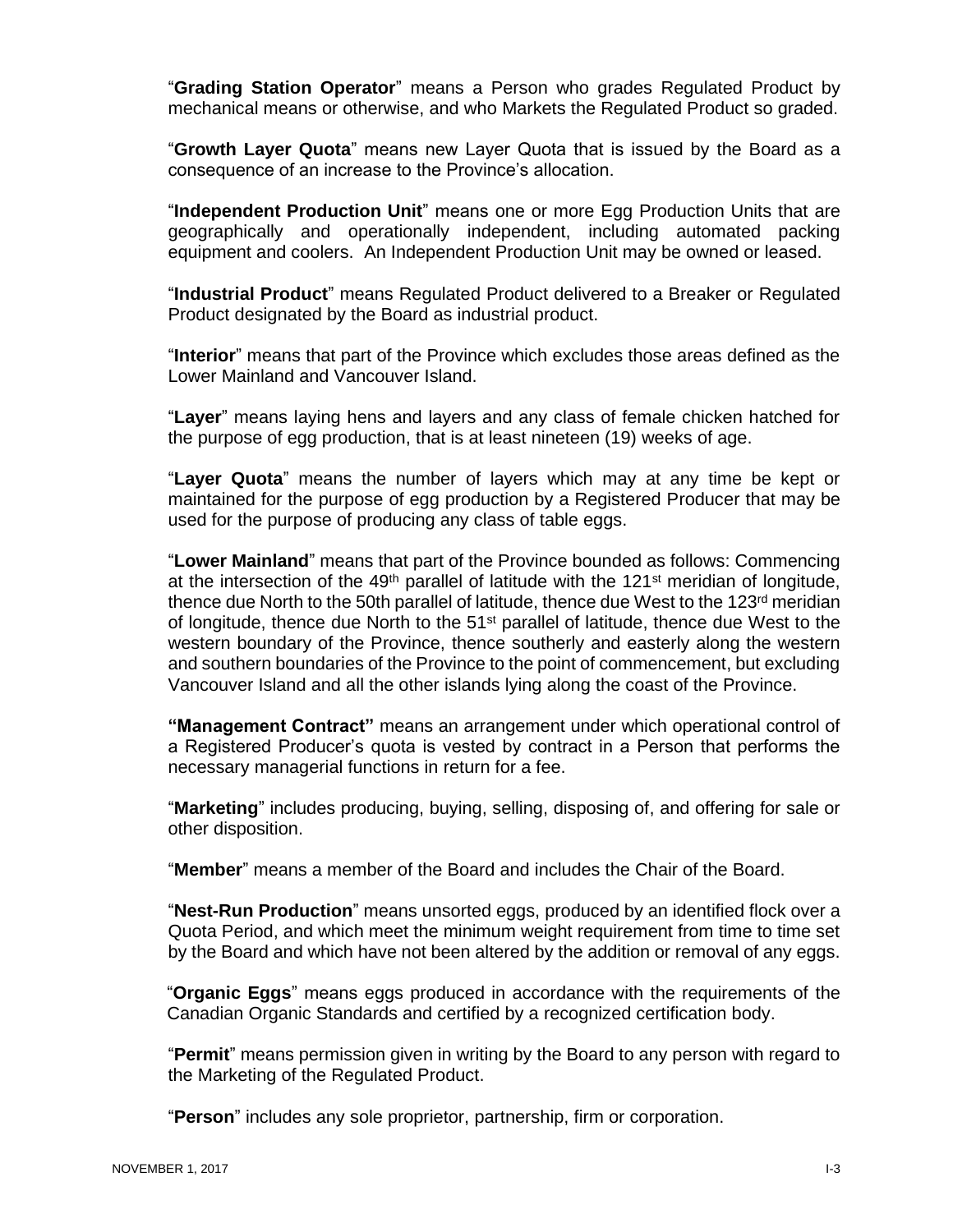"**Producer**" means a Person who owns, keeps or maintains Layers in the Province of British Columbia.

"**Producer-Grader**" means a Registered Producer who grades their own production, has been issued a Grader licence by CFIA.

"**Producer-Vendor**" means a Producer who produces and Markets, offers for sale, sells, stores or transports a minimum of 75% of the Regulated Product produced by him or her, but does not process, Market, offer for sale, sell, store or transport the Regulated Product produced by any other Person.

"**Provincial Quota**" means the number of hens that a Producer is entitled to house for the purpose of marketing table eggs in intra-provincial trade during a Quota Period.

"**Pullet**" means a female chicken raised for the purpose of egg production that is less than nineteen (19) weeks of age.

"**Pullet-Grower**" means a Person who grows Pullets.

"**Quota Period**" means the period specified in Schedule 1 to the *Canadian Egg Marketing Agency Quota Regulations, 1986*, as amended.

"**Region**" means the Interior, the Lower Mainland, or Vancouver Island, as the case may be.

"**Registered Producer**" means a Producer who is registered under the *Scheme* holds Quota and a licence.

"**Regulated Product**" means regulated product as defined in the *British Columbia Egg Marketing Scheme, 1967* (B.C. Reg. 173/67).

"**Related Corporate Producers**" mean corporate producers, the direct or indirect interest in which is exclusively held by the same Person, or by Persons who are related as spouse, child, child and the child's spouse, or sibling.

"**Specialty Egg Class**" includes organic, free range, and free run.

"**Transfer**" means a direct or indirect, legal or equitable, permissible or impermissible transfer of an interest in Layer Quota, or the grant of an option to transfer an interest in Layer Quota, and in the case Layer Quota Issued to a corporation includes a transfer of shares or an interest in shares of the corporation or the issuance of additional shares or redemption of existing shares which results in a change in the proportion of shares held by each shareholder; but does not include the grant of a security interest in Layer Quota in favour of a bona fide lender.

"**Transferee**" means the Person to whom Layer Quota is being Transferred.

"**Transferor**" means the Person from whom Layer Quota is being Transferred.

"**Unregistered Producer**" means a Producer, other than a Registered Producer, who either holds a valid permit in accordance with Part II of the BCEMB Consolidated Orders, or keeps or maintains less than one hundred hens.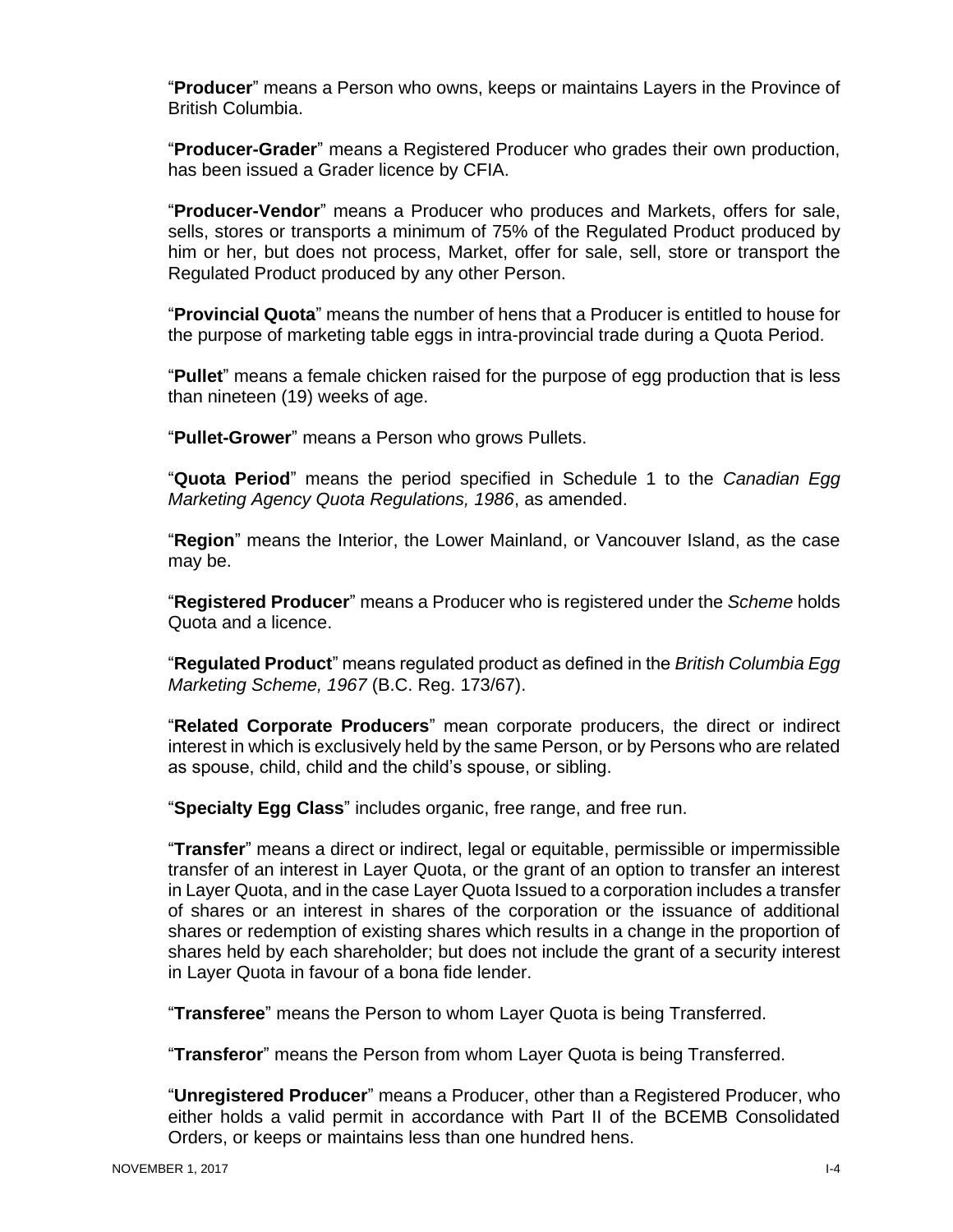"**Valid Licence**" means a current and subsisting licence of the applicable class issued by the Board to a Person in good standing with respect to each and every requirement therefor.

"**Vancouver Island**" means that part of the Province consisting of Vancouver Island and all the other islands lying along the coast of the Province.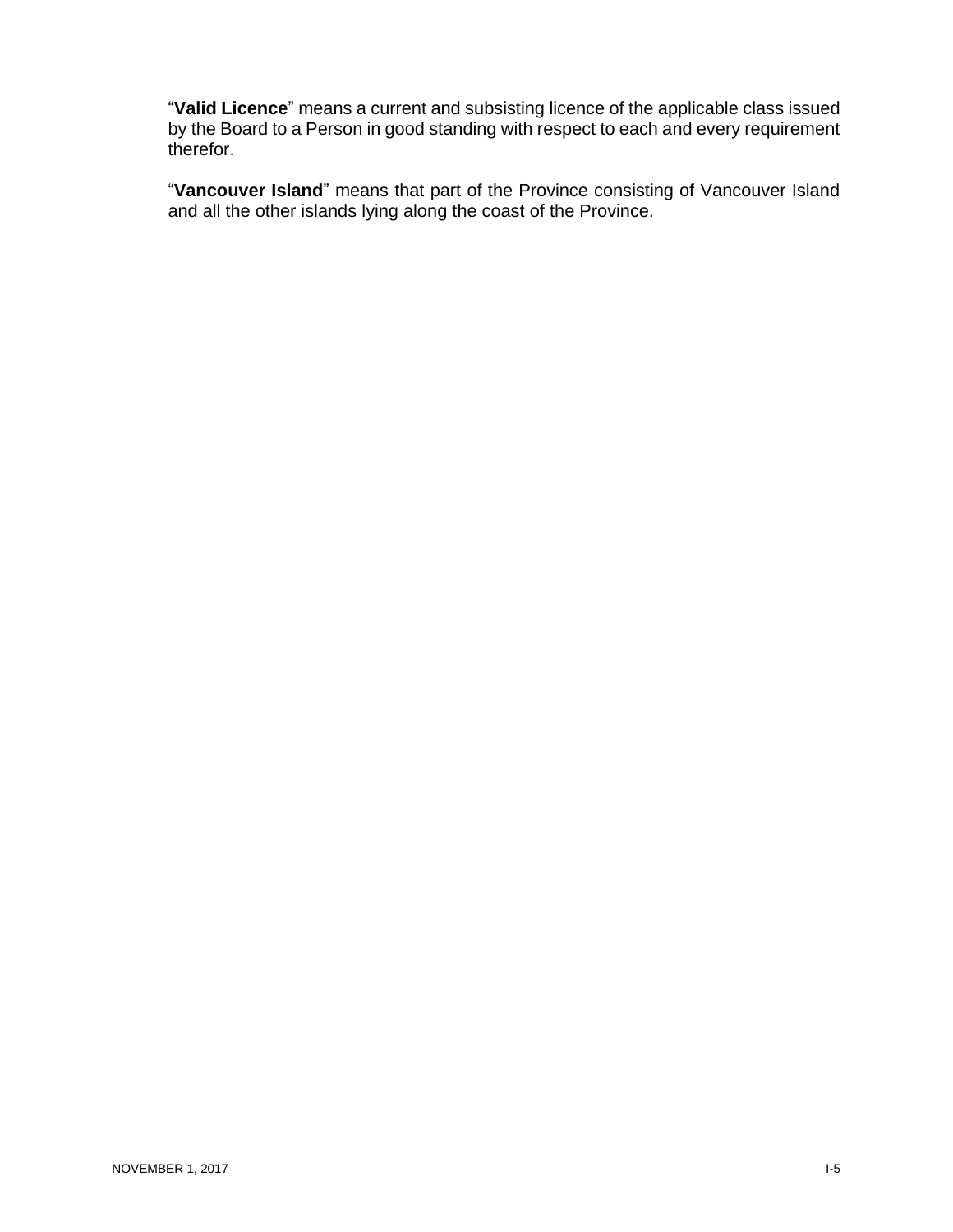### PART II - LICENSING/PERMITTING

#### <span id="page-9-1"></span><span id="page-9-0"></span>**1. Requirement to Hold Licence**

- (1) Subject to subsection (2), no Person shall act as a Producer, Producer-Vendor, Producer-Grader, Commercial Hatching Egg Producer, Grading Station Operator, Breaker, Chick Hatchery Operator or Chick Sales Agent unless in possession of a Valid Licence, and no Person shall be relieved of compliance with this requirement in respect of any class of licence on the grounds that such Person is the holder of a Valid Licence of another class.
- (2) Notwithstanding subsection (1), an Unregistered Producer may act as a Producer without a Producer Licence issued by the Board.
- (3) Where Persons carry on business in partnership, each with the other, a Valid Licence may be issued by the Board in the names of each of the partners and in the business name carried on by those partners, if any. Such licence is subject to cancellation by the Board in the event of a change in the membership of the partnership with respect to a Person or Persons having an interest in that partnership.
- (4) Where a Valid Licence has been issued by the Board to a corporation, such licence is subject to cancellation by the Board in the event of a change in the ownership, direct or indirect, of the majority voting shares of the corporation.

#### <span id="page-9-2"></span>**2. General Conditions**

- (1) It is a condition of issuance and maintenance of every licence that the applicant or holder complies with the Orders of the Board from time to time in force and all applicable legislation and regulations.
	- (a) Producer-vendors and Producer-graders must comply with all applicable provisions of the Shell Egg Grading Regulation (B.C. Reg. 105/78) and the Agricultural Produce Grading Act, R.S.B.C. 1996, c. 11.
- (2) Licences are issued on an annual basis expiring on the last day of the year for which it was issued.
- (3) Licences issued under this Consolidated Order are not transferable.
- (4) A condition to hold a Licence as a Grading Station Operator, Breaker, or Chick Hatchery Operator is the applicable Canadian Food Inspection Agency certification or equivalent.
- (5) All Persons holding a licence with the Board must retain Canadian citizenship or Permanent Resident status.

#### <span id="page-9-3"></span>**3. Permitting**

(1) A Producer who keeps or maintains not more than ninety-nine (99) Layers in aggregate, whether in a single facility, or in concert with another Person or Persons, or in facilities that are contiguous to, or a part of, each other do not require a permit or licence. These producers are encouraged to register with the Board to receive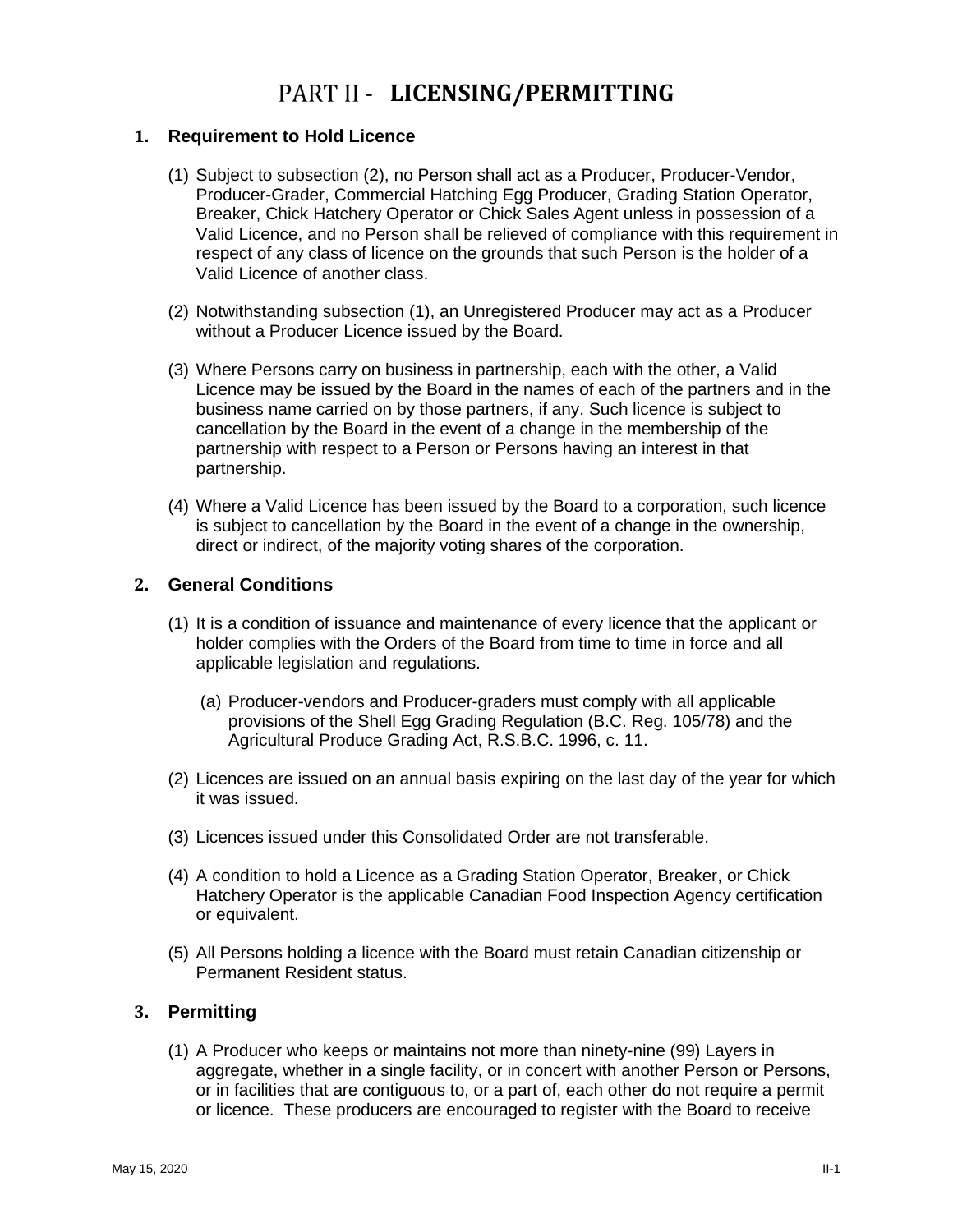food safety, biosecurity and animal care updates as well as with the BC Ministry of Agriculture Premises ID program.

- (2) A Producer who keeps or maintains not more than four-hundred and ninety-nine (499) and not less than one-hundred (100) Layers in aggregate, whether in a single facility, or in concert with another Person or Persons, or in facilities that are contiguous to, or a part of, each other, and who:
	- (a) has established to the satisfaction of the Board that in the six month period ending August 31, 1983, the Producer kept or maintained not more than four hundred and ninety-nine (499) and not less than one-hundred (100) Layers in aggregate, whether in a single facility, or in concert with another Person or Persons, or in facilities that are contiguous to, or a part of, each other;
	- (b) was, on or before March 31, 1996, issued a written, non-transferrable "Unregistered Small Producer Permit" expiring on the death of the Producer or on the cessation of the production of eggs for a period exceeding 36 weeks; and
	- (c) has consistently kept or maintained all such Layers on a single poultry farm;
- (3) A Producer who keeps or maintains not more than three-hundred and ninety-nine (399) and not less than one-hundred (100) Layers in aggregate, whether in a single facility, or in concert with another Person or Persons, or in facilities that are contiguous to, or a part of, each other, and who:
	- (a) is at least nineteen years of age;
	- (b) is not a holder of Layer Quota and whose Spouse is not a holder of Layer Quota;
	- (c) has applied annually for, and been issued, a written, non-transferrable "Unregistered Small Lot Producer Permit" expiring on the death of the Producer or on the cessation of the production of eggs for a period exceeding 36 weeks;
	- (d) produces organic eggs, heritage breed eggs, free range eggs or free run eggs, in accordance with the applicable requirements of a certification program established under the Agri-Food Choice and Quality Act or other provincially, nationally or internationally recognized standards accepted by the Board as a qualifying certification program;
	- (e) markets their ungraded eggs directly to the end consumer at the farm gate or farmers markets, or markets their eggs that have been graded by a Registered Shell Egg Station directly to the end consumer; and
	- (f) is compliant with all applicable provisions of the Egg Grading and Standards Regulation where ungraded eggs are direct-marketed at the farm gate or farmers markets;
- (4) A Producer who keeps or maintains not more than the maximum number of Layers specified in writing by the Board, and who:
	- (a) has applied annually for, and been issued, a written, non-transferrable "Unregistered Research Producer Permit", authorizing the keeping or maintaining of a maximum number of Layers for a research or market development purpose approved by the Board, on such terms and conditions as the Board may determine in its discretion;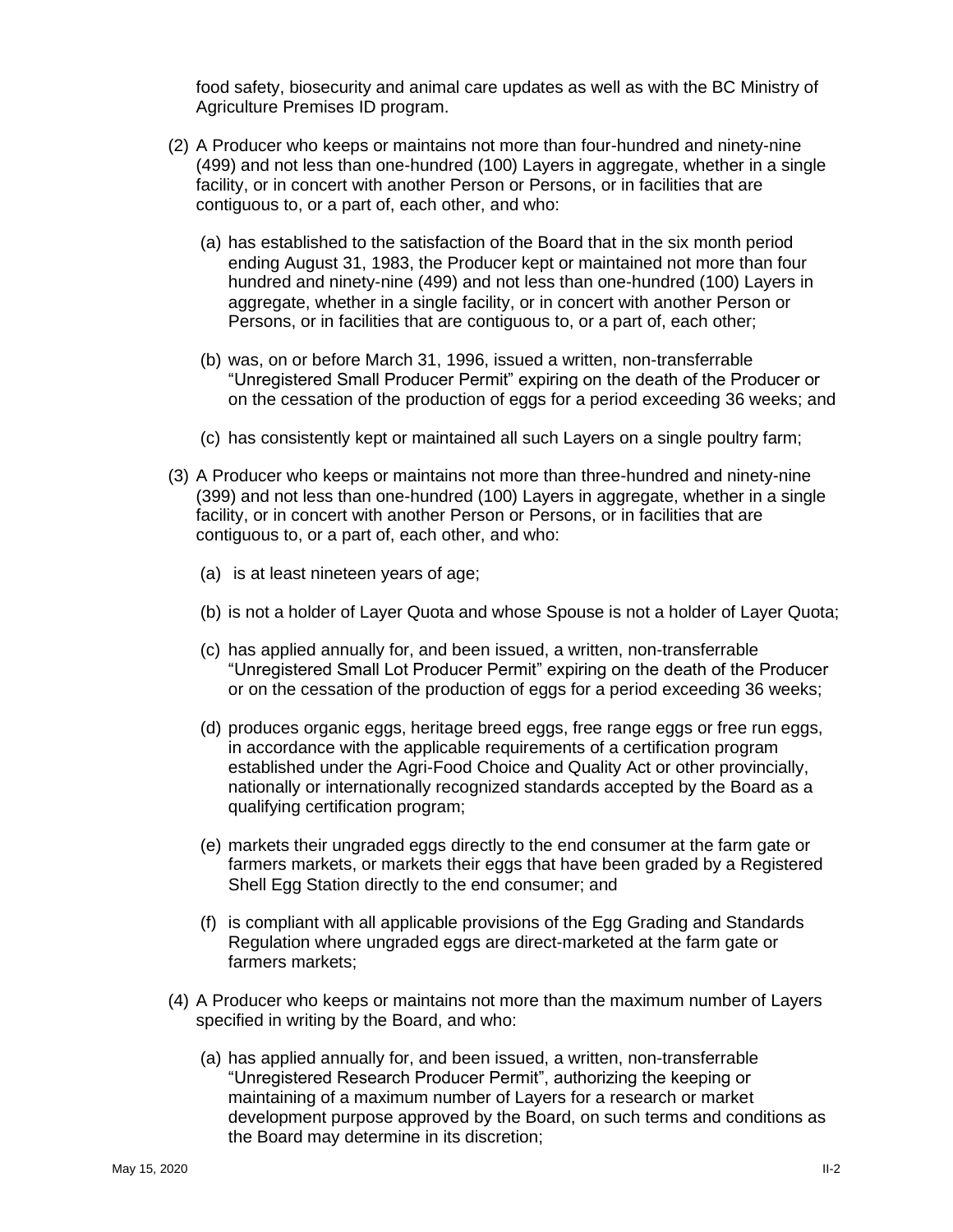- (b) keeps or maintains not more than the maximum number of Layers authorized by the Board for the research or market development purpose approved by the Board; and
- (c) is compliant with all applicable provisions of the Shell Egg Grading Regulation (B.C. Reg. 105/78) and the Agricultural Produce Grading Act, R.S.B.C. 1996, c. 11 where ungraded eggs are direct-Marketed at the farm gate;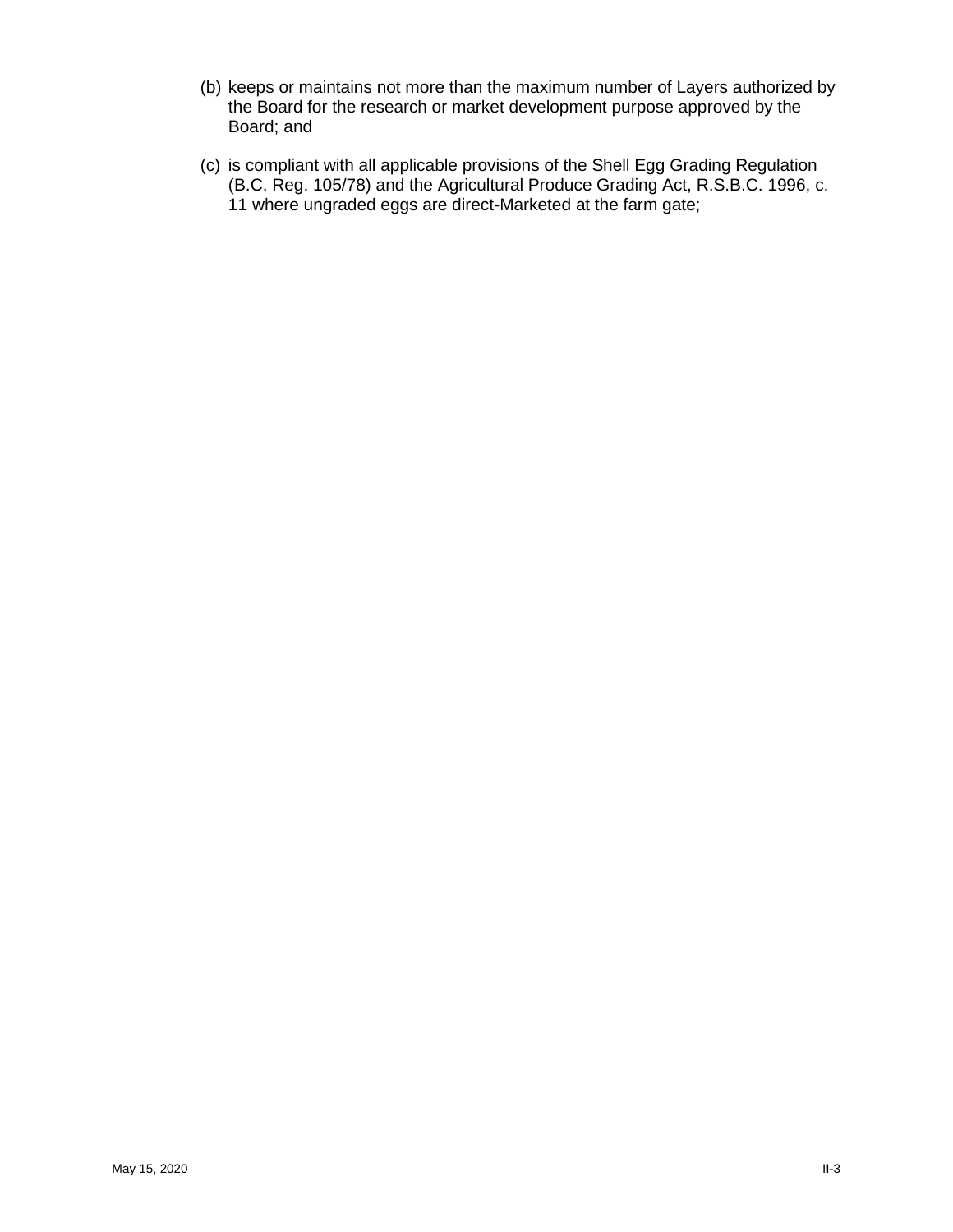#### <span id="page-12-0"></span>PART III -**ISSUANCE AND REGISTRATION OF LAYER QUOTA**

#### <span id="page-12-1"></span>**1. Form in Which Layer Quota is Issued**

- (1) All Layer Quota is a revocable licence to produce only and remains the exclusive property of the Board.
- (2) All Layer Quota Issued to a Producer shall be expressed as a number of Layers per Quota Period.
- (3) Layer Quota Issued to a Producer shall be deemed to be derived from an Issuance of a concurrent quantity of Provincial Quota and Federal Quota expressed as a number of Layers per Quota Period.

#### <span id="page-12-2"></span>**2. Issuance of Layer Quota**

- (1) The Board may issue Layer Quota to Persons or adjust, reduce, alter or cancel Layer Quota issued to such Persons, at such time or times, in such amounts and in such a manner as may be determined by it.
- (2) Upon notification of a quota increase, Registered Producers will be given 30 days to provide the Board of what date they intend to utilize their issuance. Failure to respond within the timeframe will result in forfeiture of the issuance.
- (3) Unless otherwise determined by the Board, Layer Quota shall not be issued:
	- (a) to any individual who is under the age of nineteen years;
	- (b) to any corporation controlled by any individuals under the age of nineteen years;
	- (c) to any partnership with respect to which any individual member is under the age of nineteen years;
	- (d) to any Registered Producer/Person if it results in that Registered Producers/Persons having direct or indirect interest in quota exceeding 5% of the Layer Quota issued by the Board to Registered Producers by way of partnership, share equity or otherwise;
	- (e) to any Producer who is not actively engaged in egg production within the meaning of Part V of this Consolidated Order;
	- (f) to any Producer who is delinquent with respect to any fees, charges or levies due to the Board;
	- (g) to any Producer who is not in Good Standing with all Board Orders;
	- (h) to any Producer who has failed to resolve a corrective action request in the manner and within such time as may be specified by the Board in a written notice of default and demand for rectification;
	- (i) to any Person producing conventional white production who is housing Layers at less than 67 square inches per Layer;
	- (j) to any Person producing conventional brown production who is housing Layers at less than 75 square inches per Layer; or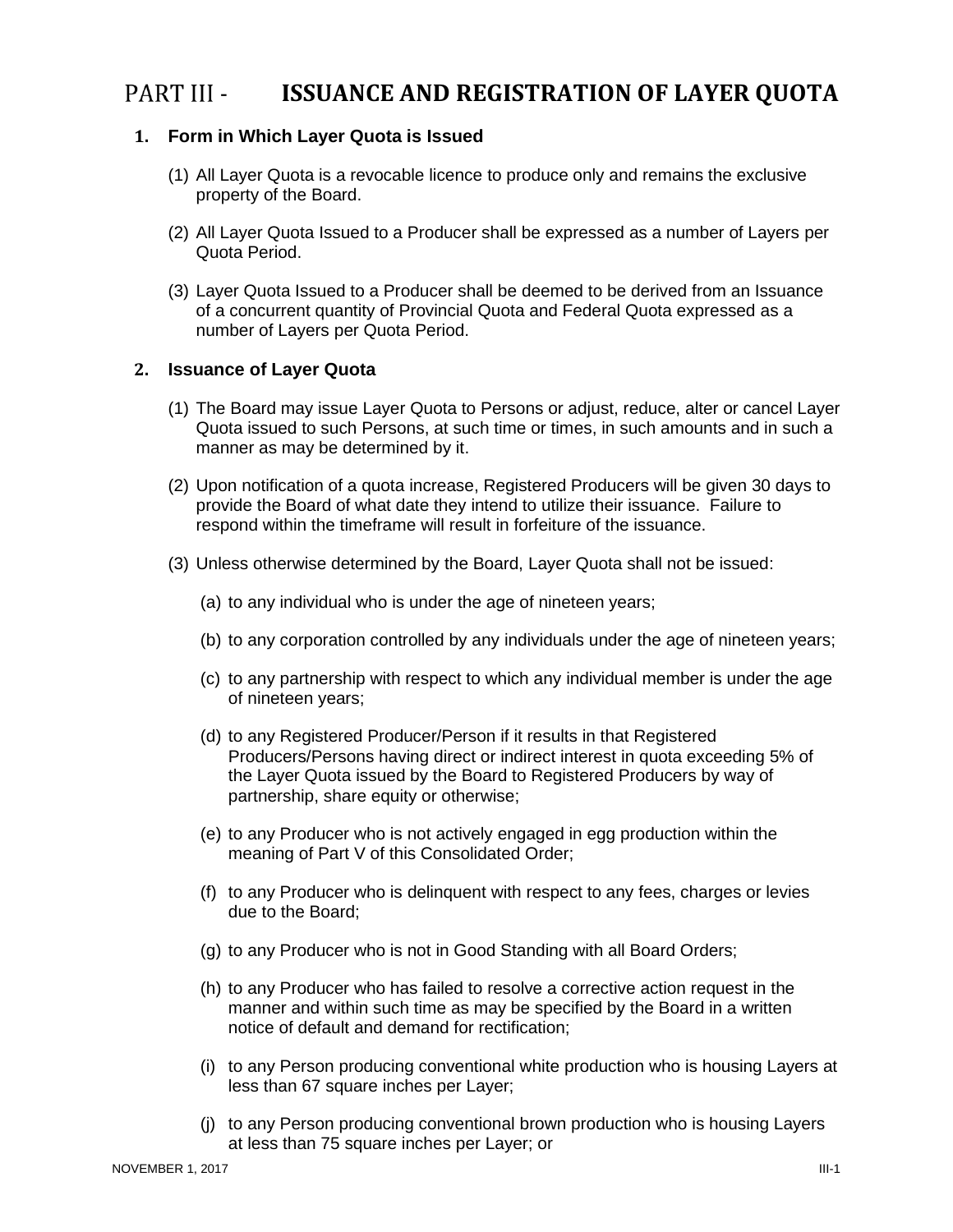- (k) to any Person whose Independent Production Units cannot accommodate the proposed issuance of Layer Quota in accordance with the requirements of this Consolidated Order.
- (l) to a Producer while that Producer is leasing quota to another producer under Part VII 1. (2).
- (m) to any Person who has transferred any quota within the last 12 months, including exempt and non-exempt transfers, with one exception as follows:
	- (i) If a quota transfer does not result in an overall change in total quota holdings within a business unit, quota holders within that business unit remain eligible to receive growth.
- (4) Where a Person is ineligible to receive an issuance of Layer Quota by reason of paragraph  $(3)(i)$ ,  $(i)$ ,  $(k)$  or  $(l)$ , the Layer Quota that cannot be so accommodated:
	- (a) may be made available by the Board to another Person on a temporary, nontransferrable basis, provided that such other Person pays to the Board, in advance, a charge equal to the Fixed Cost in effect as of the date the Temporary Allotment came into effect per conventional white Layer per year;
	- (b) may be received by that Person at a subsequent date not later than three years from the date that the Layer Quota first became available for issuance, provided that the Person's Independent Production Units is then able to accommodate that issuance of Layer Quota in accordance with the requirements of this Consolidated Order;

#### <span id="page-13-0"></span>**3. Registration of Layer Quota to Independent Production Units**

- (1) Layer Quota Issued by the Board to a Registered Producer, or held for production by a Registered Producer under a Permissible Lease, shall be registered to the Independent Production Units described in the Registered Producer licence.
- (2) Layers shall be kept on and Marketed from the Independent Production Units described in the Registered Producer licence in a manner consistent with the Consolidated Orders, unless the Board otherwise consents in writing.
- (3) An Egg Production Unit to which Layer Quota is registered shall not be changed in whole or in part, unless the Board otherwise consents in writing.
- (4) An Independent Production Unit shall only be registered to one Registered Producer.

#### <span id="page-13-1"></span>**4. Registration of Layer Quota to Producer**

- (1) Where a Registered Producer carries on business as a sole proprietor, Layer Quota Issued to that Registered Producer, or held for production by that Registered Producer under a Permissible Lease, will be registered by the Board in the name of the Registered Producer and in the business name carried on by that Registered Producer, if any.
- (2) Where Registered Producers carry on business in partnership, each with the other, Layer Quota Issued to those Registered Producers, or held for production by those Registered Producers under a Permissible Lease, is deemed to have been Issued in proportion to the interest of each such Registered Producer in the control or financial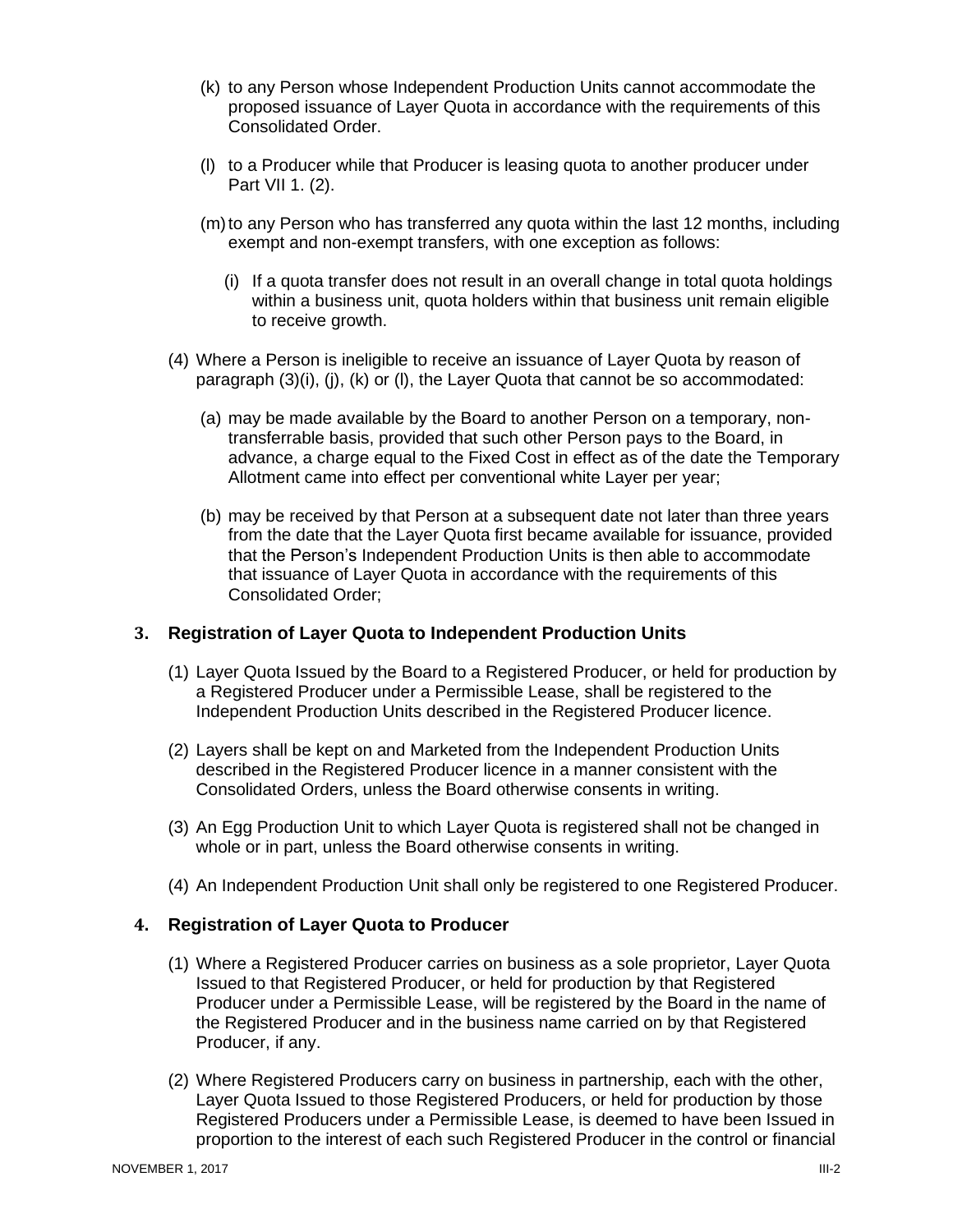growth of the partnership, and will be registered by the Board in the names of each of the partners and in the business name carried on by those partners, if any. At the time of first registration, and subsequently as required by the Board, the partners shall file with the Board a true copy of the partnership agreement showing the name of each partner and the interest that each partner has in the partnership. The partners shall further inform the Board in writing one calendar month before any change is made with respect to the interest of each partner in the partnership.

- (3) Where a Registered Producer is a corporation, Layer Quota Issued to that Registered Producer, or held for production by that Registered Producer under a Permissible Lease, is deemed to have been Issued in proportion to the interest of each individual having a direct or indirect interest in the control or financial growth of that corporation, whether by means of shares in that corporation (and irrespective of the class of shares) or by way of a share interest in a parent corporation, and will be registered by the Board in the name of the corporation and in the names of each of the individuals having such a direct or indirect interest in that corporation. At the time of first registration, and subsequently as required by the Board, the corporation shall file with the Board a true copy of its Certificate of Incorporation and Register of Members, together with true copies of the Certificates of Incorporation and Registers of Members for each parent corporation having a direct or indirect interest in that corporation. The corporation shall further inform the Board in writing one calendar month from the date of any change made with respect to the share Issuance within, or structure of, the corporation.
- (4) Failure by a Registered Producer to provide the Board with any of the documents required by the Board within the time specified by the Board may result in the suspension of the offending Licensee's licence and Layer Quota until the required document is filed and approved by the Board.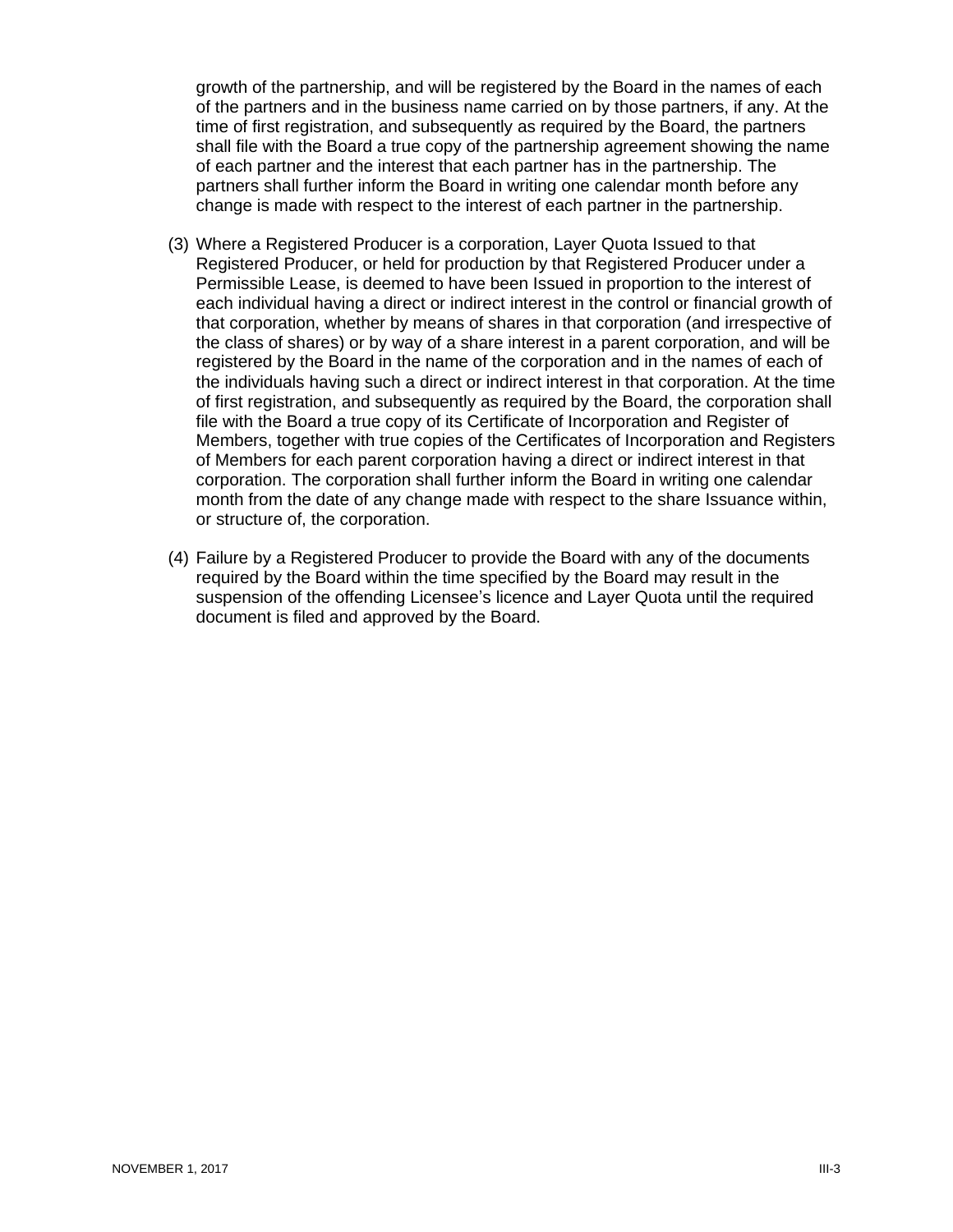### <span id="page-15-0"></span>PART IV - NEW PRODUCER PROGRAM RULES

#### <span id="page-15-1"></span>**1. Application to Participate in the New Producer Program**

- (1) The Board may from time to time announce on its website that a draw or draws will be conducted for the purpose of selecting a specified number of applicants to become entrants in the New Producer Program. In such event, the announcement will remain on the Board's website for a period not less than 30 days before the expiry of the deadline for the submission of applications to participate in a draw.
- (2) The Board may, in its sole discretion:
	- (a) restrict participation in a New Producer Program draw to applicants who will:
		- (i) be actively engaged in production of, or from, a specified class or classes of Regulated Product;
		- (ii) engage in egg production within a Region, identified by the Board as warranting additional production capacity having regard to the interests of the industry as a whole; and/or
		- (iii) employ a specified mode of production or marketing of Regulated Product.
		- (b) establish, impose and announce special terms, conditions and restrictions with respect to any New Producer Program Draw, including terms, conditions and restrictions governing continued participation in the New Producer Program, and/or the terms, conditions and restrictions regarding the allotment, purchase, suspension or cancellation of Layer Quota.
- (3) A Person may apply to participate in a New Producer Program draw only when the Board has announced on its website that a draw or draws will be conducted for the purpose of selecting an applicant to become an entrant in the New Producer Program, and within the deadline for the submission of applications to participate in a draw which shall not be less than 30 days from the date of the Board's announcement.
- (4) Applications to participate in a New Producer Program draw are made by filing with the program administrator:
	- (a) an application form, obtainable from the Board, duly completed by the applicant;
	- (b) a certified true copy of the applicant's birth certificate or other certified true copy of proof of age acceptable to the Board;
	- (c) a certified true copy of the applicant's Canadian passport, Canadian citizenship card, or Canadian permanent resident card;
	- (d) a certified true copy of the applicant's British Columbia driver's license or British Columbia identification card;
	- (e) a non-refundable application fee of \$750.00, payable to the "British Columbia Egg Marketing Board" by way of cheque;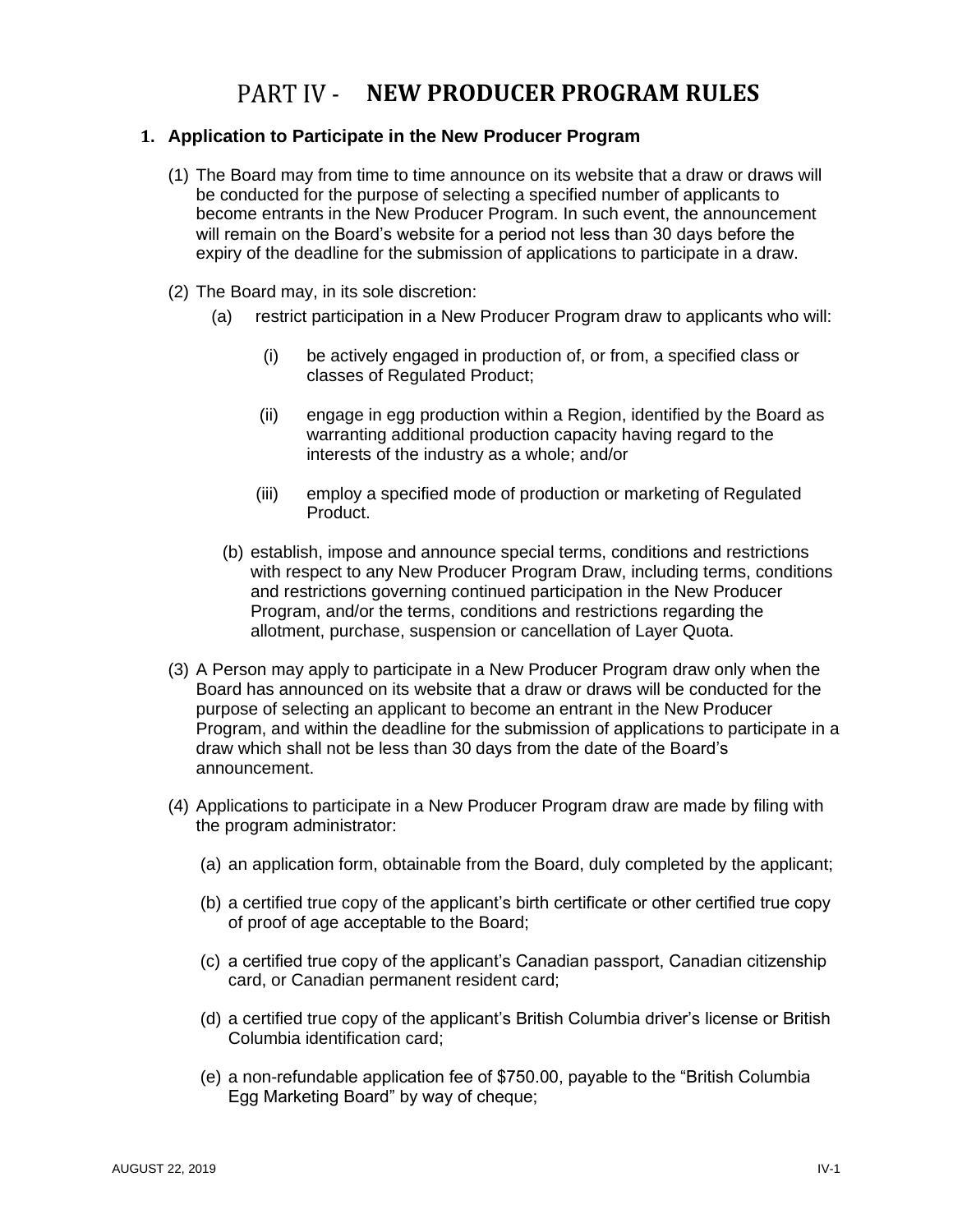- (f) proof, in a form satisfactory to the Board, of the applicant's financial ability to establish an Independent Production Unit conforming to all applicable requirements under the Consolidated Order and the applicable New Producer Program draw for the production of eggs;
- (g) proof, in a form satisfactory to the Board, that the applicant has economically viable plans to sustain the production of eggs;
- (h) proof, in a form satisfactory to the Board, that the applicant will be able to establish an Independent Production Unit conforming to all applicable requirements under the Consolidated Order and the applicable New Producer Program draw for the production of eggs within a time period acceptable to the Board;
- (i) proof, in a form satisfactory to the Board, that the applicant's Independent Production Unit will be within economic access of a Grading Station Operator. This may include grading station sign-off or a plan to become a producer-vendor;
- (j) proof, in a form satisfactory to the Board, that the applicant owns, or will own prior to the commencement of egg production, an Independent Production Unit, independent of any other supply managed production unit, conforming to all applicable requirements under the Consolidated Order and the applicable New Producer Program draw;
- (k) if applicable, further proof, in a form satisfactory to the Board, that the applicant meets the program requirements as determined by the Board;
- (l) an essay communicating:
	- (i) why the applicant wishes to be actively engaged in egg production;
	- (ii) the applicant's past experience in, or knowledge of, farming in general and egg production in particular;
	- (iii) why it would be in the interests of the industry as a whole for the applicant to be actively engaged in egg production;
- (m)a statutory declaration declaring:
	- (i) that the applicant understands, and agrees to be bound by and to comply with the terms and conditions of the New Producer Program as specified herein;
	- (ii) that the applicant does not object to the publication of the applicant's identity by the Board;
	- (iii) that the applicant owns, or will own prior to the commencement of egg production, an Independent Production Unit conforming to all applicable requirements under the Consolidated Order and the applicable New Producer Program draw;
	- (iv) if applicable, further details specifying that the applicant meets the program requirements as determined by the Board;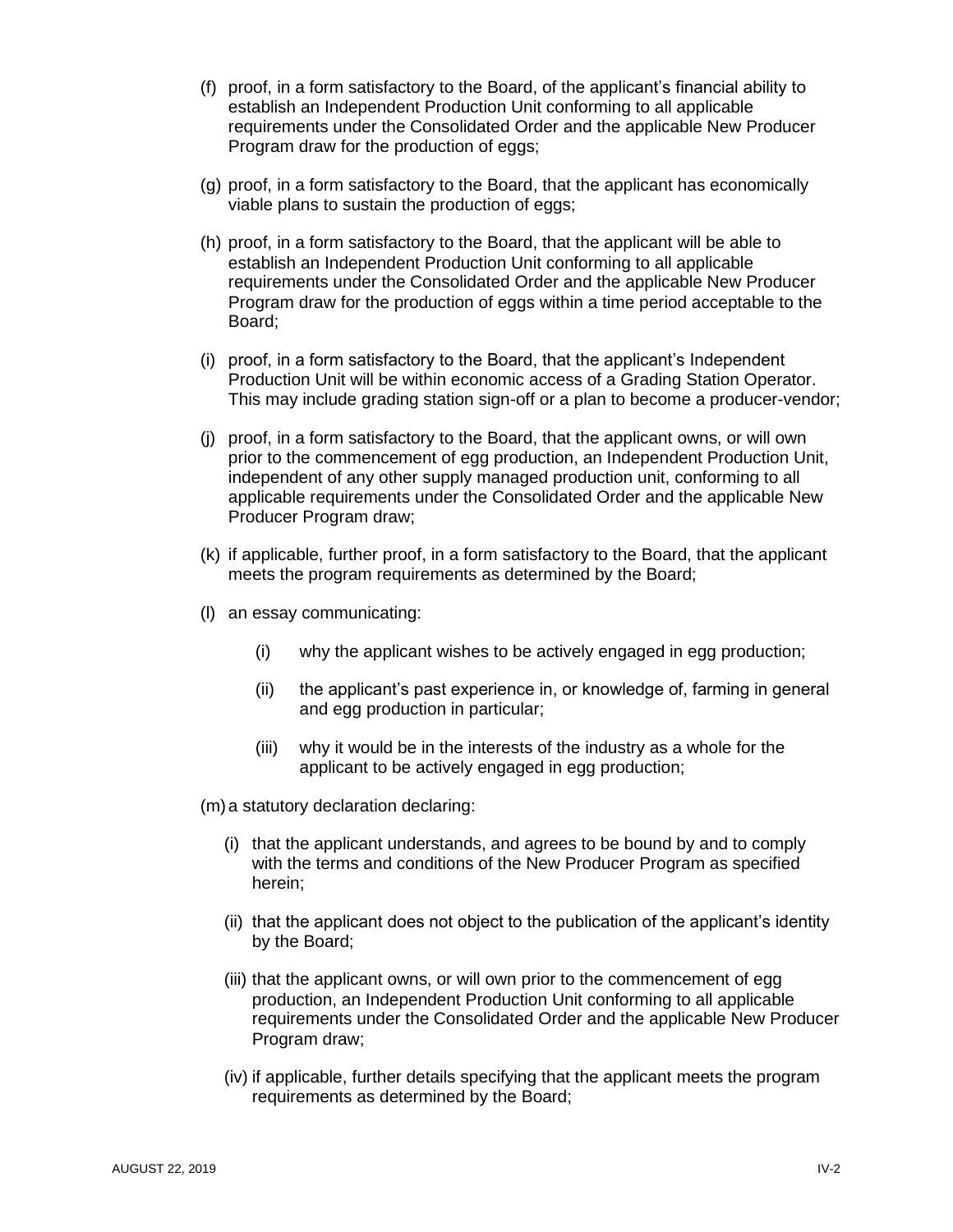- (v) that neither the applicant, nor the Spouse of the applicant, nor any coapplicant, holds, or has held at any time, any legal or beneficial interest in quota or any similar transferable production right issued by a supply management commodity board or commission in Canada, including Layer Quota, whether directly or indirectly, through any organization or entity.
- (n) proof, in a form satisfactory to the Board, the demonstrated market need for the number of hens requested and the timeframe to be in production.
- (5) No Person may submit more than one application for any one draw, either directly, or indirectly as a partner or as an officer, director or shareholder of a corporate applicant. Spouses may submit a joint application, or they may each submit their own applications, but they may not submit a joint application and individual applications. If an applicant applies for more than one draw and is successful in a draw, that applicant is immediately ineligible for all future and concurrent draws.
- (6) An applicant for a New Producer Program draw may be a partnership in which case each partner must qualify under subsection (8).
- (7) Where the Board has announced on its website that it will be conducting more than one draw because it has decided to restrict participation in one or more draws to any of the categories described in subsection 1(2), an applicant for a New Producer Program draw must specify on the application form (or in each application form, if the applicant is applying under more than one category) the draw in which the applicant seeks to participate. If an applicant applies under more than one category, the applicant must comply with all of the requirements hereunder for each application.
- (8) A Person seeking to participate in a New Producer Program draw must have the following qualifications:
	- (a) a genuine intention to be actively engaged in egg production from an Independent Production Unit conforming to all applicable requirements under the Consolidated Order and the applicable New Producer Program draw that is owned by the applicant, or will be owned by the applicant prior to the commencement of egg production;
	- (b) be a Canadian citizen, or permanent resident, and a permanent resident in the Province of British Columbia;
	- (c) be at least 19 years of age at the time of application;
	- (d) neither the applicant, nor the Spouse of the applicant, nor any co-applicant, may hold, or have held at any time, any legal or beneficial interest in quota or any similar transferable production right issued by a supply management commodity board or commission in British Columbia, including Layer Quota, whether directly or indirectly, through any organization or entity;
	- (e) must be willing to produce 400 to 3000 hens, based on their demonstrated market needs.
	- (f) must be able to demonstrate financial ability to establish an Independent Production Unit conforming to all applicable requirements under the Consolidated Order and the applicable New Producer Program draw for the production of eggs.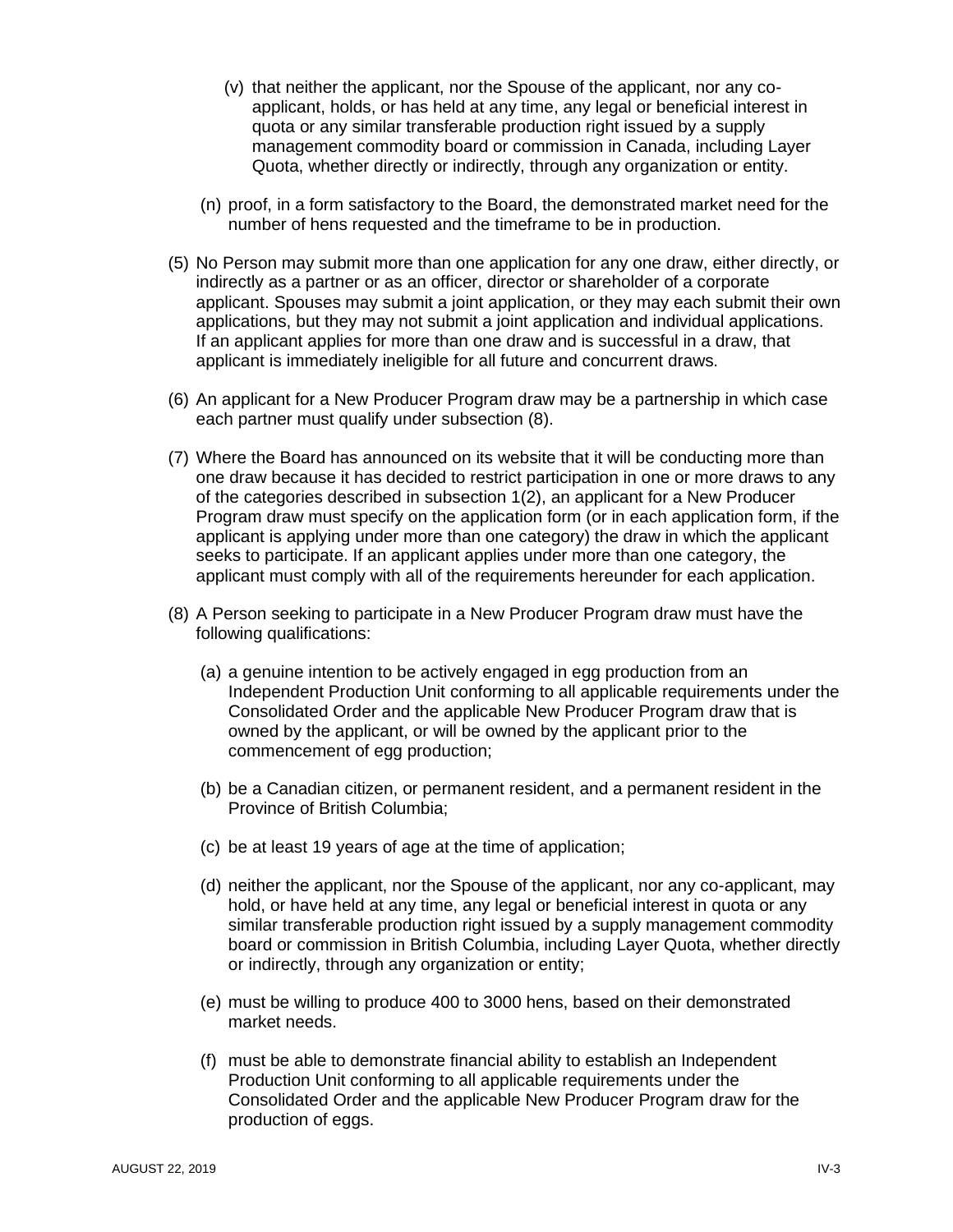- (9) An applicant will not be eligible to participate in a New Producer Program draw where:
	- (a) the applicant is in breach of Board Orders, or applicable legislation;
	- (b) the applicant has failed to provide the requisite information in the application form, or has made false statements in the application form;
	- (c) the applicant has failed to specify on the application form the draw in which the applicant seeks to participate, if the Board had announced on its website that it will be conducting more than one draw;
	- (d) the applicant does not qualify to participate in a draw having regard to the restrictions, if any, imposed by the Board pursuant to subsection 1(2);
	- (e) there have been changes in circumstances such that an applicant no longer qualifies to participate in a New Producer Program draw;
	- (f) there have been changes in legislation adversely affecting the New Producer Program; or
	- (g) the applicant's cheque for the application fee is returned NSF.
- (10)Applications to participate in a New Producer Program draw:
	- (a) are non-transferable, under any circumstances;
	- (b) are not available to be pledged as security; and
	- (c) must be mailed or sent by courier to the Board and marked "Attention: Program Administrator" (applications received other than by mail will not be processed).

#### <span id="page-18-0"></span>**2. Determination of Eligibility**

- (1) From the applications received, the Board will first make determinations concerning the ineligibility of applicants to participate in a New Producer Program draw by having regard to the technical requirements specified in section 1. For that purpose, the Board may, in its sole discretion, require an applicant to provide such supplemental documentation and information as the Board may deem necessary to make that determination. Failure to satisfy the technical requirements specified in section 1, or to provide any required supplemental documentation or information within the time specified by the Board, will result in immediate termination of the applicant's participation under the program.
- (2) After having made the determinations described in subsection (1), the Board will then grade each of the remaining applications that have satisfied the technical requirements specified in section 1 as follows:
	- (a) the Board will award between 0 and 75 points to a viable business plan based on the extent to which the applicant has economically viable plans to sustain the production and marketing of eggs within their region. The business plan must include an Operations Management section that describes in detail how the applicant will conform to all applicable requirements under the Consolidated Order and the applicable New Producer Program draw;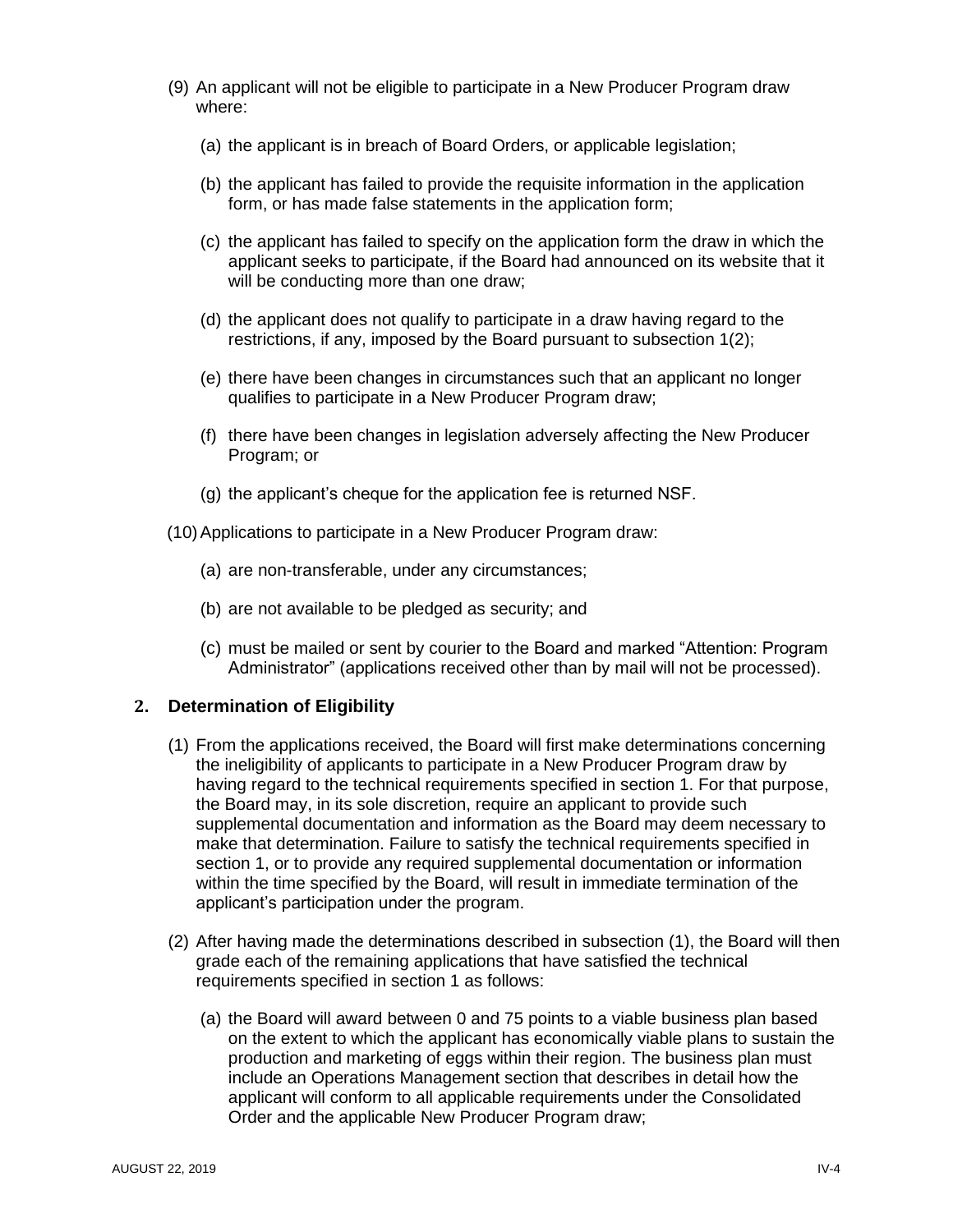- (b) the Board will award between 0 and 25 points for an essay containing the following information:
	- (i) the applicant's past experience in, or knowledge of, farming in general and egg production in particular, and an explanation of why the applicant wishes to be actively engaged in egg production;
	- (ii) why the applicant's involvement in egg production would be in the interests of the industry as a whole.
- (3) An applicant must score a minimum of 50 out of 75 points for the business plan and 15 out of 25 points for the essay, plus a total minimum of 75 points in order to be considered further. Any applicant scoring less than what has been outlined will not be given any further consideration. Applicants that have scored 75 points or more will be eligible to participate in a New Producer Program draw.
- (4) The Board may appoint a review committee for the purposes of grading the applications as per subsection (2). The committee shall be chaired by the Program Administrator and be comprised of a minimum of three and a maximum of six wellrespected and knowledgeable representatives that may include:
	- (a) A Registered Producer that is not a Director of the BCEMB;
	- (b) A current NPP Registered Producer;
	- (c) A representative from the financial sector;
	- (d) A representative from the agri-business sector;
	- (e) A representative from the BC Egg Processors Council;
	- (f) An Egg Industry Advisory Committee Member; and
	- (g) A BCEMB Producer-Vendor.
- (5) The Board may, in its sole discretion, interview candidates who scored 75 points or more. In the interview, candidates should be prepared to answer questions about themselves and their applications and should be prepared to provide additional information about their proposed egg operations.
- (6) Based on the interview the Board may, in its sole discretion, determine a candidate does not meet all criteria and should be removed from the New Producer Program.
- (7) After all qualifying applications have been reviewed, all applicants will receive formal notification from the Board regarding the status of their applications.
- (8) The Program Administrator will request the Performance Deposit from qualifying applicants who scored 75 points or more either 30 days after qualifying applicants were notified of their scores, or after the conclusion of any appeals resulting from the comprehensive review process. At that time, the applicants will have 30 days to provide a \$10,000 deposit.
- (9) Failure to make the said deposit within the time specified will result in immediate termination of the eligible applicant's participation under the program, in which event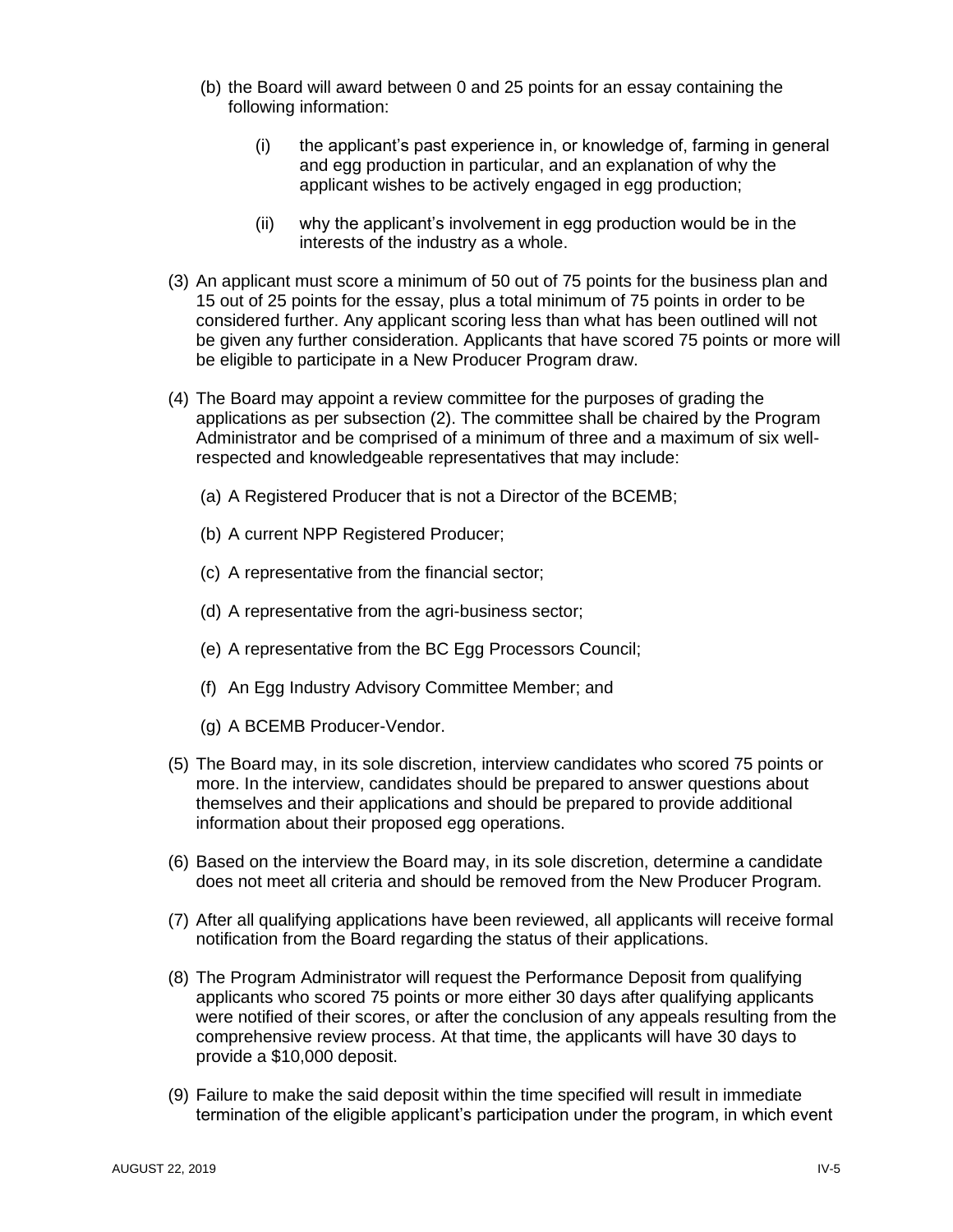the applicant will not be permitted to participate in a New Producer Program draw. Any interest earned on this account will remain with the administration.

#### <span id="page-20-0"></span>**3. Conduct of Draw**

- (1) Where an applicant is randomly selected by the Board under a New Producer Program draw, the applicant's name will be published on the Board's website for a minimum of 30 days.
- (2) The draw administrator will simultaneously inform all Grading Station Operators of the name and contact information of each successful applicant.
- (3) Following the conduct of the draw, the Board will return to each unsuccessful applicant the \$10,000.00 deposited by the unsuccessful applicant.

#### <span id="page-20-1"></span>**4. Entry in Program**

- (1) When a person is notified of their opportunity to start, the Program Administrator will simultaneously inform all Grading Station Operators of the name and contact information of each entrant.
- (2) If a person is unable or unwilling to start when directed to do so by the Board, their further participation under the program will be immediately terminated.
- (3) Where an entrant has established an Independent Production Unit conforming to all applicable requirements under the Consolidated Order and the applicable New Producer Program draw within such period as the Board may determine in its sole discretion:
	- (a) that successful applicant will be issued between 400 and 3,000 units of Layer Quota units as determined through the application process; and
	- (b) the Board will return to that successful applicant the deposit of \$10,000.00.
- (4) Where an entrant has failed to establish an Independent Production Unit conforming to all applicable requirements under the Consolidated Order and the applicable New Producer Program draw within such period as the Board may determine in its sole discretion:
	- (a) the entrant's further participation under the program will be terminated; and
	- (b) the deposit of \$10,000.00 will be forfeited to the Board.

#### <span id="page-20-2"></span>**5. Special Terms, Conditions and Restrictions on Layer Quota Issued Under the Program**

- (1) Layer Quota issued under the New Producer Program may be held for production by the entrant subject to all special terms, conditions and restrictions imposed with respect to the applicable New Producer Program draw, and only for so long as the entrant:
	- (a) permits Board audits of the farm operation to ensure compliance with Board orders and all applicable legislation, including all terms and conditions of the New Producer Program;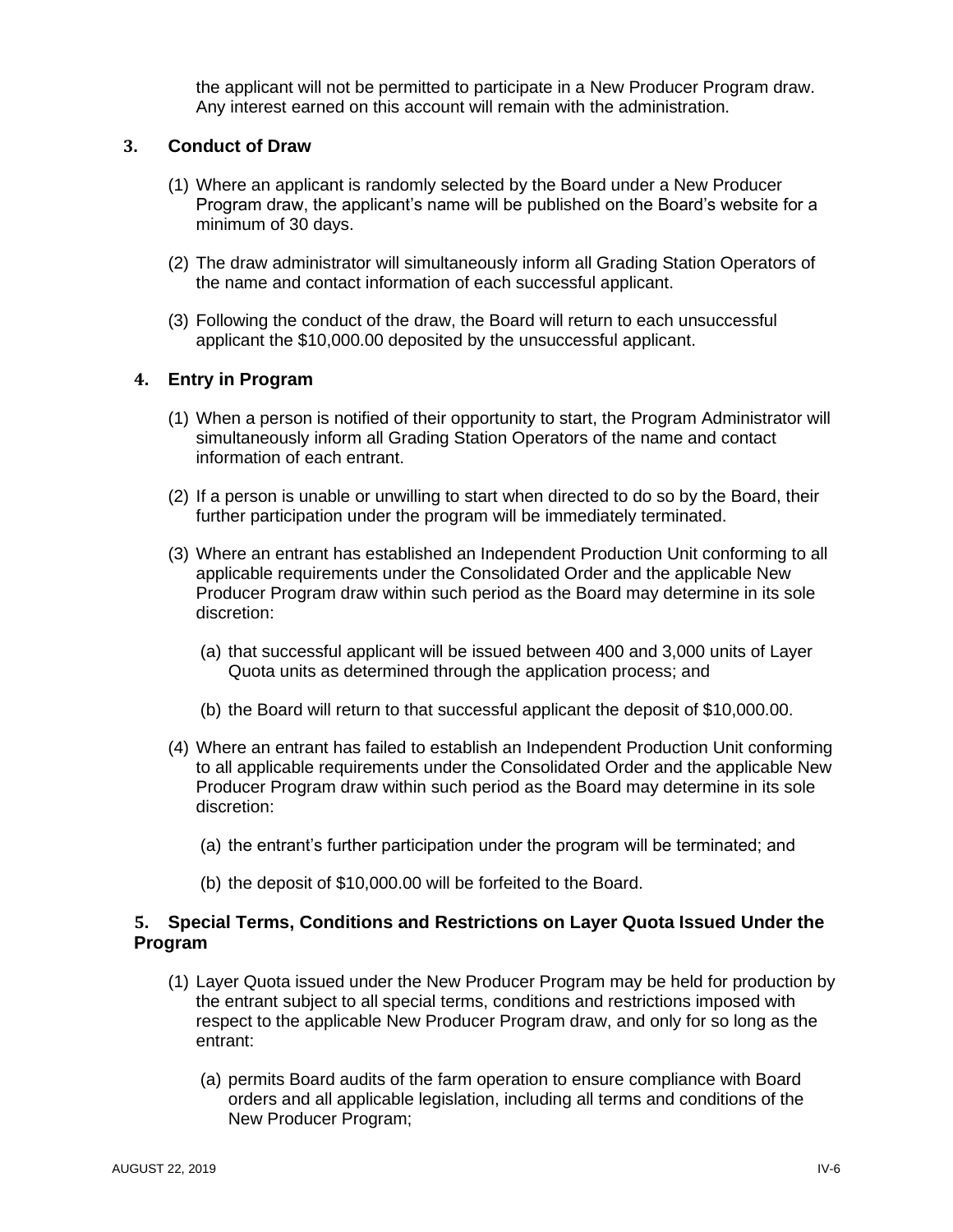- (b) is in good standing with all applicable Board orders and all applicable legislation, including all terms and conditions of the New Producer Program;
- (c) is actively engaged in egg production;
- (d) continues to own an Independent Production Unit conforming to all applicable requirements under the Consolidated Order;
- (e) continues to be actively engaged in production of, or from, the applicable class or classes or Regulated Product; within the applicable Region; and in accordance with the applicable mode of production or marketing; as outlined in their original application and as made applicable under the New Producer Program draw;

failing which the Layer Quota so issued shall thereupon be subject to immediate cancellation on notice by the Board to the entrant.

- (2) An entrant issued Layer Quota under the New Producer Program may only change:
	- (a) production of, or from, the applicable class or classes or Regulated Product;
	- (b) the applicable Region; or
	- (c) the applicable mode of production or marketing;

upon the express, written approval of the Board.

#### <span id="page-21-0"></span>**6. Purchase or Acquisition of Additional Layer Quota**

- (1) Subject to any special terms, conditions and restrictions imposed under a New Producer Program draw regarding the allotment, purchase, suspension or cancellation of Layer Quota:
	- (a) an entrant may purchase or acquire Layer Quota; and
	- (b) entrants under the New Producer Program are eligible to receive general issuances of new Layer Quota arising from an increase to the Province's allocation, and are subject to general adjustments or reductions of Layer Quota, and for that purpose, such receipts, adjustments or reductions shall be calculated against the Layer Quota then issued to the entrant.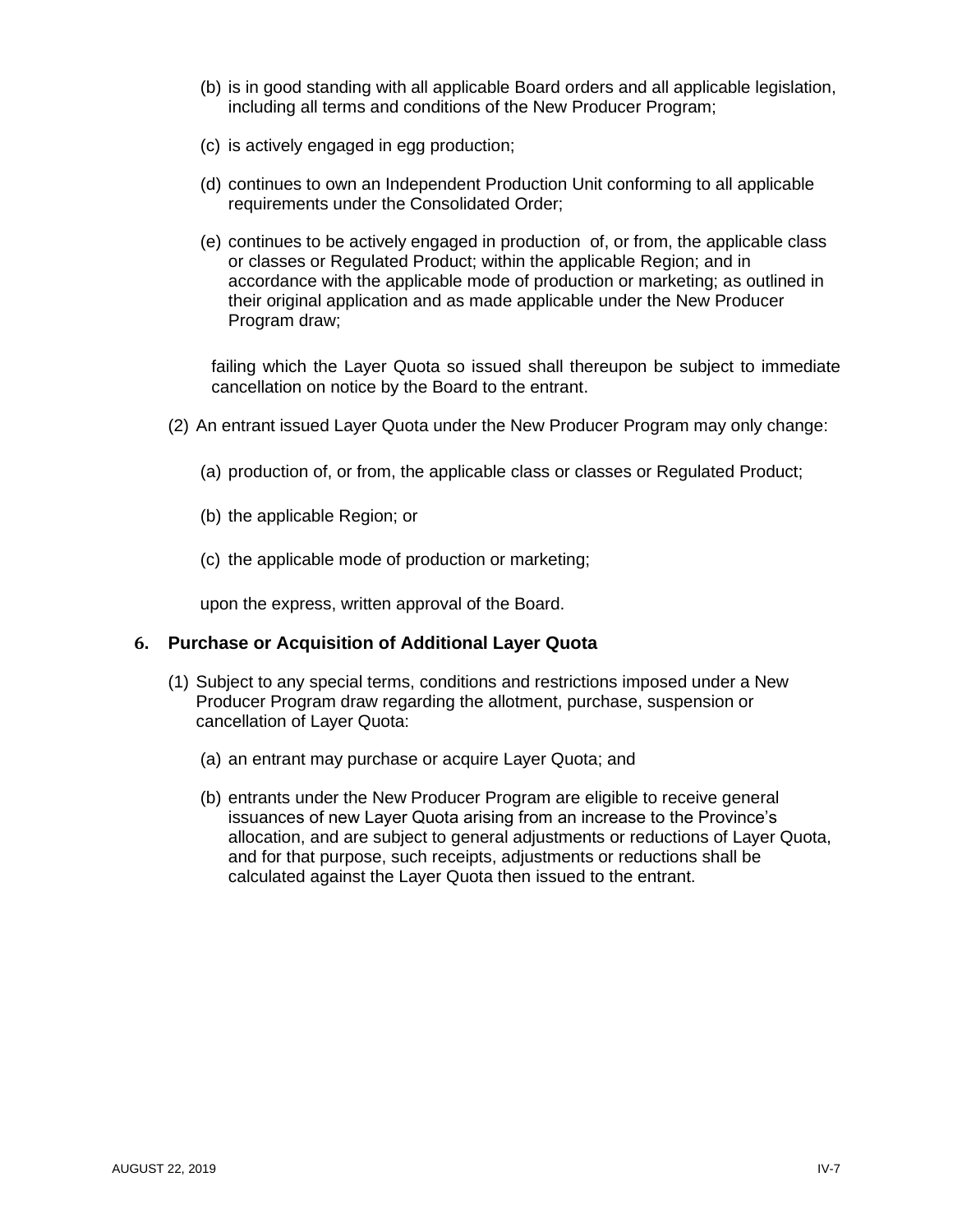### PART V - TRANSFER OF LAYER QUOTA

#### <span id="page-22-1"></span><span id="page-22-0"></span>**1. Application for Transfer of Layer Quota**

- (1) Layer Quota may only be Transferred upon application by the Transferor to, and with the written approval of, the Board.
- (2) Applications for Transfer of Layer Quota must be accompanied by:
	- (a) the applicable administration fee payable by the applicant to the Board as set out in Schedule 4;
	- (b) a letter from the applicant's Grading Station Operator releasing the applicant from any outstanding accounts with the Grading Station Operator.
- (3) Layer Quota may only be Transferred through the Provincial Quota Exchange and in accordance with the Provincial Quota Exchange Rules set out in Schedule 8, except where:
	- (a) Layer Quota is Transferred, or deemed to have been Transferred, to the Transferor's spouse, child, or child and the child's spouse;
	- (b) Layer Quota is Transferred among Related Corporate Producers;
	- (c) subject to subsections (4), (5), (6) and (7) Layer Quota is Transferred in a *bona fide* Going Concern Sale;
	- (d) Layer Quota is Transferred by way of a Permissible Lease;
	- (e) one or more Producers Transfer Layer Quota to a corporate Producer and the direct or indirect interest of each such Transferor in the corporate Producer is proportionate to the Layer Quota so Transferred by each such Transferor;
	- (f) there is a deemed Transfer between partners or shareholders.
- (4) The Board will determine, in its sole discretion, whether a Transfer is a *bona fide* Going Concern Sale having regard to the following factors:
	- (a) whether the Transferee intends, and has committed to the satisfaction of the Board, to engage in egg production from all of the Layer Quota so Transferred at the Independent Production Unit that is the subject of the Going Concern Sale;
	- (b) whether there is a legitimate business purpose for the structure of the Transfer unconnected with the mere objective of circumventing a requirement to Transfer all or any part of the Layer Quota through the Provincial Quota Exchange;
	- (c) the reasons, if any, as to why it would not be possible or practical for the Transferor or the Transferee to Transfer Layer Quota on the Provincial Quota Exchange.
	- (d) whether the parties to the Transfer have entered into any oral or written agreements as might suggest that the Transfer was structured for the primary purpose of circumventing a requirement to Transfer all or any part of the Layer Quota through the Provincial Quota Exchange; and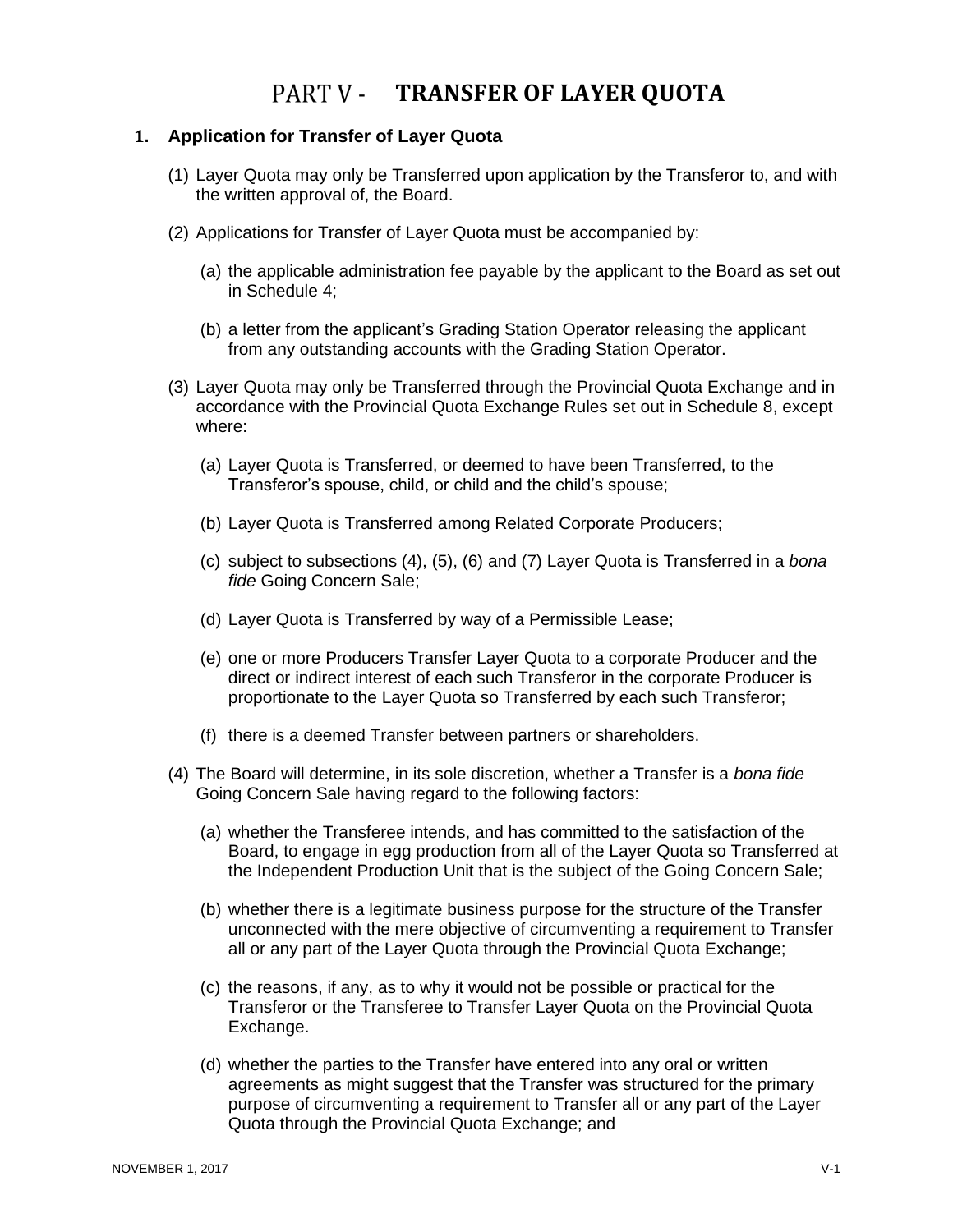- (e) any other facts or circumstances as might suggest that the Transfer was structured for the primary purpose of circumventing a requirement to Transfer all or any part of the Layer Quota through the Provincial Quota Exchange.
- (5) For the purpose of determining the bona fides of a Going Concern Sale, each party to the proposed transaction must provide to the Board a sworn statutory declaration attesting to the factors described in subsection (4) and exhibiting all draft and executed written agreements in connection with the proposed transaction. The Board may require any party to the proposed transaction to provide such further information and documentation as it may deem necessary, and shall have regard to the substance and effect of any arrangement made between the parties to the Transfer, irrespective of the form of that arrangement.
- (6) Where it appears to the Board that parties to a Going Concern Sale have structured the transaction for the primary purpose of circumventing the requirement that Layer Quota be Transferred through the Quota Exchange, the Transfer shall be deemed to lack bona fides.
- (7) Notwithstanding any previous determination that may have been made by the Board concerning the bona fides of a Going Concern Sale, if at any time it appears to the Board that a Going Concern Sale is not or was not a bona fide Going Concern Sale, the Board may cancel all or any part of the Layer Quota Issued to any or all of the parties to the Transfer.

#### <span id="page-23-0"></span>**2. Limitations on Transfer of Layer Quota**

- (1) The Board may refuse to approve a Transfer of Layer Quota where:
	- (a) the Transferor or Transferee is not in compliance with the Orders of the Board from time to time in force and all applicable legislation and regulations;
	- (b) the Transferee is not a citizen of Canada, or a permanent resident of Canada, or in the case of a body corporate, not controlled in Canada;
	- (c) the Transferee has existing direct or indirect financial interests in the egg industry or a trade allied to egg production;
	- (d) the Transferee is an individual who is under the age of nineteen years, or a corporation controlled by any individuals under the age of nineteen years, or a partnership with respect to which any individual member is under the age of nineteen years;
	- (e) the Transfer would result in the Transferee holding, either directly or by way of partnership interest, corporate agreement or share equity, an Issuance of Layer Quota exceeding 5% of the Layer Quota Issued by the Board to all Registered Producers.
	- (f) all or any part of the Layer Quota issued to the proposed Transferee cannot be accommodated by that Producer's Independent Production Units in accordance with the requirements of this Consolidated Order.
	- (g) the transfer would result in a Registered Producer holding less than 400 quota units.
- (2) The Board may require a Transferee of Layer Quota to be interviewed by the Board.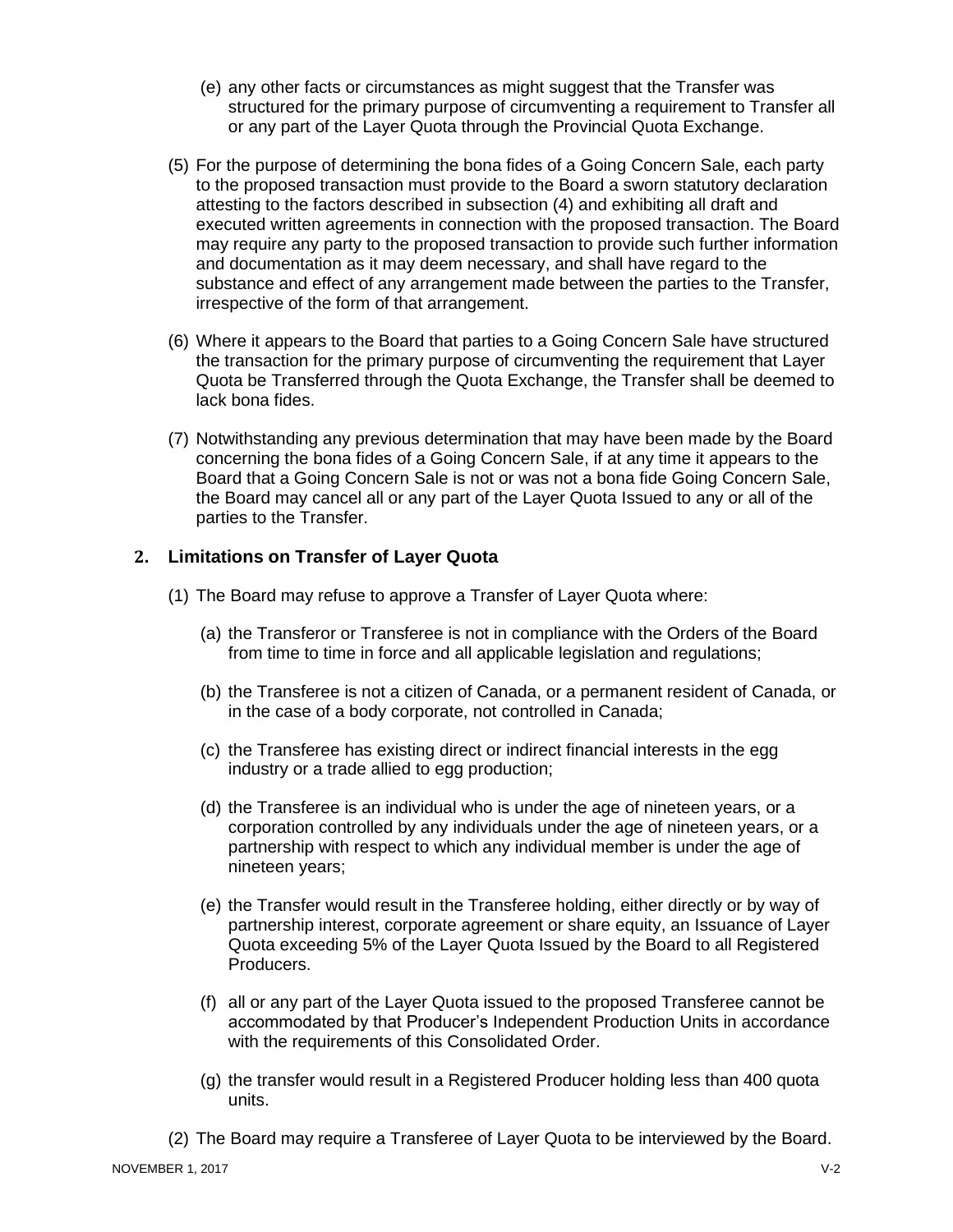- (3) The Board may impose conditions with respect to any approval of a Transfer of Layer Quota.
- (4) The Board may suspend the approval of Transfers for a definite or indefinite period of time.
- (5) No Registered Producer may Transfer Layer Quota to another Person prior to the expiration of two years from the date of that Registered Producer's last Transfer of Layer Quota from another Person, provided nevertheless, that a Registered Producer may elect in writing, once and no more than once, to be exempt from this restriction.
- (6) No Registered Producer may Transfer Layer Quota from another Person prior to the expiration of two years from the date of that Registered Producer's last Transfer of Layer Quota to another Person, provided nevertheless, that a Registered Producer may elect in writing, once and no more than once, to be exempt from this restriction.
- (7) Layer Quota may not be transferred from one Region into another Region unless that layer quota has transferred through the Provincial Quota Exchange.
- (8) Where a Registered Producer has relocated from one Region into another Region, all Layer Quota held by that Registered Producer is ineligible for Transfer until the expiry of two years from the date of relocation.

#### <span id="page-24-0"></span>**3. Surrender of Layer Quota on Transfer**

(1) Subject to subsection (3), where Layer Quota is Transferred, on the first transfer of any growth quota issued, or incentive quota issued under Part IV, the Transferor shall surrender to the Board an amount of Layer Quota calculated as follows:

| Day 1 to day 364                    | 100% reverts to the Board |
|-------------------------------------|---------------------------|
| After Year 1 anniversary date       | 90% reverts to the Board  |
| After Year 2 anniversary            | 80% reverts to the Board  |
| After Year 3 anniversary            | 70% reverts to the Board  |
| After Year 4 anniversary            | 60% reverts to the Board  |
| After Year 5 anniversary            | 50% reverts to the Board  |
| After Year 6 anniversary            | 40% reverts to the Board  |
| After Year 7 anniversary            | 30% reverts to the Board  |
| After Year 8 anniversary            | 20% reverts to the Board  |
| After Year 9 anniversary            | 10% reverts to the Board  |
| Year 10 anniversary date and beyond | 0% reverts to the Board   |

- (2) Where the proportionate interest of a Producer in a partnership is increased, decreased or transferred, a proportionate Transfer of the Layer Quota deemed to have been Issued to such Producer is deemed to occur.
- (3) A surrender of Layer Quota pursuant to paragraph 34(1)13(1)(a) and 13(1)(b) is not required where:
	- (a) upon the death of a Producer, the Layer Quota allotted to that Producer is deemed to have been Transferred to that Producer's executor, administrator or trustee, as the case may be.
- $(4)$  A surrender of Layer Quota pursuant to paragraph  $3(1)(a)$  and  $3(1)(b)$  is not required where: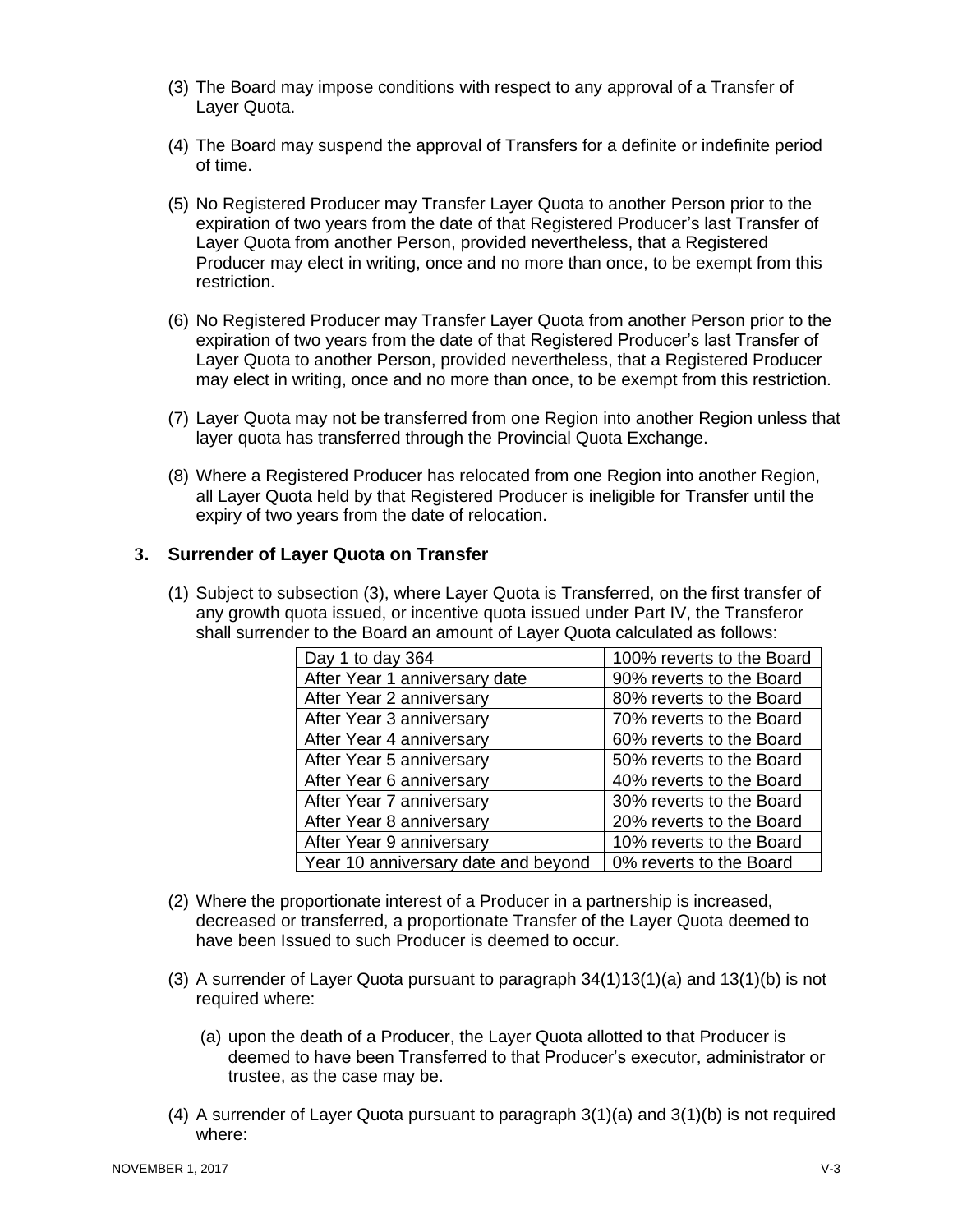- (a) Layer Quota is Transferred, or deemed to have been Transferred, to the Transferor's spouse, child, or child and the child's spouse;
- (b) Layer Quota is Transferred among Related Corporate Producers;
- (c) Layer Quota is Transferred between siblings provided it remains with the associated Independent Production Unit (s);
- (d) Layer Quota is Transferred by way of a Permissible Lease;
- (e) one or more Producers Transfer Layer Quota to a corporate Producer and the direct or indirect interest of each such Transferor in the corporate Producer is proportionate to the Layer Quota so Transferred by each such Transferor;
- (f) two or more Producers enter into an agreement of partnership and the partnership interest of each such Producer is proportionate to the Layer Quota registered in that Producer's name;
- (g) the amount of Layer Quota deemed to have been Issued to a Producer having an interest in a partnership remains registered in that Producer's name upon dissolution of the partnership.
- (h) Layer Quota is Transferred by the executor, administrator or trustee of a deceased Producer to a beneficiary of the deceased Producer.

#### <span id="page-25-0"></span>**4. Deferral or Waiver of Surrender on Deemed Transfer to Executor, Administrator or Trustee**

- (1) In the event of a deemed Transfer to a Producer's executor, administrator or trustee, the Board may, in its sole discretion, defer or waive the imposition of a surrender of Layer Quota if the Board is satisfied that there will be, within a reasonable time frame, a subsequent Transfer of that Layer Quota from the executor, administrator or trustee which would not be subject to a surrender of Layer Quota if that subsequent Transfer had been made by the deceased Producer.
- (2) Where the Board has declined to exercise its discretion to defer or waive the imposition of a surrender of Layer Quota under subsection (2), and there is a subsequent Transfer of Layer Quota from the executor, administrator or trustee which would not be subject to a surrender of Layer Quota if that subsequent Transfer had been made by the deceased Producer, the Board may, in its sole discretion, allot to the Transferee an amount of Layer Quota equivalent to the amount surrendered to the Board on the deemed Transfer to the Producer's executor, administrator or trustee.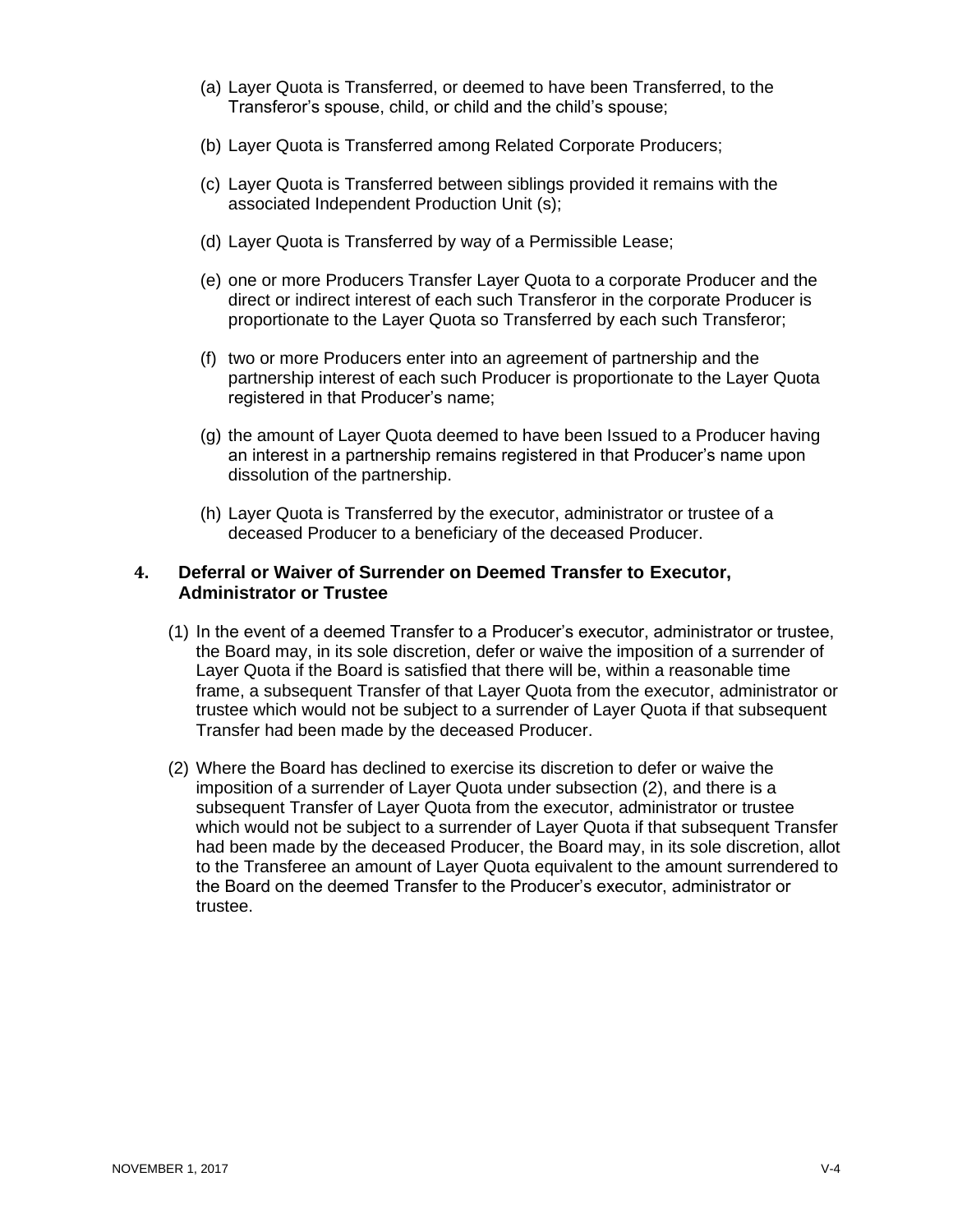### PART VI - PROVINCIAL QUOTA EXCHANGE RULES

#### <span id="page-26-1"></span><span id="page-26-0"></span>**1. General**

- (1) The Board reserves the right to limit a Person's participation in the Provincial Quota Exchange.
- (2) The Board has no liability or obligation to a Person in the event a Provincial Quota Exchange is cancelled, or in the event that Layer Quota does not Transfer.
- (3) Provided that at least one offer to sell has been submitted by a prospective Transferor, a Provincial Quota Exchange will be held on the first Wednesday of March, June, September and December.
- (4) Notice of a pending Provincial Quota Exchange will be published on the Board's website at least 21 days in advance of the date on which the Provincial Quota Exchange is to be held.
- (5) All Transfers of Layer Quota shall be effective on the first Wednesday of the month following the date on which the Provincial Quota Exchange is held.
	- (a) Transferees will be responsible for levy on the quota as of the effective date.
	- (b) If a transferee is unable to house the layers immediately, they may choose to lease the transferred quota to another Registered Producer for a maximum of one year. Part IX (1) Obligation to Produce applies.

i. transferees unable to house the layers immediately may choose to instead earn quota credits on their transferred quota for a maximum of 182 days. The total days that the transferee chooses to earn quota credits will be deducted from the one year allowance in Part VII 1. (3).

- (6) All Provincial Quota Exchanges will be conducted by a Provincial Quota Exchange Administrator who will:
	- (a) receive offers to sell, offers to buy, and applicable administration fees; and
	- (b) administer the exchange of monies.
- (7) To be eligible to participate in a Provincial Quota Exchange, prospective Transferors and prospective Transferees must be in good standing with all applicable requirements of the Consolidated Order at least 10 days prior to the date on which the Provincial Quota Exchange is to be held.
- (8) Where applicable, one exchange will be conducted for each region. Quota must first be offered to Prospective Transferees within the Transferors region. If the offer to sell is not fulfilled from within the Transferors Region, the quota will be placed on the exchange in the region with the lowest offer to buy fill rate.

#### <span id="page-26-2"></span>**2. How to Use the Exchange**

(1) Prospective Transferors must provide the Provincial Quota Exchange Administrator with a completed offer to sell (available from the Board's website or at the Board's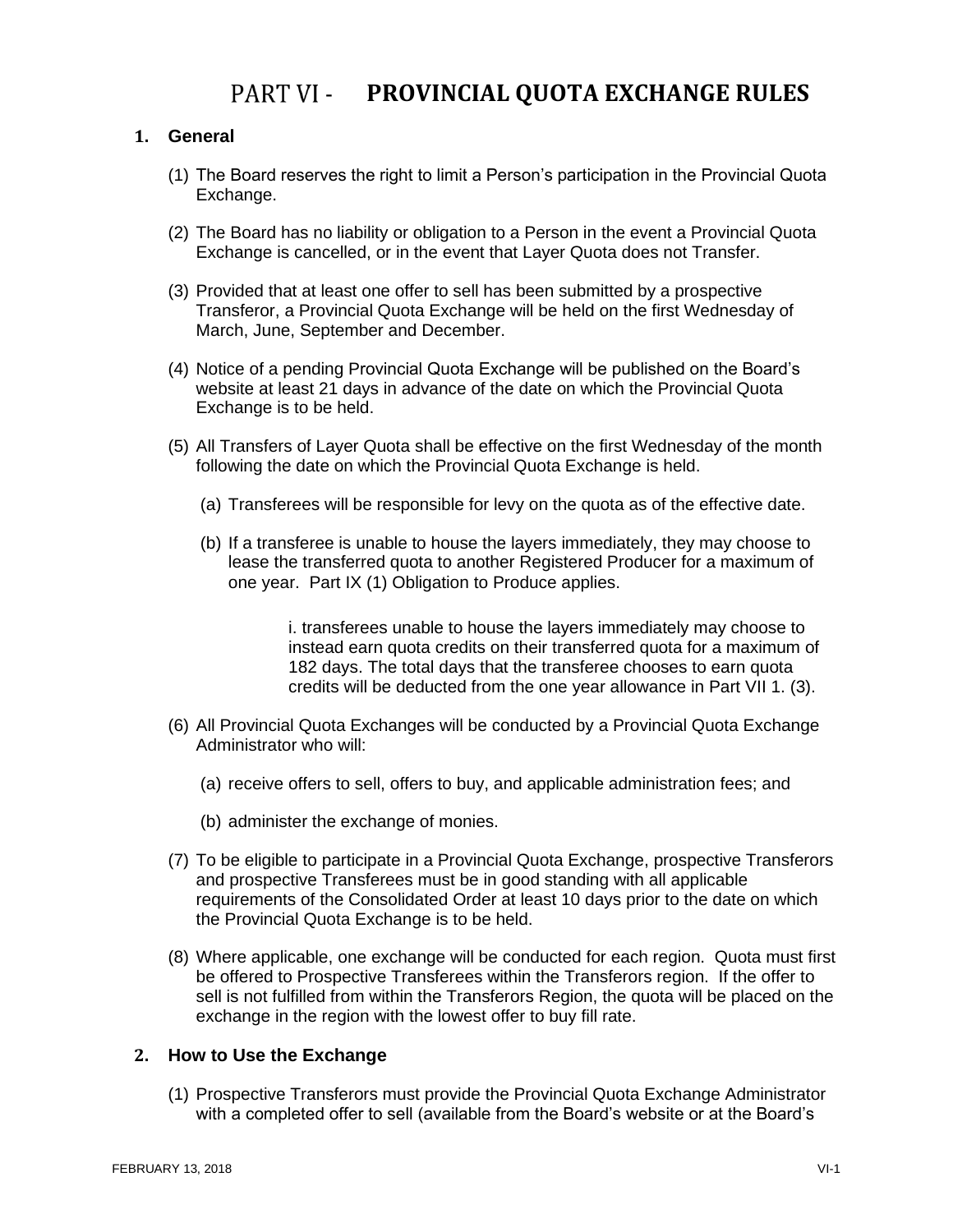office) together with the applicable administration fee not less than 28 days before the date on which the Provincial Quota Exchange is to be held.

- (2) Prospective Transferors must specify in the offer to sell the date of the Provincial Quota Exchange in which the Layer Quota is to be offered for sale (which must be the first Wednesday of a month).
- (3) If a prospective Transferor has given an assignment or other form of security to a financial institution with respect to Layer Quota sought to be transferred, the applicable financial institution must complete the section on the reverse of the offer to sell acknowledging the prospective Transferor's intention to participate in the Provincial Quota Exchange.
- (4) Prospective Transferees must provide the Provincial Quota Exchange Administrator with a completed offer to buy (available from the Board's website or at the Board's office) together with the applicable administration fee:
	- (a) no sooner than 27 days before the date on which the Provincial Quota Exchange is to be held; and
	- (b) no later than 4:00 pm on the Tuesday immediately preceding the date on which the Provincial Quota Exchange is to be held.
- (5) Every offer to buy must include:
	- (a) confirmation of an automatic download of funds to the Board's trust account (administered by the Provincial Quota Exchange Administrator), or a certified cheque drawn on a bank account of the prospective Transferee, or irrevocable letter of credit, made payable to the Board "in trust", in an aggregate amount equal to or in excess of ten percent (10%) of the full value of the offer to buy; and
	- (b) certification by a responsible financial institution indicating that the prospective Transferee has made the necessary financial arrangements to purchase the full value of the Layer Quota set out in the offer to buy.
- (6) A Person or Related Corporate Producers may submit only one offer to sell or offer to buy on each Provincial Quota Exchange
- (7) Any monies received on behalf of the Board hereunder shall be payable to the Board "in trust", as a deposit payment towards the purchase price of Layer Quota and such monies shall be non-refundable except where:
	- (a) the offer to buy is withdrawn prior to 4:00 pm on the Tuesday immediately preceding the date on which the Provincial Quota Exchange is to be held;
	- (b) the offer to buy is unsuccessful; or
	- (c) the Board elects, in its sole discretion, not to retain the deposit payment.
- (8) Offers to sell and offers to buy must be signed by the prospective Transferor or the prospective Transferee, as the case may be. In the case of a partnership, or corporation, the offer must be signed by all partners, or by the corporation's legally authorized signatories, as the case may be. All signatures must be witnessed.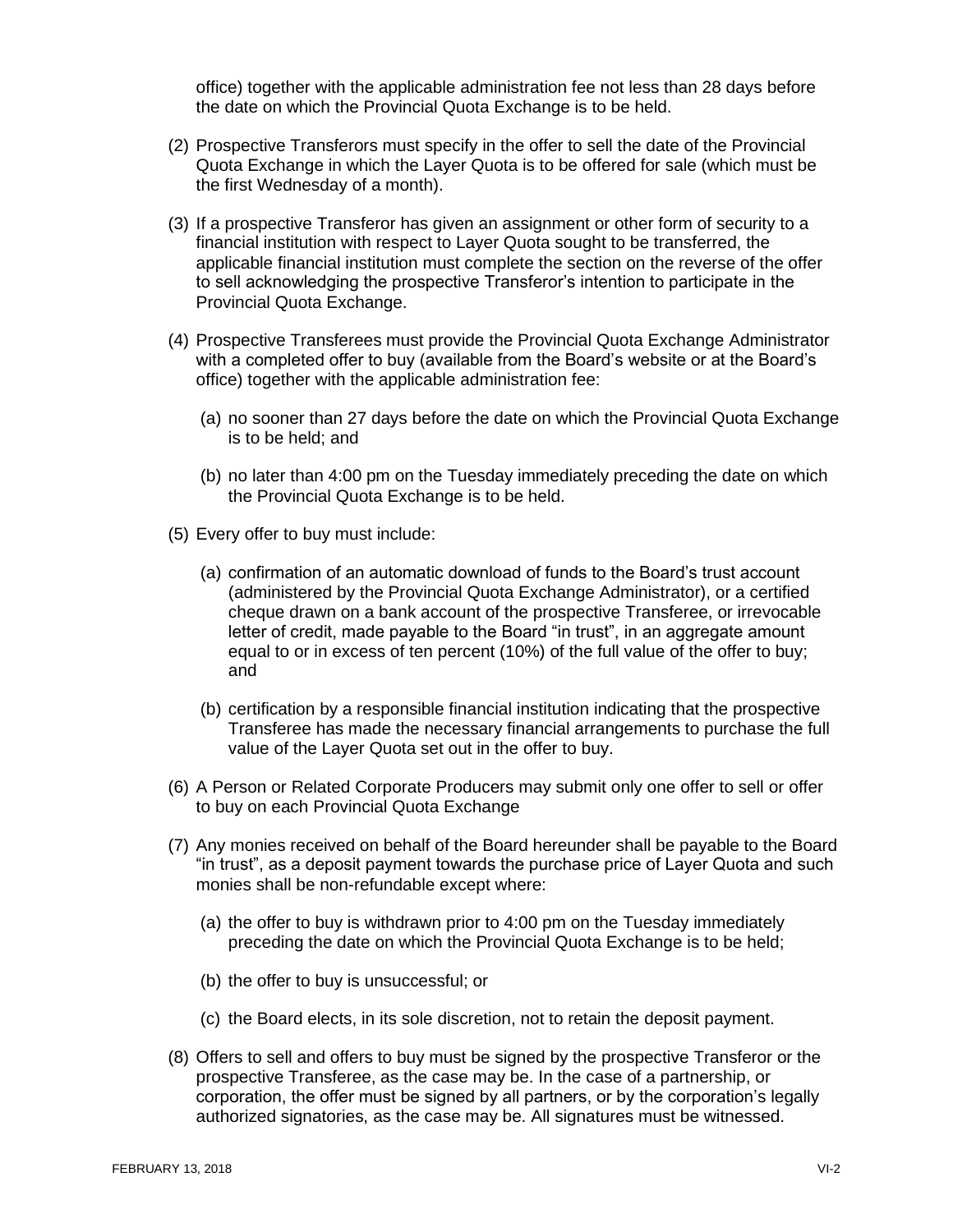- (9) No offer to sell may be withdrawn unless written notice of withdrawal is received by the Provincial Quota Exchange Administrator no later than 4:00 pm 28 days prior to the date on which the Provincial Quota Exchange is to be held.
- (10) No offer to buy may be withdrawn unless written notice of withdrawal is received by the Provincial Quota Exchange Administrator no later than 4:00 pm on the Tuesday immediately preceding the date on which the Provincial Quota Exchange is to be held.
- (11) All offers to sell and all offers to buy that are not received by the Provincial Quota Exchange Administrator within the applicable deadline will be rejected, and must be resubmitted for a subsequent Provincial Quota Exchange in order to be processed.
- (12) Where an offer to sell or an offer to buy has been rejected, the Provincial Quota Exchange Administrator will notify the applicable prospective Transferor or prospective Transferee, as the case may be.
- (13) A Registered Producer who relies on one or more Grading Station Operators to market the majority of their Regulated Product over the past 12 months must obtain signed confirmation from each Grading Station Operator.

#### <span id="page-28-0"></span>**3. Minimum and Maximum Amounts**

- (1) A prospective Transferor may specify in an offer to sell that the offer is to be withdrawn from the Quota Exchange if there are insufficient offers to buy to clear 100% of the Layer Quota offered for sale in that offer to sell.
- (2) A prospective Transferee may specify in an offer to buy that the offer is to be withdrawn from the Quota Exchange if there are insufficient offers to sell to clear a specified minimum amount of Layer Quota sought to be purchased in that offer to buy.
- (3) The total amount of Layer Quota offered for sale must not exceed the amount of Layer Quota that the Person has available for Transfer.
- (4) The maximum amount of Layer Quota which may be contained in an offer to buy is 20,000 Layers, less the number of Layers acquired by the prospective Purchaser through the Provincial Quota Exchange in the preceding 5 year period.

#### <span id="page-28-1"></span>**4. Market Clearing Price**

- (1) The market clearing price for the first Provincial Quota Exchange conducted after October 29, 2015 shall be \$345.00 for each unit of Layer Quota. All future exchanges will remain the same market clearing price from the previous exchange except where the conditions set out in subsections (2) or (3) are met.
- (2) Subject to subsection (1), if:
	- (a) the volume of Layer Quota subject to offers to sell was greater than 1.5% of BCEMB's total allocated quota; and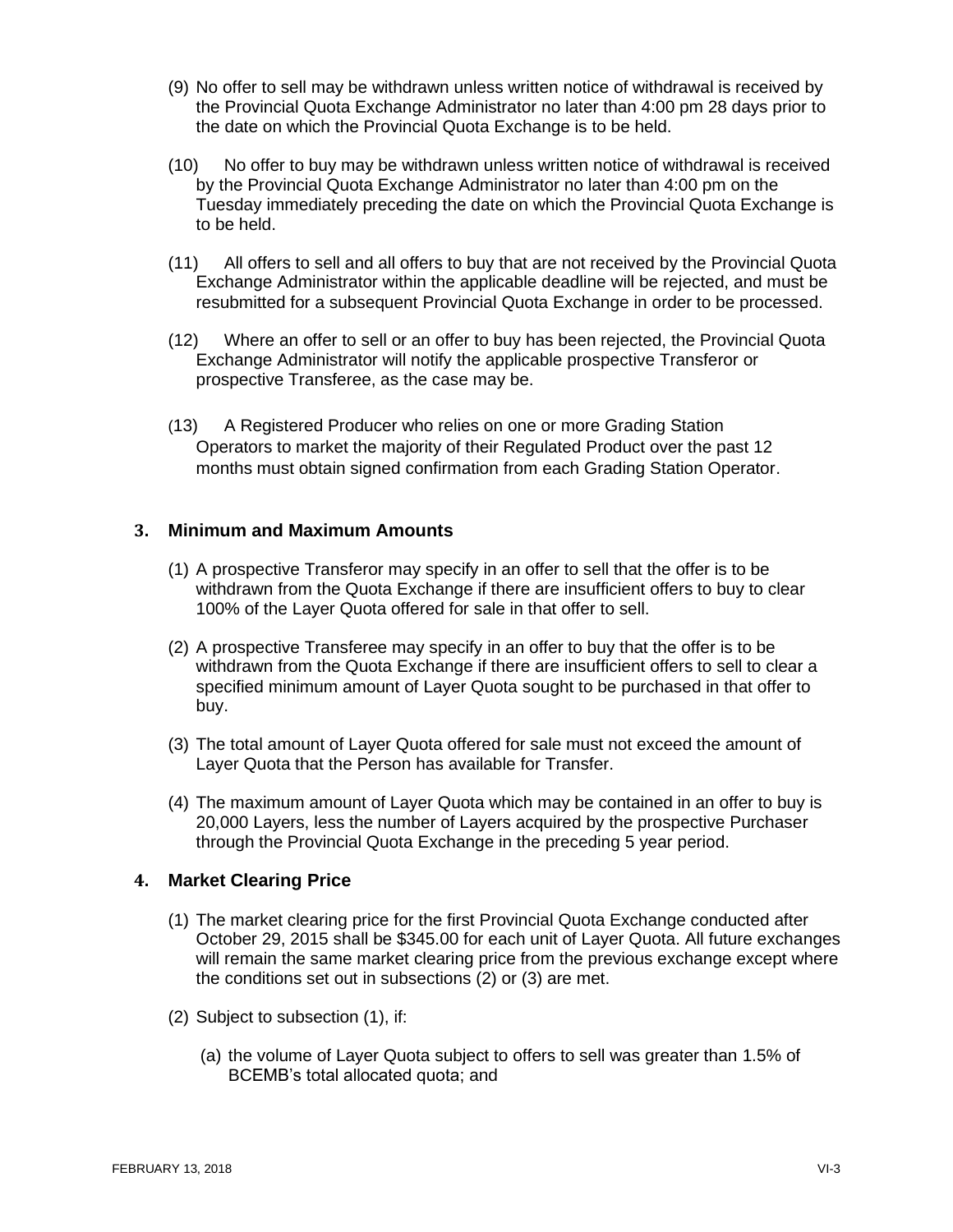- (b) the volume of Layer Quota subject to offers to buy has exceeded the volume of Layer Quota subject to offers to sell; and the offers to buy have been filled to 50% or less;
- (c) the market clearing price shall be increased by \$5.00 per Layer for the next Provincial Quota Exchange.
- (3) Subject to subsection (1), if the volume of Layer Quota subject to offers to sell exceeds the volume of Layer Quota subject to offers to buy by 50% or more, the market clearing price shall be reduced by \$5.00 per Layer for the next Provincial Quota Exchange.

#### <span id="page-29-0"></span>**5. Fulfillment**

- (1) Where there are insufficient offers to sell to satisfy all offers to buy, the available Layer Quota will be Transferred from each prospective Transferor on a *pro rata* basis to prospective Transferees as follows:
	- (a) the first 1,000 units of available Layer Quota will be Transferred to each prospective Transferee who then has an issuance of not more than 6,000 units of Layer Quota, in an amount that is the lessor of:
		- (i) 1,000, divided by the number of prospective Transferees who then each have an issuance of not more than 6,000 units of Layer Quota; and
		- (ii) the amount of Layer Quota contained in the offer to buy.
	- (b) any remaining Layer Quota will be Transferred to each prospective Transferee who still has an offer to buy that has not been satisfied in full, in an amount that is the lesser of:
		- (i) the amount of the remaining Layer Quota divided by the number of prospective Transferees who still have an offer to buy that has not been satisfied in full; and
		- (ii) the amount of Layer Quota contained in the offer to buy.
- (2) Where there are insufficient offers to buy to satisfy all offers to sell:
	- (a) the Quota Exchange Administrator may, in his or her sole discretion, cancel the Quota Exchange, in which event no offers to sell or offers to buy will be satisfied in whole or in part;
	- (b) if the Quota Exchange Administrator elects to run the Quota Exchange, the available Layer Quota will be Transferred from each prospective Transferor (other than those that have had their offers withdrawn because they had specified in their respective offers to sell that the offer is to be withdrawn from the Quota Exchange if there are insufficient offers to buy to clear 100% of the Layer Quota offered for sale in their offer to sell) on a *pro rata* basis to prospective Transferees.

#### <span id="page-29-1"></span>**6. Notification and Payment**

(1) The Board will notify all Persons participating in a Provincial Quota Exchange of the results of the Provincial Quota Exchange when known.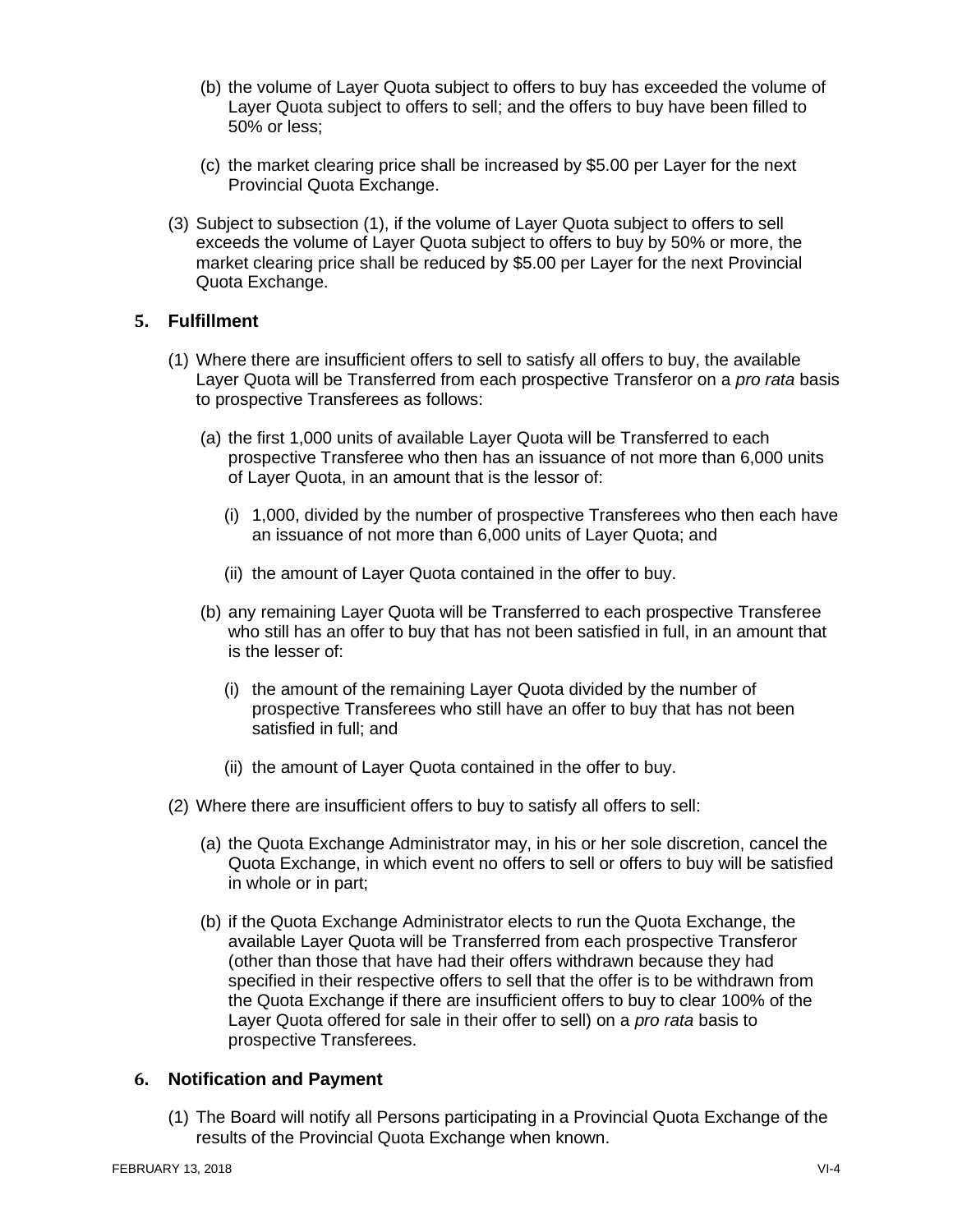- (2) The Board will provide all successful Transferors and Transferees with payment statements. Every successful Transferee shall be required to pay an amount equal to the balance of the purchase price required for the purchase of Layer Quota. Such payment shall be made to the Provincial Quota Exchange Administrator, not later than the Monday immediately preceding the effective date of Transfer, by direct deposit, certified cheque, money order or bank draft.
- (3) If payment is not made in accordance with subsection (2):
	- (a) the offer to buy made by the defaulting Transferee shall deemed to have been withdrawn;
	- (b) the whole or any part of the deposit paid by the defaulting Transferee, together with any accrued interest thereon, shall be forfeited to the Board; and
	- (c) the amount of Layer Quota sold by all successful Transferors will be reduced proportionately by the amount of Layer Quota not Transferred to the defaulting Transferee.
- (4) Payment to a Transferor will be calculated by multiplying the market clearing price for a Provincial Quota Exchange by the amount of Layer Quota sold by that Transferor on that Provincial Quota Exchange.
- (5) Payment to a successful Transferor will be made by cheque drawn on the Board's trust account on the effective date of Transfer.
- (6) Interest earned on account of a deposit payment made by a successful Transferee shall remain with the administration.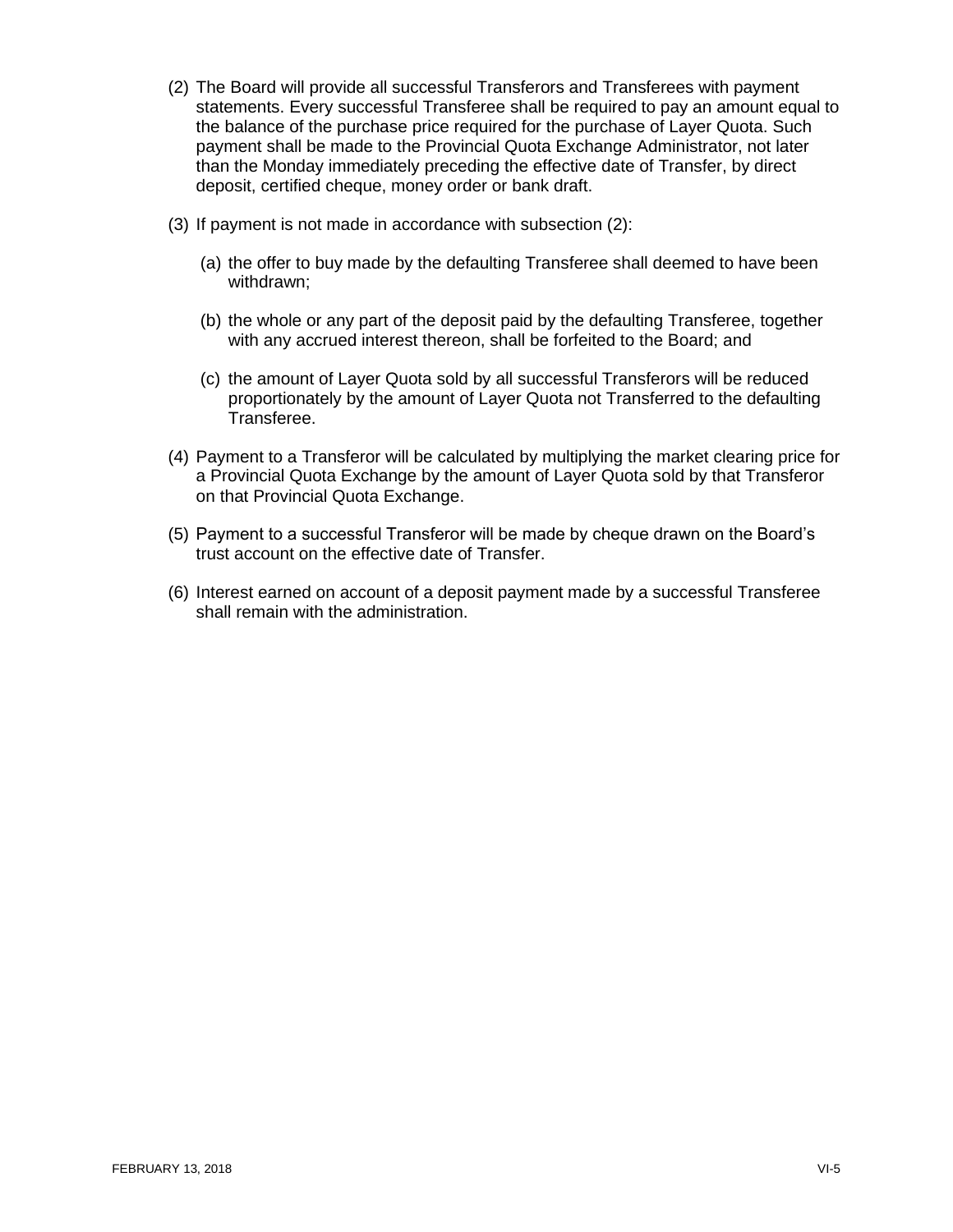### PART VII - LEASE AND TEMPORARY ALLOTMENTS

#### <span id="page-31-1"></span><span id="page-31-0"></span>**1. Application for Lease between Registered Producers**

- (1) Layer Quota may only be leased between Registered Producers upon application to, and with the written approval of, the Board.
- (2) Applications for Lease must be accompanied by proof, satisfactory to the Board, that:
	- (i) the leasor is renovating, retooling or rebuilding an egg production unit
	- (ii) the leasor has just purchased quota off the Provincial Quota Exchange, or
	- (iii) the lease is between exempt parties detailed in Part V Section 3, whereby a surrender of Layer Quota is not required.
	- (iv) the leasor is unable to keep or maintain the number of layers which they are eligible to keep or maintain due to:
		- a) natural disaster
		- b) short placement of at least 5% of the intended 19 week placement
		- c) unexpected bird losses
		- d) other extraordinary circumstance (excluding disease), or
		- (v) the lease is to assist a producer with a flock realignment due to new construction.
- (3) Applications for Lease must be made for a term of not more than one year unless otherwise permitted by the Board due to exceptional circumstances.

#### <span id="page-31-2"></span>**2. Temporary Allotment Pool A Program**

- (1) Layer Quota may be Temporarily Allotted from the Board to New Entrants from commencement of production to a maximum of five years.
- (2) Allotments will be issued at a one to one ratio to a maximum of 1,000 allotted hens based on current quota holdings. Any hens received in growth allocations will be deducted from the maximum 1,000 leased hens.
- (3) The allotment amount may be decreased on a month to month basis, however it may not be increased from the initial value, unless additional quota has been purchased and placed. The five year termination date will remain the same.
- (4) Eligibility Requirements:
	- (a) a producer must not have sold or transferred quota since beginning production. Any sale or transfer of quota will result in disqualification from Pool A. Any purchase of quota by the producer will not affect their lease amount, unless requested by the producer;
	- (b) the hens must be placed and remain in production in order to receive the allotment, except during regular downtime. Temporarily Allotted quotas will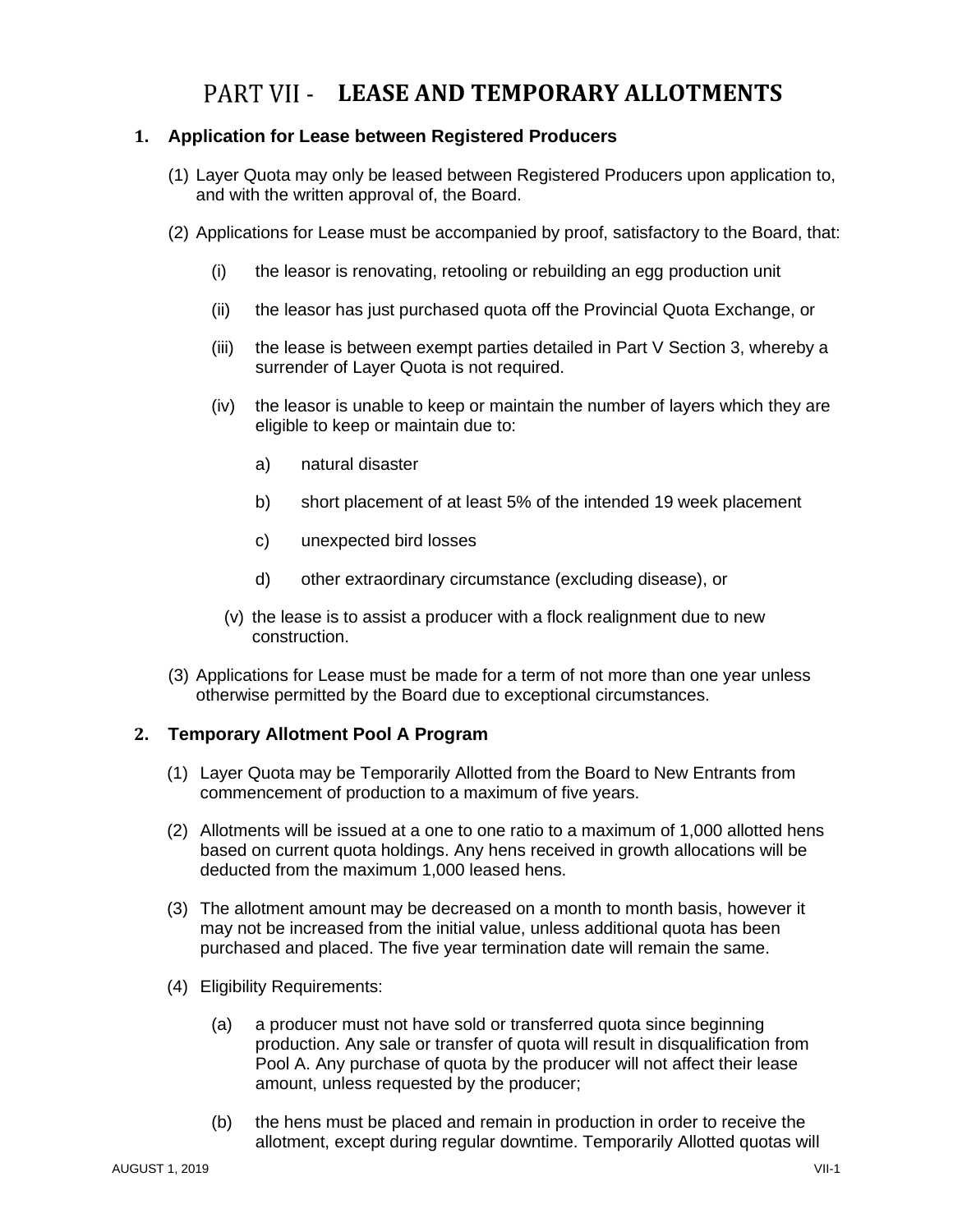be eligible for quota credits for the duration of the producer's regular downtime;

- (c) a producer may not lease quota out to another producer while participating in the program;
- (d) the opportunity for the Temporary Allotment Pool A will only be provided once per person/entity. In order to be considered a new producer or regular new entrant under this program, all shareholders involved must be first time layer quota holders in BC;
- (e) the producer must be in good standing with the BCEMB Consolidated Orders. Failure to remain in good standing while participating in the Temporary Allotment Program will result in removal from the program. Compliance includes:
	- (i) maintain a minimum score of 95% on their Start Clean Stay Clean audit with no outstanding Critical Control Elements. Any CARs outstanding must be completed by the PLO/auditor's prescribed due date;
	- (ii) maintain a minimum score of 90% on an Animal Care Program audit with no outstanding Critical Control Elements. Any CARs outstanding must be completed by the PLO/auditor's prescribed due date;
	- (iii) obtain a pass on your BC Biosecurity Program audit with no outstanding Critical Control Elements. Any CARs outstanding must be completed by the PLO/auditor's prescribed due date;
	- (iv) have your current flocks Chick Placement Permits (CPP) submitted with an additional two years of CPPs for active barns;
	- (v) no outstanding levies and charges;
	- (vi) all CSV files received by Producer/Vendors on or before their due date;
	- (vii) a producer must maintain SE and AI Insurance through CEIRA or other insurance agency. Proof, in a form satisfactory to the Board, of alternate insurance must be provided prior to allotment.
- (5) The fee for any quota provided by the Board for the Temporary Allotment Pool A will be \$1 per month per hen, plus the applicable weekly levy.
- (6) To apply for the Temporary Allotment Pool A an application form, obtainable from the Board, must be duly completed by the applicant along with the following:
	- (a) a detailed plan illustrating how the producer will sustain the production at the end of the five years;
	- (b) applicants wishing to be producer-vendors or producer-graders will be required to provide a detailed plan on how they will process and market the additional production.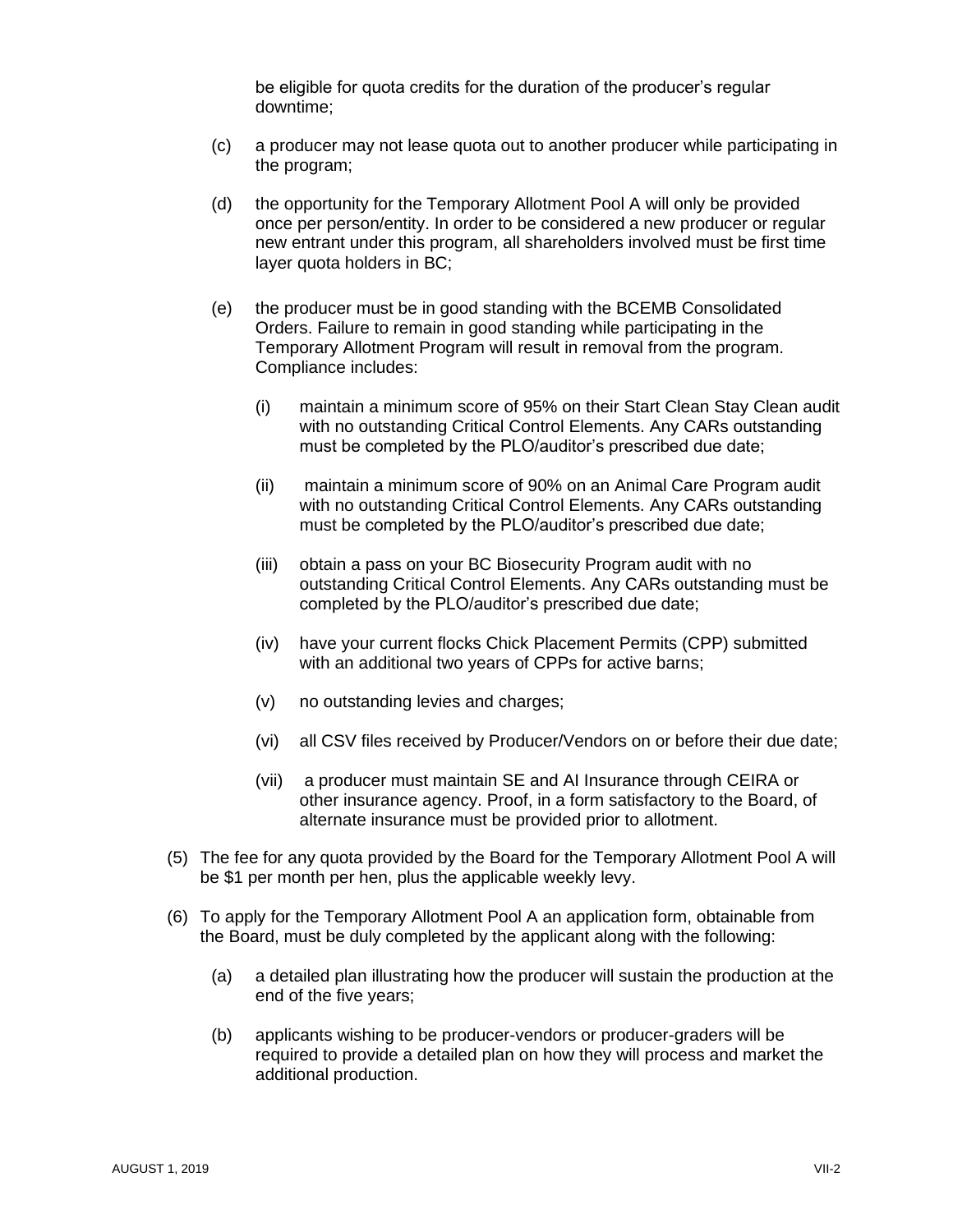#### <span id="page-33-0"></span>**3. Temporary Allotment Pool B Program**

- (1) In the event that quota is being held in the reserve and will not be used for a minimum of 12 months, the quota will be made available for temporary allotment to all registered producers with the exception of those who are eligible for Pool A;
- (2) Hens will be allotted at a one to one ratio based on current quota holdings.
- (3) Eligibility Criteria:
	- (a) if the applicant is a producer-vendor or producer-grader, a business plan must be submitted that outlines how the product will be marketed and sold.
	- (b) the hens must be placed and remain in production in order to receive the allotment, except during regular downtime. Temporary Allotment quotas will be eligible for quota credits for the duration of the producer's regular downtime;
	- (c) any sale or transfer out of quota will result in removal from the program.
	- (d) a producer may not lease quota out to another producer while participating in the program;
	- (e) the producer must be in good standing with the BCEMB Consolidated Orders. Failure to remain in good standing while participating in the Temporary Allotment Program will result in removal from the program. Compliance includes:
		- (i) maintain a minimum score of 95% on their Start Clean Stay Clean audit with no outstanding Critical Control Elements. Any CARs outstanding must be completed by the PLO/auditor's prescribed due date;
		- (ii) maintain a minimum score of 90% on an Animal Care Program audit with no outstanding Critical Control Elements. Any CARs outstanding must be completed by the PLO/auditor's prescribed due date;
		- (iii) obtain a pass on your BC Biosecurity Program audit with no outstanding Critical Control Elements. Any CARs outstanding must be completed by the PLO/auditor's prescribed due date;
		- (iv) have your current flocks Chick Placement Permits (CPP) submitted with an additional two years of CPPs for active barns;
		- (v) no outstanding levies and charges;
		- (vi) all CSV files received by Producer/Vendors on or before their due date;
		- (vii) a producer must maintain SE and AI Insurance through CEIRA or other insurance agency. Proof, in a form satisfactory to the Board, of alternate insurance must be provided prior to allotment.
- (4) The Pool B program will run annually, on the first Wednesday in July after the Quota Exchange, with the available reserve quota using the following process: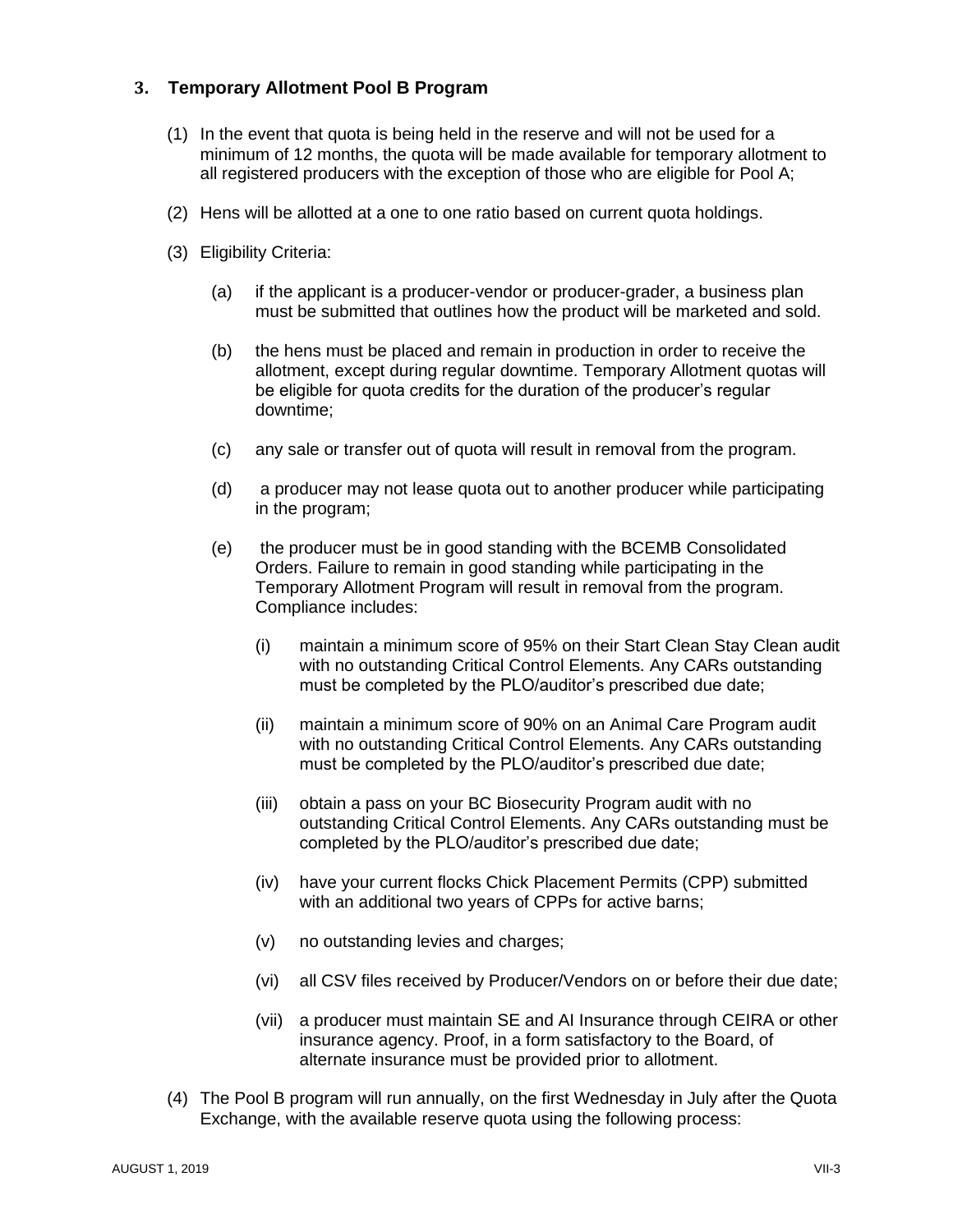- (a) qualifying producers will be given 28 days to apply for the Temporary Allotment;
	- (i) the producers will indicate on the application form, the minimum and maximum amounts that they are willing to receive as well as the duration, to a maximum of 12 months;
	- (ii) the application form will require grading station sign off. a. applicants who are producer-vendors or producer-graders will be required to provide a detailed plan on how they will process and market the additional production.
- (b) the allotment will be distributed equally to all applicants up to their maximum requested amount.
- (5) The fee for any quota provided by the Board for a Temporary Allotment Pool B will be \$1 per month per hen, plus the applicable weekly levy.

#### <span id="page-34-0"></span>**4. Temporary Allotment Pool C Program**

- (1) In the event the Board declares an industry disaster, the Board may initiate the utilization of TAP C. Through the program, producers who are unable to keep or maintain the number of Layers authorized under the Layer Quota issued to that Producer due to the industry disaster, can lease quota to the Board which will be made available for temporary allotment to all registered producers through a TAP C program. To be deemed an industry disaster, the event must impact two or more facilities and have an impact on egg supply.
- (2) Hens will be allotted at a one to one ratio based on current quota holdings.
- (3) Eligibility criteria for Lessor:
	- (a) a Producer who lost layers during the industry disaster declared by the Board and who are unable to keep or maintain the number of Layers authorized under the Layer Quota issued to that Producer for an amount of time determined by the Board;
	- (b) a Producer is eligible to lease up their maximum amount of birds lost by their farm in the industry disaster and cannot exceed the Producer's quota allotment; and
	- (c) a TAP C Lessor form must be completed and submitted to the Board.
- (4) Eligibility criteria for Lessee:
	- (a) if the applicant is a producer-vendor or producer-grader, a business plan must be submitted that outlines how the product will be marketed and sold.
	- (b) the hens must be placed and remain in production in order to receive the allotment, except during regular downtime. Temporary Allotment quotas will be eligible for quota credits for the duration of the producer's regular downtime;
	- (c) any sale or transfer out of quota will result in removal from the program;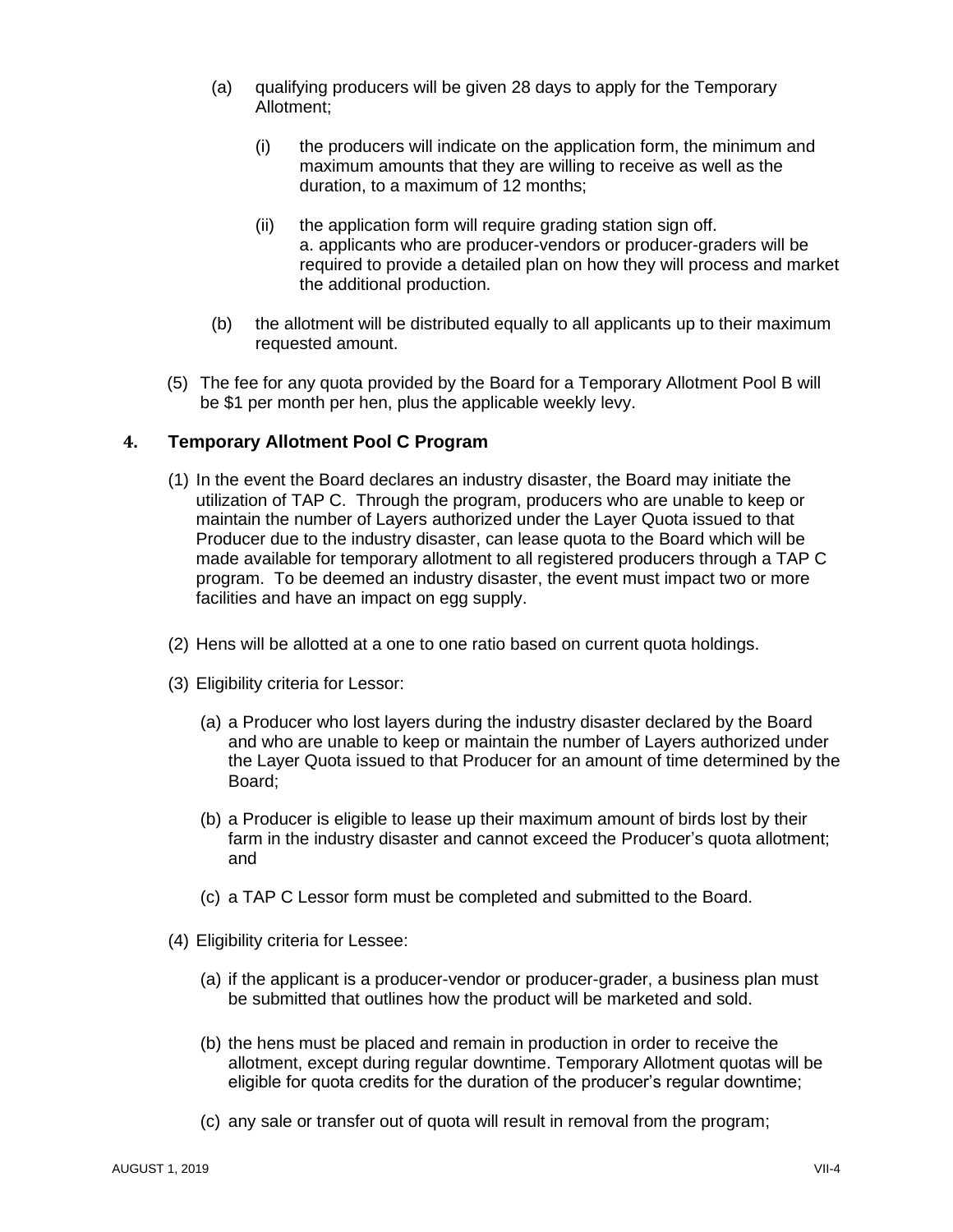- (d) a Producer may not lease quota out to another producer while participating in the program;
- (e) a Producer lessee can withdraw from the TAP C program prior to the date specified on their initial TAP C application with a minimum of four weeks notice;
- (f) the Producer must be in good standing with the BCEMB Consolidated Orders. Failure to remain in good standing while participating in the Temporary Allotment Program will result in removal from the program. Compliance includes:
	- (i) maintain a minimum score of 95% on their Start Clean Stay Clean audit with no outstanding Critical Control Elements. Any CARs outstanding must be completed by the PLO/auditor's prescribed due date;
	- (ii) maintain a minimum score of 90% on an Animal Care Program audit with no outstanding Critical Control Elements. Any CARs outstanding must be completed by the PLO/auditor's prescribed due date;
	- (iii) obtain a pass on their BC Biosecurity Program audit with no outstanding Critical Control Elements. Any CARs outstanding must be completed by the PLO/auditor's prescribed due date;
	- (iv) have their current flock's Chick Placement Permits (CPP) submitted with an additional two years of CPPs for active barns;
	- (v) no outstanding levies and charges;
	- (vi) all CSV files received by Producer/Vendors on or before their due date;
	- (vii) a producer must maintain SE and AI Insurance through CEIRA or other insurance agency. Proof, in a form satisfactory to the Board, of alternate insurance must be provided prior to allotment.
- (5) The Board will determine a timeline for TAP C, with the available quota declared through the TAP C Lessor forms using the following process:
	- (a) qualifying producers will be given an initial application window of seven days to apply for the Temporary Allotment. Following that window, new applications will continue to be accepted, however the earliest start date will be the first Sunday 28 days after the application is submitted;
		- (i) the producers will indicate on the application form the minimum and maximum amounts that they are willing to receive as well as the duration;
		- (ii) the application form will require grading station sign off.
			- a. applicants who are producer-vendors or producer-graders will be required to provide a detailed plan on how they will process and market the additional production.
	- (b) the allotment will be distributed equally to all applicants up to their maximum requested amount.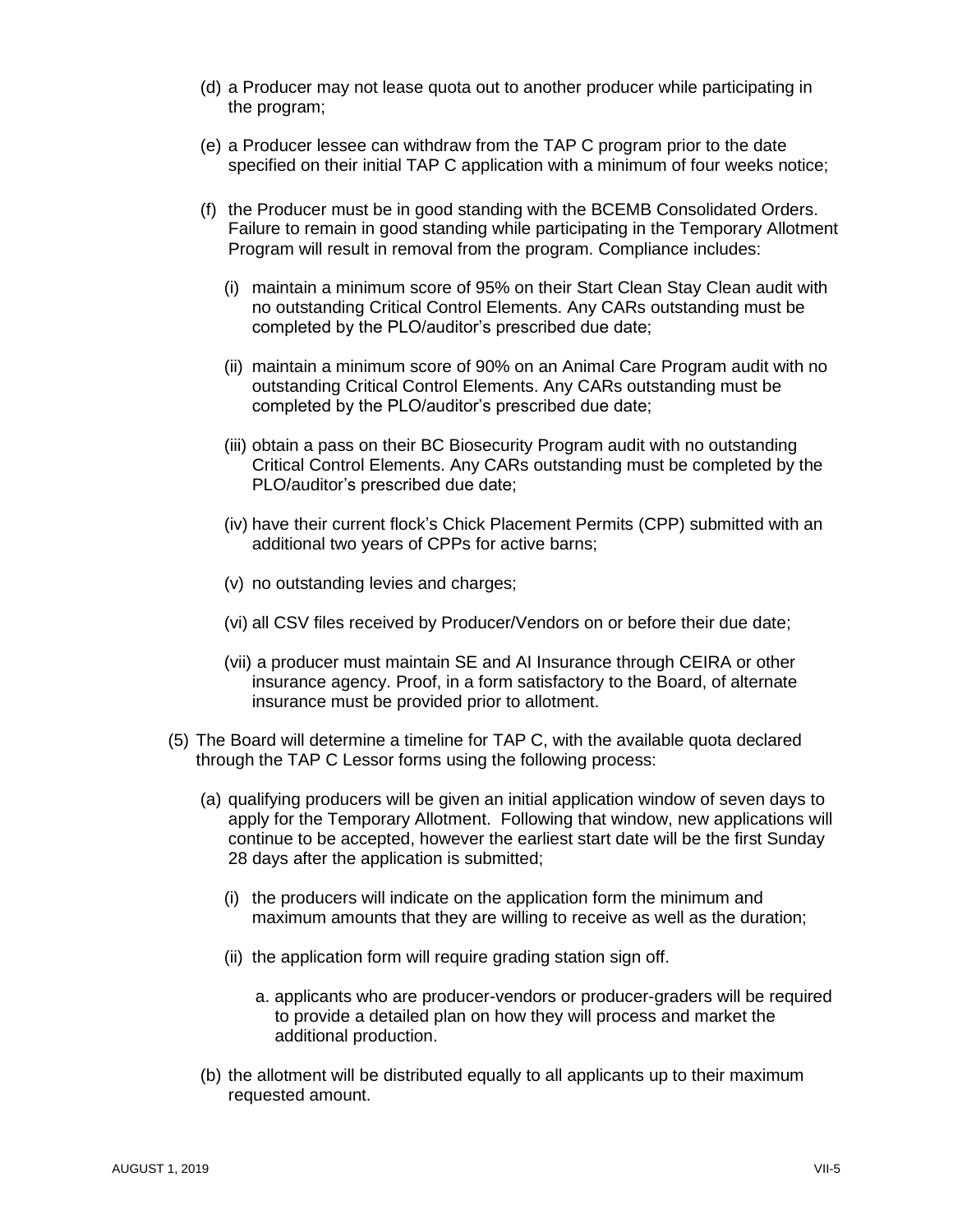- (6) The fee for any quota provided by the Board for a Temporary Allotment Pool C will be \$1 per month per hen, paid to the Lessor, plus the applicable weekly levy.
	- (a) the Board will facilitate the payments from the Lessee to the Lessor with no money being retained by the Board.

#### **5. Limitations on Lease and Temporary Allotment of Layer Quota**

- (1) The Board may refuse to approve a Lease or Temporary Allotment where:
	- (a) the Leasor or Leasee/Allotmentee is not in compliance with the Orders of the Board and all applicable legislation and regulations;
	- (b) the Leasee/Allotmentee does not have an Egg Production Unit of adequate capacity.
	- (c) the Leasee/Allotmentee does not have enough hens to cover their total allotment, including the Lease and/or Temporary Allotment.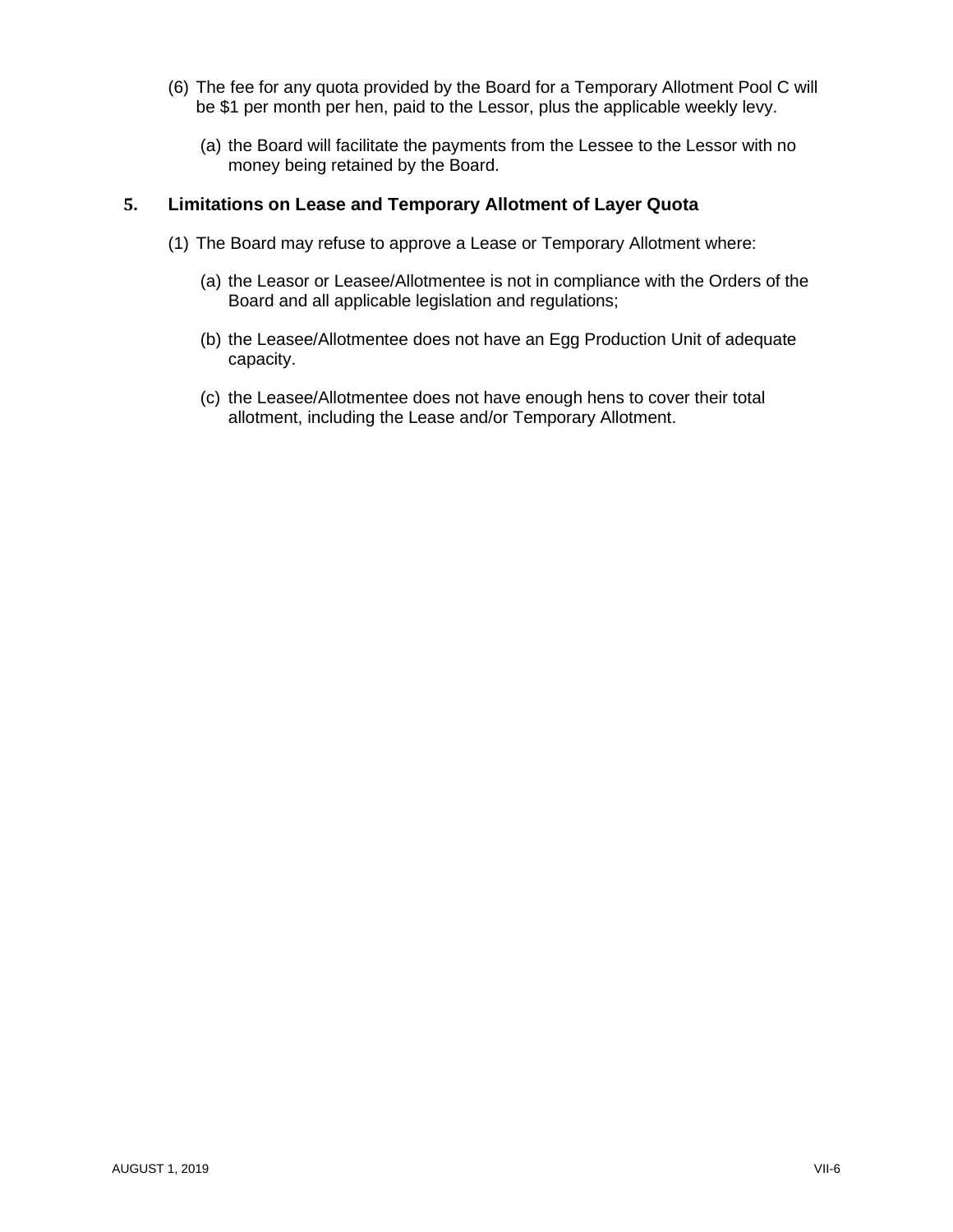### PART VIII - QUOTA CREDITS

#### <span id="page-37-1"></span><span id="page-37-0"></span>**1. General**

- (1) The Board may, in its discretion and in order to allow for recovery from lost production, issue to a Registered Producer a quota credit which may be utilized at a future flock cycle.
- (2) No claim for quota credit earnings will be considered in respect of flock adjustments planned by a Registered Producer unless the Registered Producer notifies the Board of such planned adjustments in advance of the adjustment and obtains Board approval for the adjustment prior to the adjustment being undertaken, e.g. renovations or flock cycle adjustments.
- (3) Quota credits may be used only where the Board has granted prior, written approval to use the quota credits, and then only in accordance with the terms and conditions of that approval.
- (4) Late applications to use quota credits will be subject to a penalty equal to two times (2x) the quota usage for the time interval between placement date and application date in addition to the required licence for that time period.

Example: Licence required for 275 quota credits per week 13 week period of May 29, 2016 to August 28, 2016

| Application date: | June 5, 2016 (one week penalty) |  |  |                                                 |
|-------------------|---------------------------------|--|--|-------------------------------------------------|
|                   |                                 |  |  | 275 $\overline{X}$ 13 weeks = 3575 Credits used |
|                   | 275 X 2                         |  |  | $=$ 550 Penalty credits                         |
|                   |                                 |  |  | 4125 Total credits used                         |

- (5) As levies in BC are paid by bird, it is assumed levy has already been paid on any production resulting from quota credit layers. Therefore, there is no levy reduction while earning quota credits and no change in levy when utilizing them.
- (6) Quota credits expire in five years from the original date earned at the sole discretion of the BOD.
- (7) No quota credits will be given for moulting.

#### <span id="page-37-2"></span>**2. Fowl Removal**

- (1) To be eligible to earn quota credit for fowl removal, producers must not amend their requested fowl removal date less than two months prior to requested removal month unless due to exceptional circumstances
- (2) Quota credits will be earned from the date of fowl removal up to the day before their next 19 week date.
	- (a) if downtime is less than 7 days, the producer is ineligible to earn quota credits for that fowl removal.
	- (b) if downtime exceeds 28 days, the producer must complete the early fowl removal section at the bottom of the Fowl Removal Booking Form and have grading station sign off.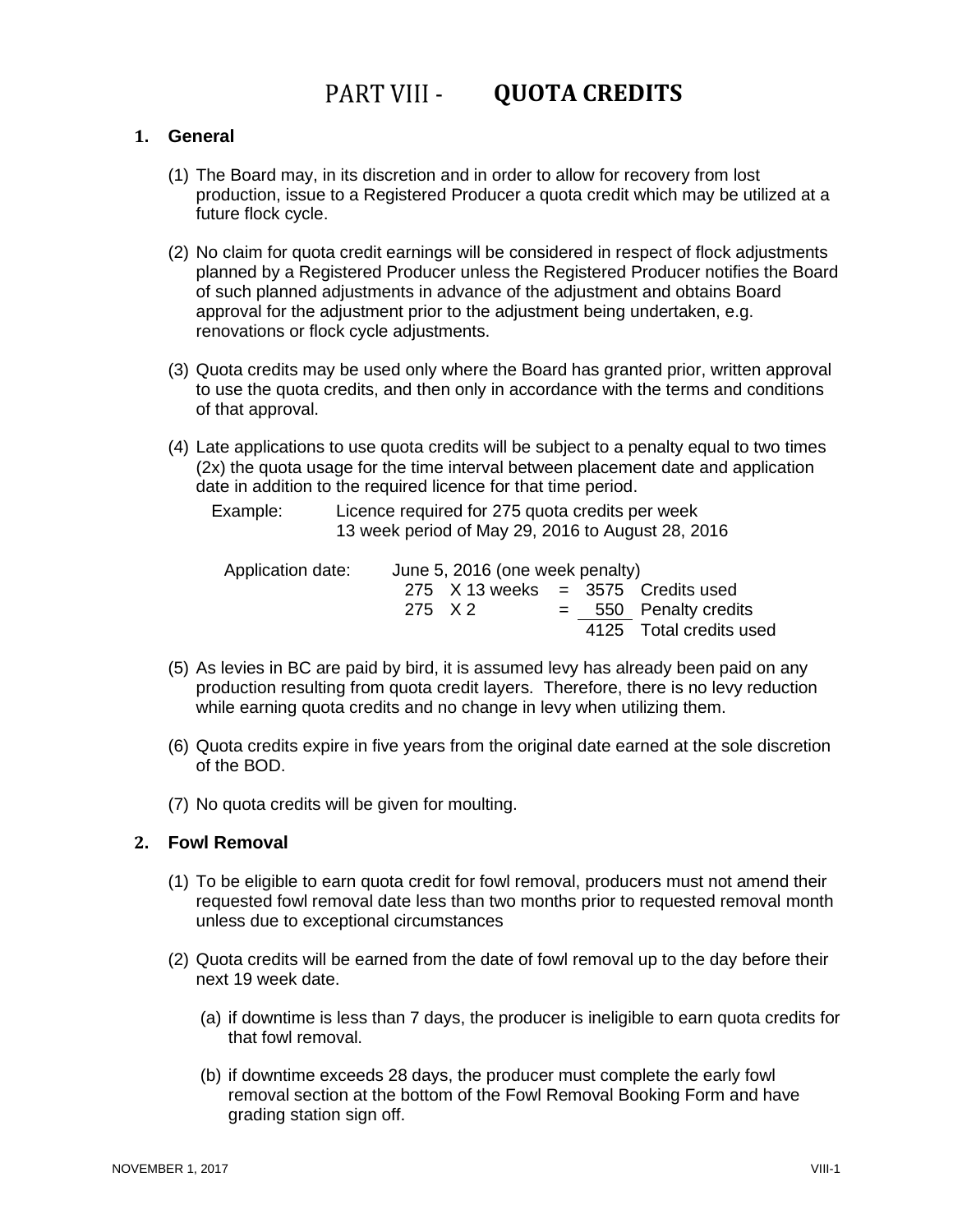(c) quota credits will be earned at a rate of 1 quota credit per quota bird per week.

#### <span id="page-38-0"></span>**3. Disease on-going mortality – 5% minimum loss**

- (1) In the event of on-going mortality loss due to disease, producers may apply to earn quota credits based on an on-going bird loss.
	- (a) uninsurable losses greater than 5% of flock placement will qualify for issuance of quota credits.
	- (b) applications must be submitted prior to the affected barns' replacement flocks' 19-week date.
	- (c) producers must supply supporting documentation showing disease confirmation such as veterinary laboratory results, inventory loss and a copy of the chick placement permit pertaining to the affected flock.

#### <span id="page-38-1"></span>**4. Transfer or Trade of Quota Credits**

- (1) Quota credits are transferrable on full farm transfers.
- (2) Producers may trade quota credits.
	- (a) a quota credit transfer form must be completed by both parties and forwarded to the Board offices prior to the trade date.
	- (b) all quota credit transfers will be processed on the last business day of the month received.
	- (c) the purchaser must utilize the traded quota credits by the end of their next flock cycle.
	- (d) unutilized traded quota credits will expire two years after the trade date.

#### <span id="page-38-2"></span>**5. Quota Credit Usage**

- (1) Upon Board approval, a Producer will be guaranteed the ability to utilize quota credits up to a maximum of 4% of their quota at each flock placement. Anything in excess of 4% will be allowed if projections indicate space will be available.
- (2) The Board reserves the right to manage the usage, timing, market needs and utilization rates.
- (3) Applications must be for a minimum of 13 weeks and must be received as far in advance as possible. At least seven days' notice should be given.
- (4) Producers will have the opportunity to adjust their first 19 week placement quota credit license prior to their first verification count by the BC Egg Marketing without penalty.
- (5) Producers are not able to run a negative quota credit balance.
- (6) Only one quota credit licence will be issued per registered producer licence.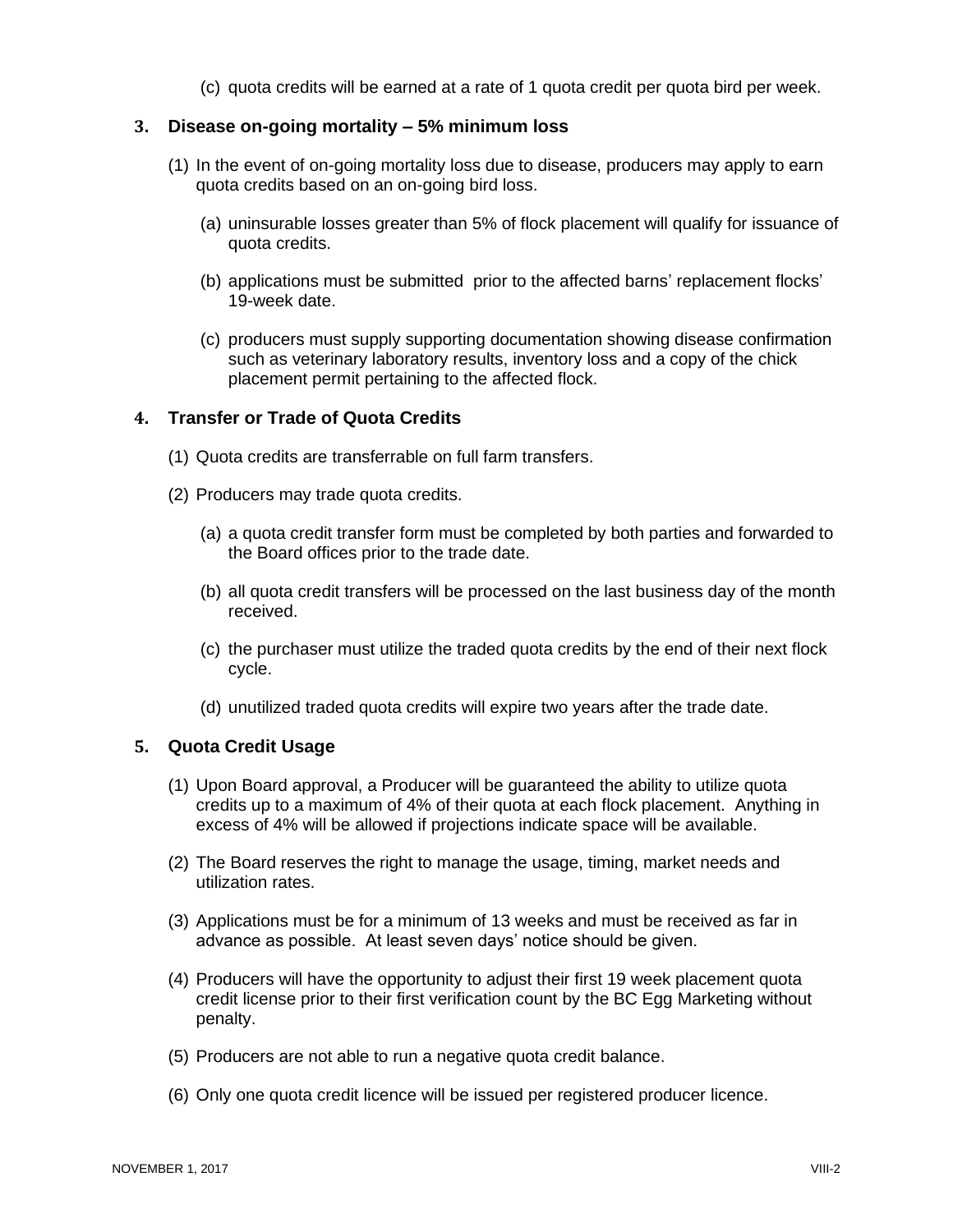### <span id="page-39-0"></span>PART IX - PRODUCTION REQUIREMENTS AND LIMITATIONS

#### <span id="page-39-1"></span>**1. Obligation to Produce**

- (1) The Board may cancel all or any part of the Layer Quota:
	- (a) issued to a Producer who:
		- (i) for 180 consecutive days, fails to keep or maintain the number of Layers authorized under the Layer Quota issued to that Producer; or who
		- (ii) fails to maintain an active Independent Production Unit(s), housing greater than 50% of their layer quota, whereby the total legal and beneficial fee simple interest of the Independent Production Unit is held by that Producer or shareholders of that Producer.
	- (b) issued to a Person who has not commenced keeping or maintaining the number of Layers authorized to be produced under the Layer Quota issued to that Person within 180 calendar days from the date that such Layer Quota was issued to such Person;
- (2) The Board may cancel any licence held by:
	- (a) a Producer who:
		- (i) for 180 consecutive days, fails to keep or maintain the number of Layers authorized under the Layer Quota issued to that Producer; or who
		- (ii) fails to maintain an active Independent Production Unit(s), housing greater than 50% of their layer quota whereby the total legal and beneficial fee simple interest of the Independent Production Unit is held by that Producer or shareholders of that Producer
	- (b) a Person who has not commenced keeping or maintaining the number of Layers authorized to be produced under the Layer Quota issued to that Person within 180 calendar days from the date that such Layer Quota was issued to such Person.
- (3) The mere fact that a Producer has entered into a Lease of Layer Quota is not, by itself, a factor indicating that the Producer is not actively engaged in egg production.
- (4) Management Contracts are acceptable subject to Section 1(1) above.

#### <span id="page-39-2"></span>**2. Overproduction**

- (1) A Registered Producer may only place the number of hens allowable through quota, quota credits and other Board programs.
- (2) If a Producer keeps or maintains more than the allowable hens, Late Application of Quota Credits applies. If a producer does not hold enough quota credits, a penalty of 3 times levy on the over quota birds applies.

#### <span id="page-39-3"></span>**3. Chick Placement Permits**

(1) No Producer or Pullet-Grower shall request or obtain Pullets without first: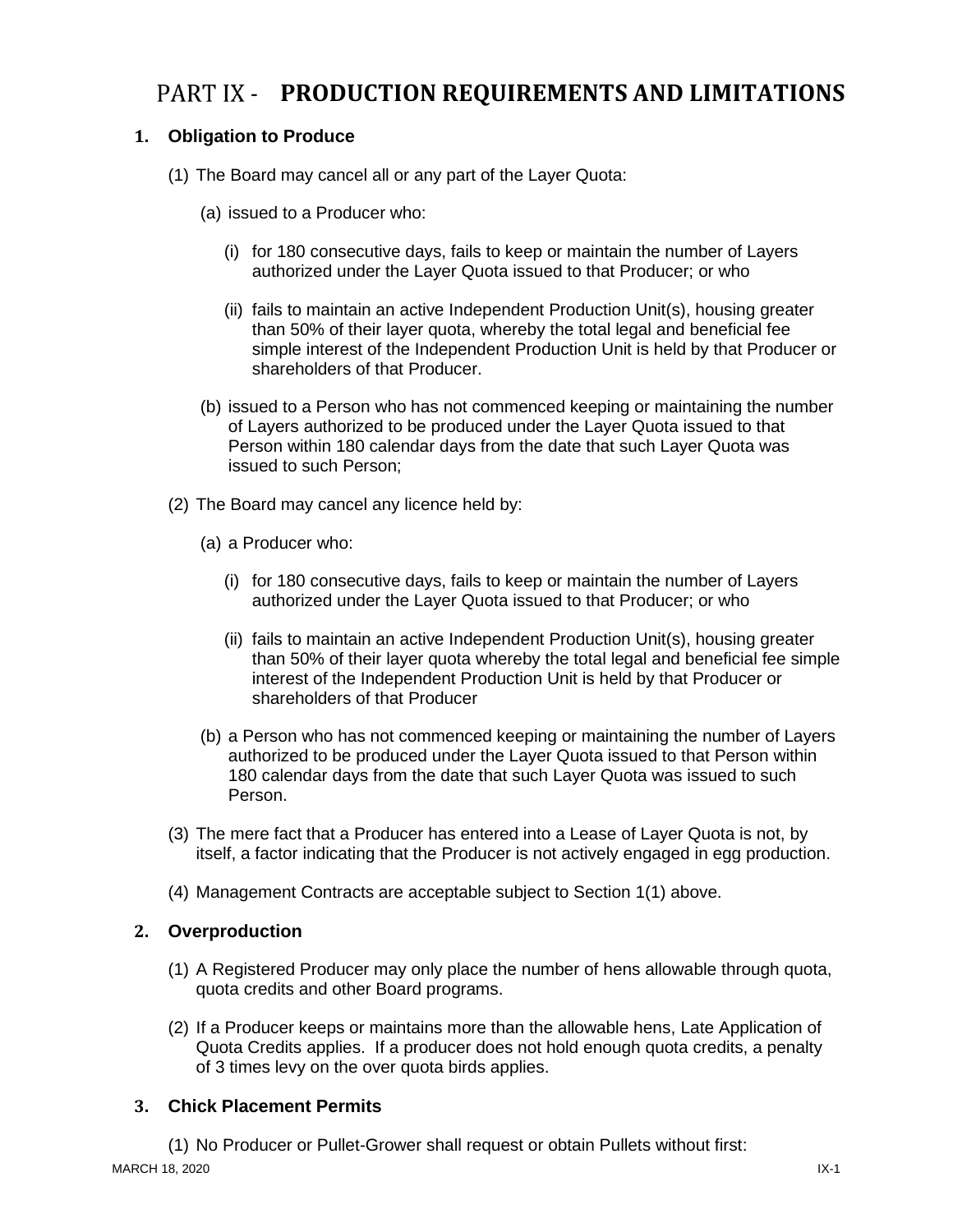- (a) submitting a duly completed chick placement permit
- (b) obtaining approval of aforementioned Chick Placement Permit.
- (2) Failure to apply for a CPP prior to Chick placement will result in a reduction of Quota Credits to the Producer equal to the number of Chicks placed for the time interval between the Hatch Date and the received application date.

#### <span id="page-40-0"></span>**4. Restrictions on Class of Production**

- (1) Unless otherwise authorized in writing by the Board, a Registered Producer using Layer Quota for the purpose of producing a class of egg must continue to use that Layer Quota for the purpose of engaging in the production of that class of egg.
- (2) A Registered Producer may change the production type only with the prior, written approval of the Board and that producer's grading station.

#### <span id="page-40-1"></span>**5. Relationship Between Registered Producer and Grading Station Operator**

- (1) The Grading Station Operator through which a Registered Producer's Regulated Product is Marketed is designated by the Board as the agency through which that Registered Producer must Market its Regulated Product.
- (2) A Registered Producer may change the agency through which it Markets its Regulated Product only with the prior, written approval of the Board. A minimum of 21 days notice is required for approval.

#### <span id="page-40-2"></span>**6. Operational Standards**

- (1) On Farm Programs
	- (a) every Producer shall carry on operations such that they maintain a minimum score of 95% for the Start Clean Stay Clean food safety program by Egg Farmers of Canada.
	- (b) every Producer shall carry on operations such that they maintain a minimum score of 90% for the Animal Care program by Egg Farmers of Canada.
	- (c) every Producer shall carry on operations in accordance with the Codes of Practice for the Care and Handling of Pullets, Layers, and Spent Fowl by the National Farm Animal Care Counsel.
	- (d) every Producer shall comply with the BC Poultry Biosecurity Program.
	- (e) every Producer shall comply with the EFC National Microbiological Sampling Protocol for Leg Horn Egg Layer Barns and Leg Horn Pullet Barns as well as the EFC Post-Positive Protocol for Leg Horn Egg Layer Barns and Leg Horn Pullet Barns.
	- (f) every Producer producing a specialty egg class must be certified by the Board Approved Program for that egg class.
	- (g) every Producer shall comply the BCEMB Barn Fitness Policy.
- (2) Cage Density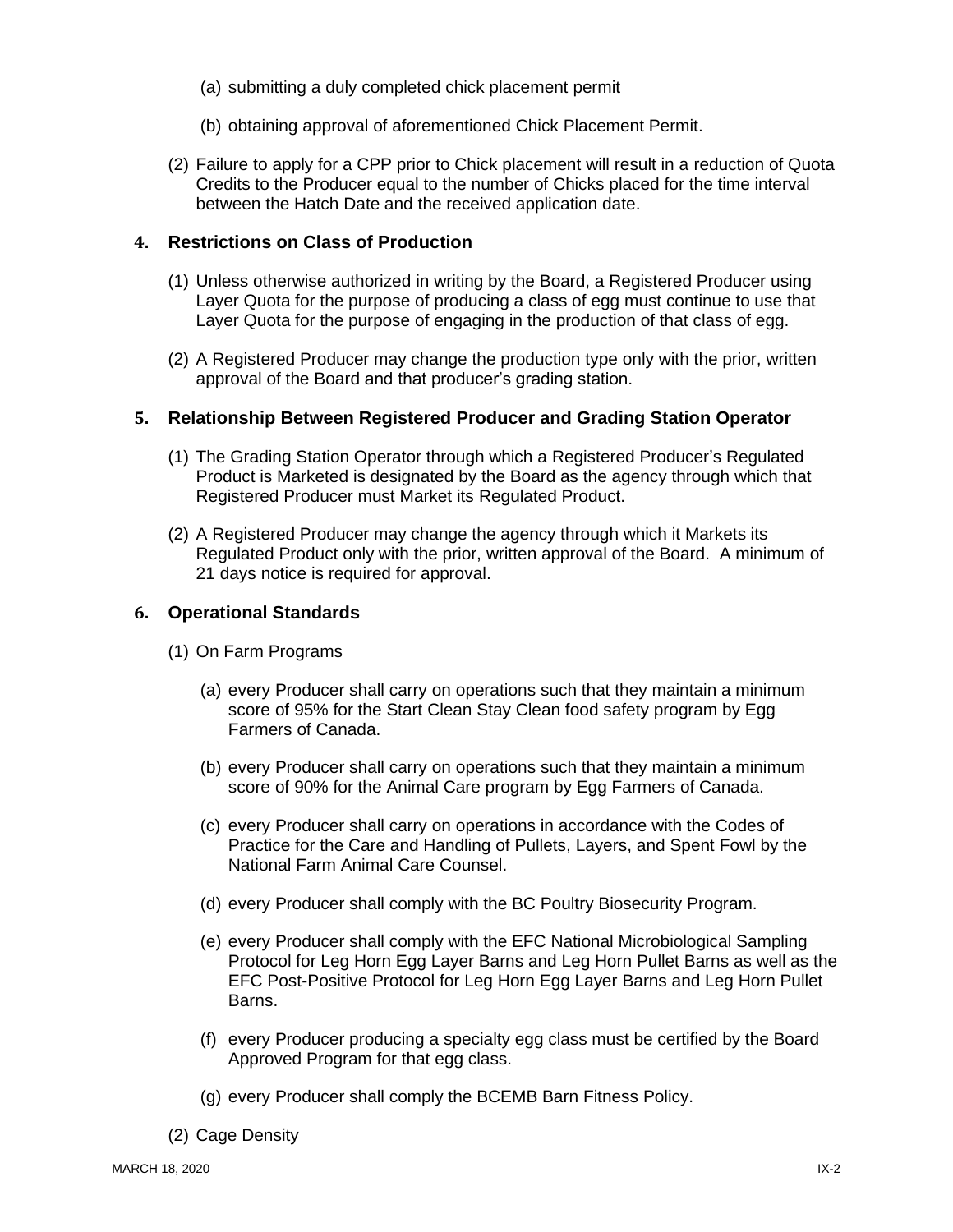- (a) subject to subsections (b) and (c), every Producer must, by April 1, 2010, commence housing Layers at a minimum of 67 square inches per Layer (75 square inches per Layer for brown Layers)..
- (b) Producers of conventional white production housing Layers as at July, 2007 at greater than or equal to 64 square inches per Layer, but less than 67 square inches per Layer, may continue to house at that ratio until December 31, 2017.
- (c) Producers of conventional brown production housing Layers as at July, 2007 at greater than or equal to 72 square inches per Layer, but less than 75 square inches per Layer, may continue to house at that ratio until December 31, 2017.
- (d) as of July 1, 2016 no new construction, retro-fits, renovations or add-ons of conventional cages will be approved by the Board. Exceptions will be made for those producer who have verification of already commenced construction or cages on order.
- (3) Egg Storage Rooms
	- (a) every Producer shall maintain, at each Independent Production Unit an egg storage room that is capable of:
		- (i) maintaining a controlled temperature of 10 degrees C. to 13 degrees C. (50-56 degrees F.) at all times of the year by means of a high/low temperature and humidity thermostat in the egg cooler which meets the HACCP requirements for Grading Station Operators; and
		- (ii) accommodating all egg production until such time that egg production can be Marketed.
	- (b) utilize at all times the egg storage room to cool and store all egg production;
	- (c) operate the egg storage room in a manner so as to ensure proper cooling of egg production and non-contamination of egg production by any product that may affect such eggs; and
	- (d) keep the egg storage room clean and free of insects and rodents at all times.
- (4) Egg Collection
	- (a) every Producer shall collect into storage all eggs from each Egg Production Unit at a minimum of every 24 hours. Eggs not collected into storage within 24 hours may be directed to a Breaker.
- (5) Controlled Moulting is only permitted with prior approval of the Board.
	- (a) layers in moult and those being prepared for moult should have access to drinking water at all times and should be provided with a commercially approved moult feed.
- (6) Without limiting any other remedy available to the Board, any producer who fails to comply with the Operational Standards will be ineligible to use quota credits or to place additional Layer Quota acquired by purchase or otherwise.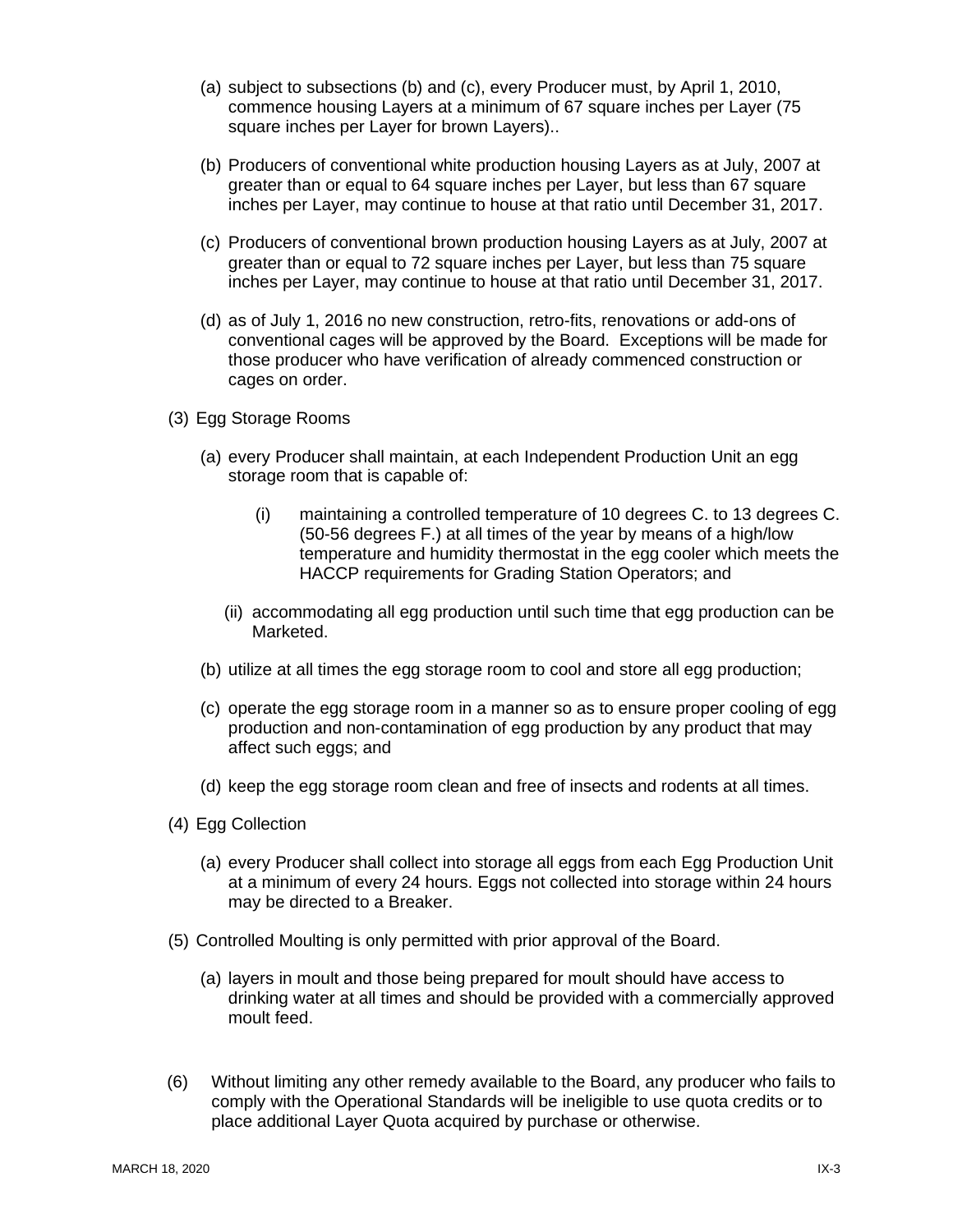(7) Without limiting any other remedy available to the Board, any producer who refuses any microbiological testing as per the sampling protocols will result in eggs from that producer (or scheduled to come from that producer) to be considered high risk, and as such will result in those eggs being diverted to the Industrial Products Program and the producer will be paid the Industrial Products price as set out by Egg Farmers of Canada.

#### <span id="page-42-0"></span>**7. Fowl Removal**

- (1) No Person shall sell or offer for sale or otherwise dispose of Layers in a live condition other than through the processing plant authorized by the Board for that purpose, or to a Registered Producer or Permit holder for the purpose of egg production.
- (2) Every Producer must notify the Board of their requested fowl removal date a minimum of two months prior to their requested month of removal.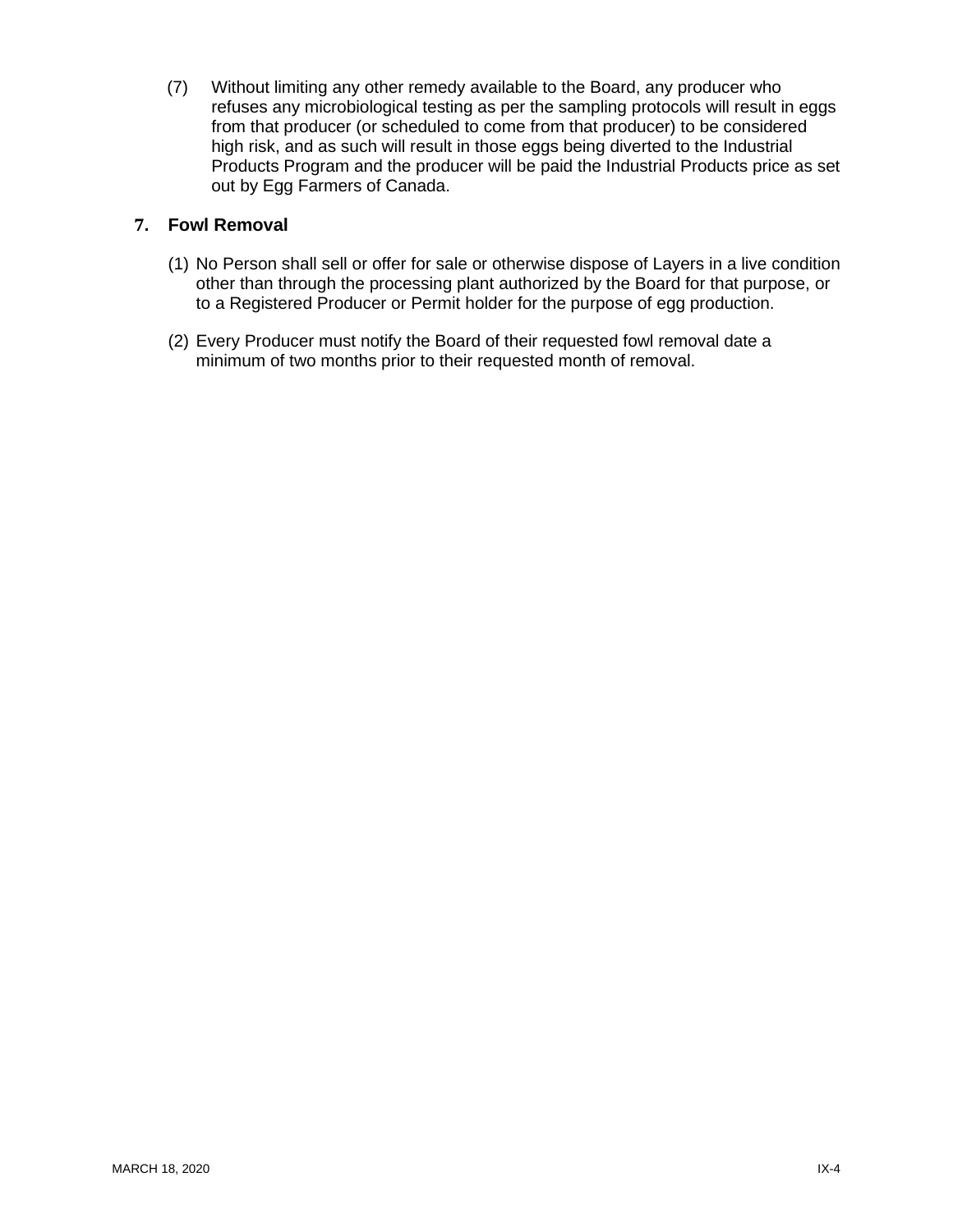### PART X - **PRICES AND METHOD OF PAYMENT**

#### <span id="page-43-1"></span><span id="page-43-0"></span>**1. Minimum Price**

- (1) The price or prices to be paid for Regulated Product shall not be less than the minimum prices fixed and published by the Board from time to time, except whereas;
	- (a) conventional Producers will be paid twenty (20) cents per dozen less than the posted nestrun price after the first pregrade failure until a further CFIA inspection passes the eggs, or the flock is shipped out.
	- (b) specialty Producers will be paid twenty (20) cents per dozen less than the posted nestrun price after the first pregrade failure until a further CFIA inspection passes the eggs, or the flock is shipped out. In addition, specialty producers will not be paid a specialty premium unless recaptured by the Board through the IP program.
	- (c) every Producer will be paid fifteen (15) cents per dozen less than the last gradeout if that Producer's cooler is found to be unable to maintain the required temperature range for more than 24 hours. The eggs may be directed to the Breaker until the Producer can demonstrate that adequate cooler temperatures can be maintained.
	- (d) specialty Producers found to be non-compliant with their certification requirements will have their premium deducted to a maximum penalty of \$20,000 based on total value of unearned premium that Producer has been paid.
- (2) The minimum prices fixed and published by the Board are EXW the farm-gate, and for greater certainty, the cost of supplying and maintaining flats, pallets, plywood or other packaging materials shall be borne by the purchaser.

#### <span id="page-43-2"></span>**2. Timing and Manner of Payment**

- (1) The purchase price payable for Regulated Product shall be paid by delivering directly to the Board, at the commencement of each such period as the Board may specify, a cheque made payable to the Board, in an amount equal to the purchase price of the Regulated Product so supplied during the previous period, without deduction, withholding or abatement of any kind except as may be expressly authorized or required by the Board.
- (2) The Board may, in its discretion, purchase Regulated Product and pick-up, package, process, including grading and breaking, store including cooling, ship, insure, export, sell or otherwise dispose of the Regulated Product and may vary such ownership from time to time and may pay or receive monies for the purchase or sale of the Regulated Product or any other transaction of the Board via electronic transfer, direct deposit systems and may vary such systems from time to time.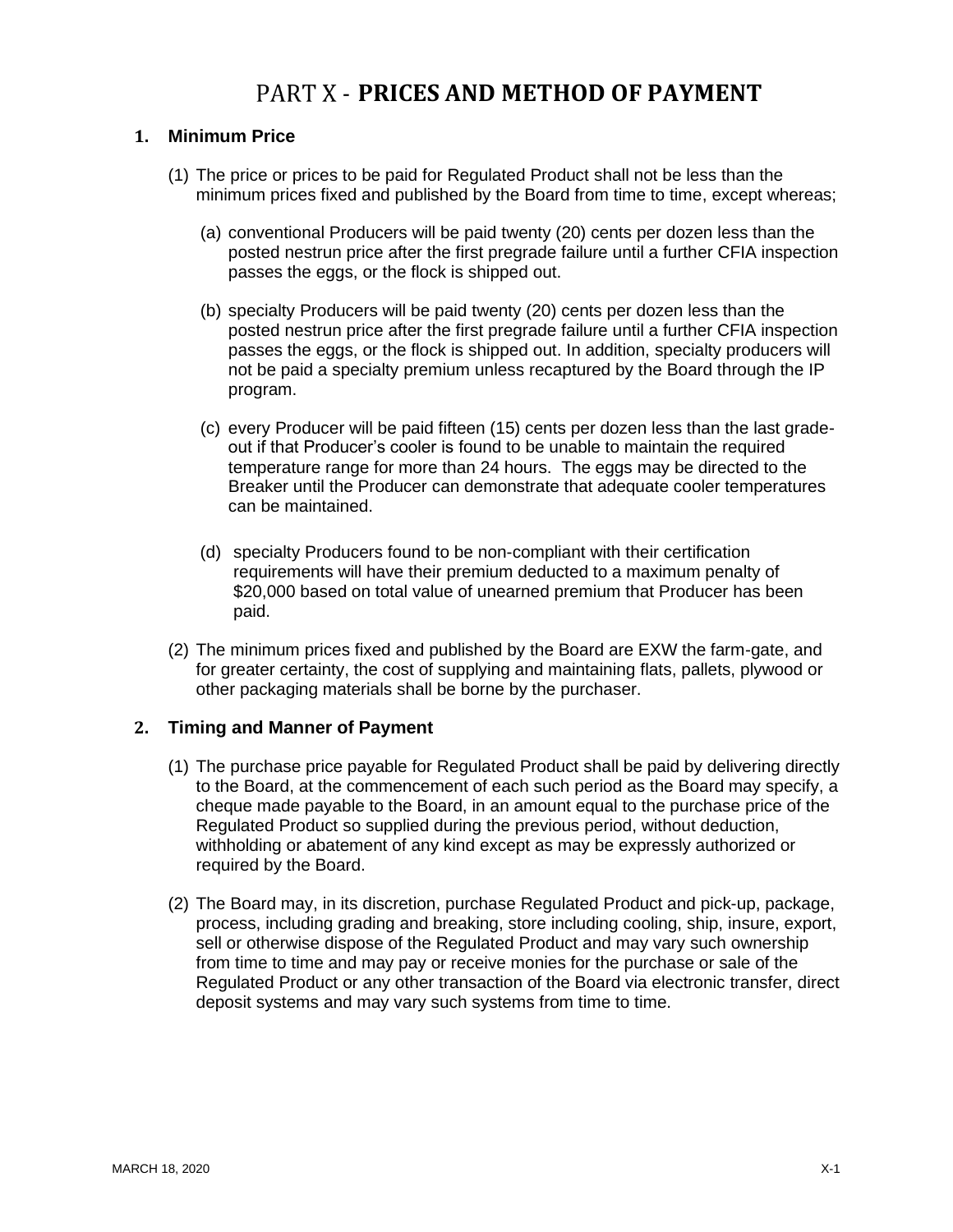### **LEVIES & FEES**

#### <span id="page-44-1"></span><span id="page-44-0"></span>**1. Producer Levies**

- (1) Levies are fixed and imposed, as published by the BCEMB, on each:
	- (a) Registered Producer;
	- (b) Producer, including Unregistered Producers whose product is graded;
	- (c) Commercial Hatching Egg Producer; and
	- (d) Chicken Hatching Egg Producer;

#### <span id="page-44-2"></span>**2. Grading Station Operator Responsibility Regarding Levies**

- (1) Each Grading Station Operator, before making payments to or on the account of a Registered Producer, shall deduct from the total payable to such Registered Producer, the amount of levies assessed against the Registered Producer and shall within 10 business days of receipt of Regulated Product from that Registered Producer, remit the amount so deducted to the Board.
- (2) In the event levies so assessed against a Registered Producer are greater than the total amount payable to or on the account of the Registered Producer by the Grading Station Operator, the deficient amount shall be added to subsequent levy assessments, and the Grading Station Operator shall deduct from subsequent payments to that Registered Producer the aggregate amount of such levies assessed against that Registered Producer, and shall forthwith thereafter remit the amount so deducted to the Board.
- (3) Should any Grading Station Operator:
	- (a) fail to deduct from amounts payable to a Registered Producer the levies assessed against that Registered Producer; or
	- (b) fail to remit such levies to the Board;

then at the Board's direction, any other Grading Station Operator who has received Regulated Product from the defaulting Grading Station Operator shall deduct from the payment due to the defaulting Grading Station Operator the levies due to the Board and shall immediately remit such levies to the Board.

#### <span id="page-44-3"></span>**3. Abatement of Levy**

- (1) The Board may, on application to it, provide for the abatement of levy payable where a Registered Producer establishes to the satisfaction of the Board that owing to special circumstances, the Registered Producer is, for a period, unable to keep or maintain the number of layers which he is eligible to keep or maintain.
- (2) No claim for levy abatement will be considered in respect of flock adjustments planned by a Registered Producer unless the Registered Producer notifies the Board of such planned adjustments in advance of the adjustment and obtains Board approval for the adjustment prior to the adjustment being undertaken, e.g. renovations or flock cycle adjustments.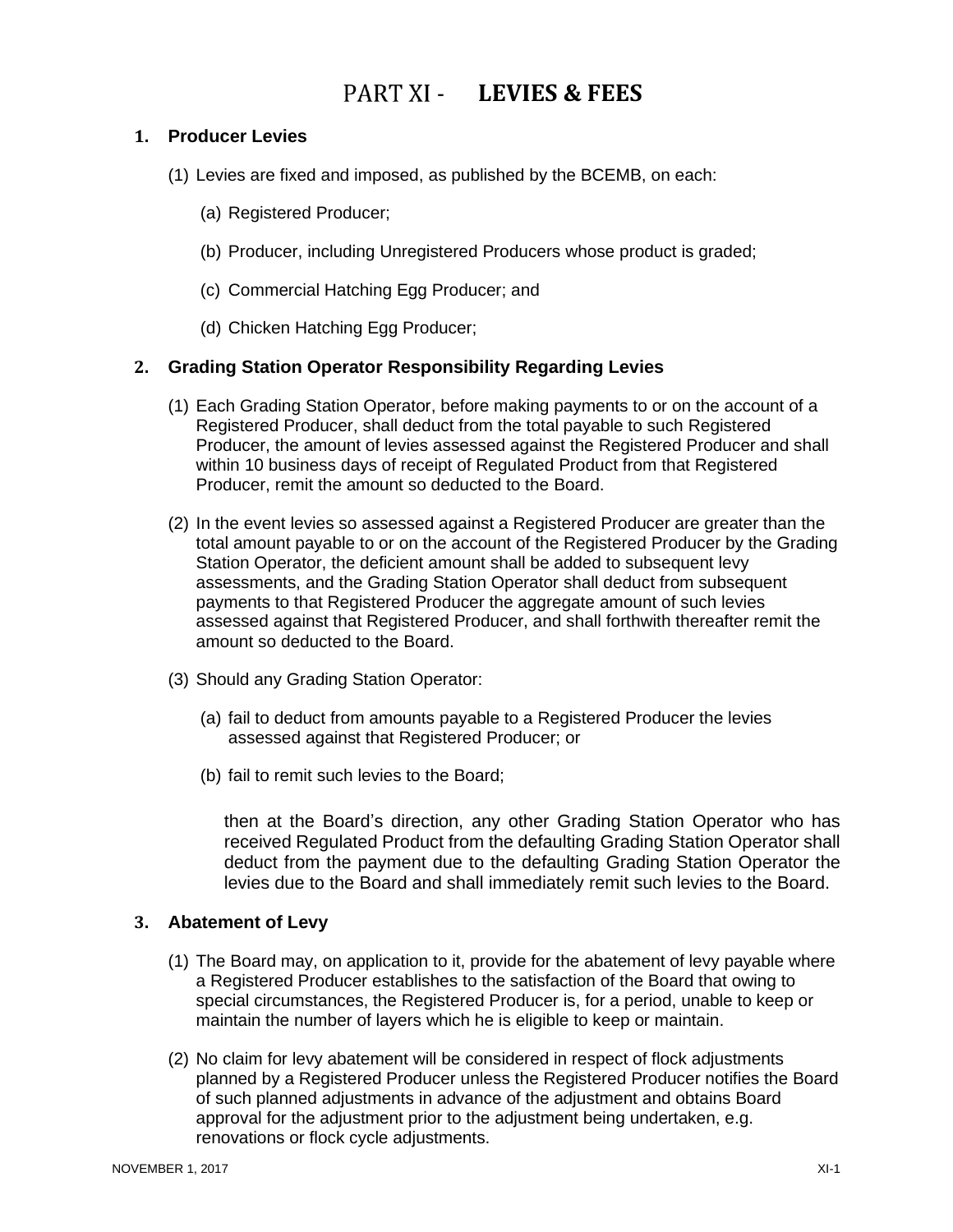- (3) Exclusions from abatement include:
	- (a) claims for one week or less or less than \$100;
	- (b) claims where the event in question gave rise to equivalent offsetting benefits. Exceptional effects of disease and catastrophe or acts of God are exempt from the one week exclusion.

#### <span id="page-45-0"></span>**4. Fees**

(1) Fees are fixed and imposed on various services provided by the Board and published periodically.

#### <span id="page-45-1"></span>**5. Interest on Outstanding Accounts**

(1) Interest is charged on every account outstanding to the Board at the rate of 18% per annum, calculated and compounded monthly.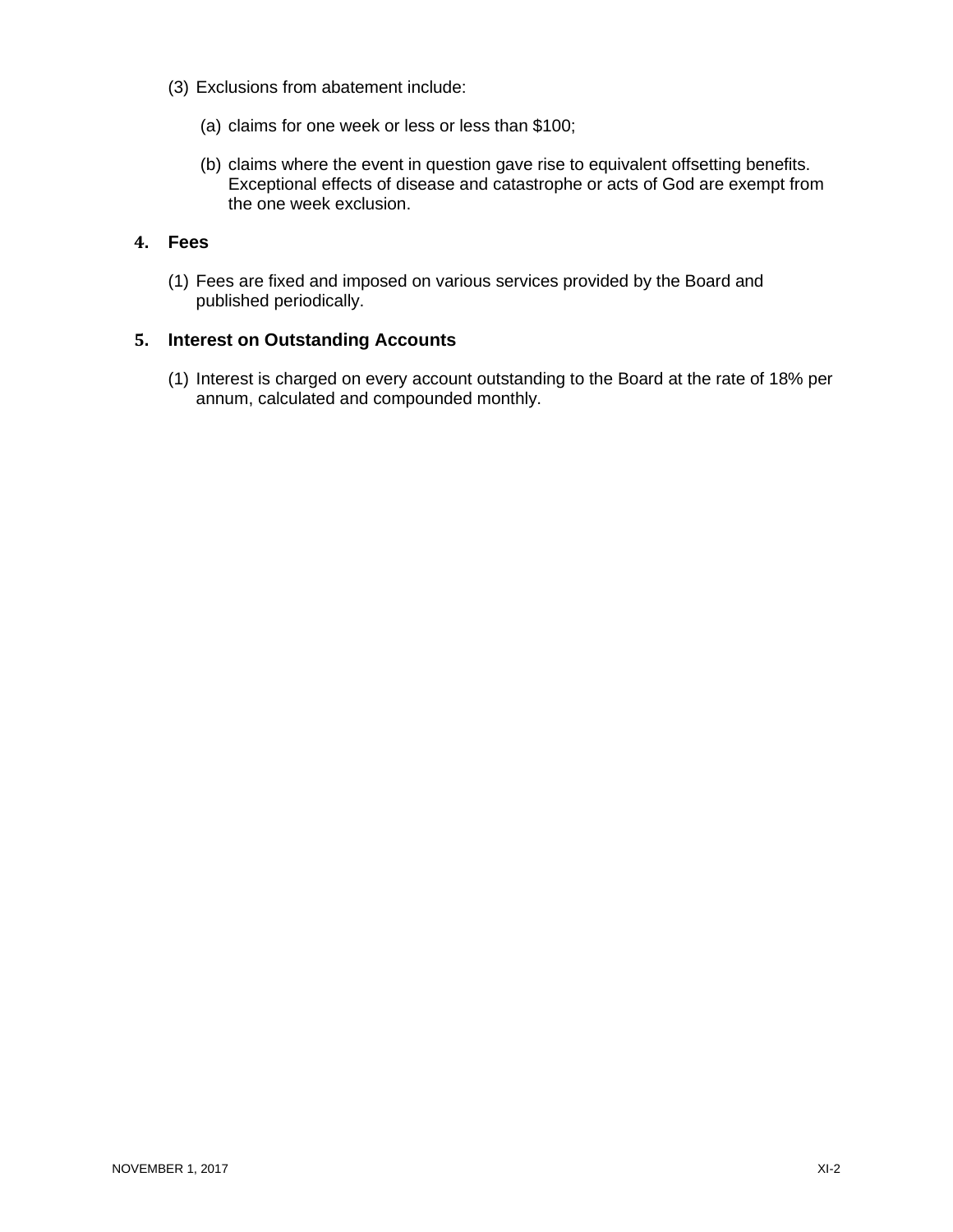### PART XII - **INDUSTRIAL PRODUCT**

#### <span id="page-46-1"></span><span id="page-46-0"></span>**1. General**

- (1) The B.C. Egg Marketing Board (BCEMB) is offering, as Agent for the Egg Farmers of Canada (EFC), to purchase industrial product eggs each week from grading stations or producer graders. This program will be continued each week for as long as the Board deems necessary. The following procedures applicable to industrial product offerings in B.C. are to be read in conjunction with EFC's "Regulations and Guidelines".
- (2) The Board agrees, as agent for EFC, to purchase B.C. eggs of the following grades:
	- (a) Canada Grade A Jumbo loose pack;
	- (b) Canada Grade A Extra Large loose pack;
	- (c) Canada Grade A Large loose pack;
	- (d) Canada Grade A Medium loose pack;
	- (e) Canada Grade A Small loose pack; and
	- (f) Canada Grade Nestrun
- (3) Eggs must be in skid lots of 720 or 900 dozens.
- (4) All eggs are to be packaged on clean plastic trays in skid lots unless otherwise directed.
- (5) A sheet of plastic or plywood must separate each layer of the skid (maximum five layers in height).
- (6) Each skid must have CFIA approved skid tags showing grade, size, week number and skid number starting with 01 through to 999 and must be used consecutively with no duplicated numbers and corresponding with the Industrial Product Verification Form. (Tags for nestrun skids must also show the producer number.)
- (7) All product delivered to the breaker must be accompanied by a five-part EFC Industrial Product Verification Form.
- (8) An EFC release number must be obtained from the BCEMB prior to any product being delivered to the breaker. This number signifies EFC's confirmation of their agreement to purchase the size and quantity of product offered and these cannot be varied without prior approval of the BCEMB.
- (9) An estimate for the current week and a pre-estimate for the following must be received by noon Tuesday from each station offering Industrial Product declaring:
	- (a) the number of equivalent 15 dozen boxes of each grade and size or nestrun;
	- (b) estimated delivery date to breaker; and
	- (c) whether the station is long or short of any sizes of product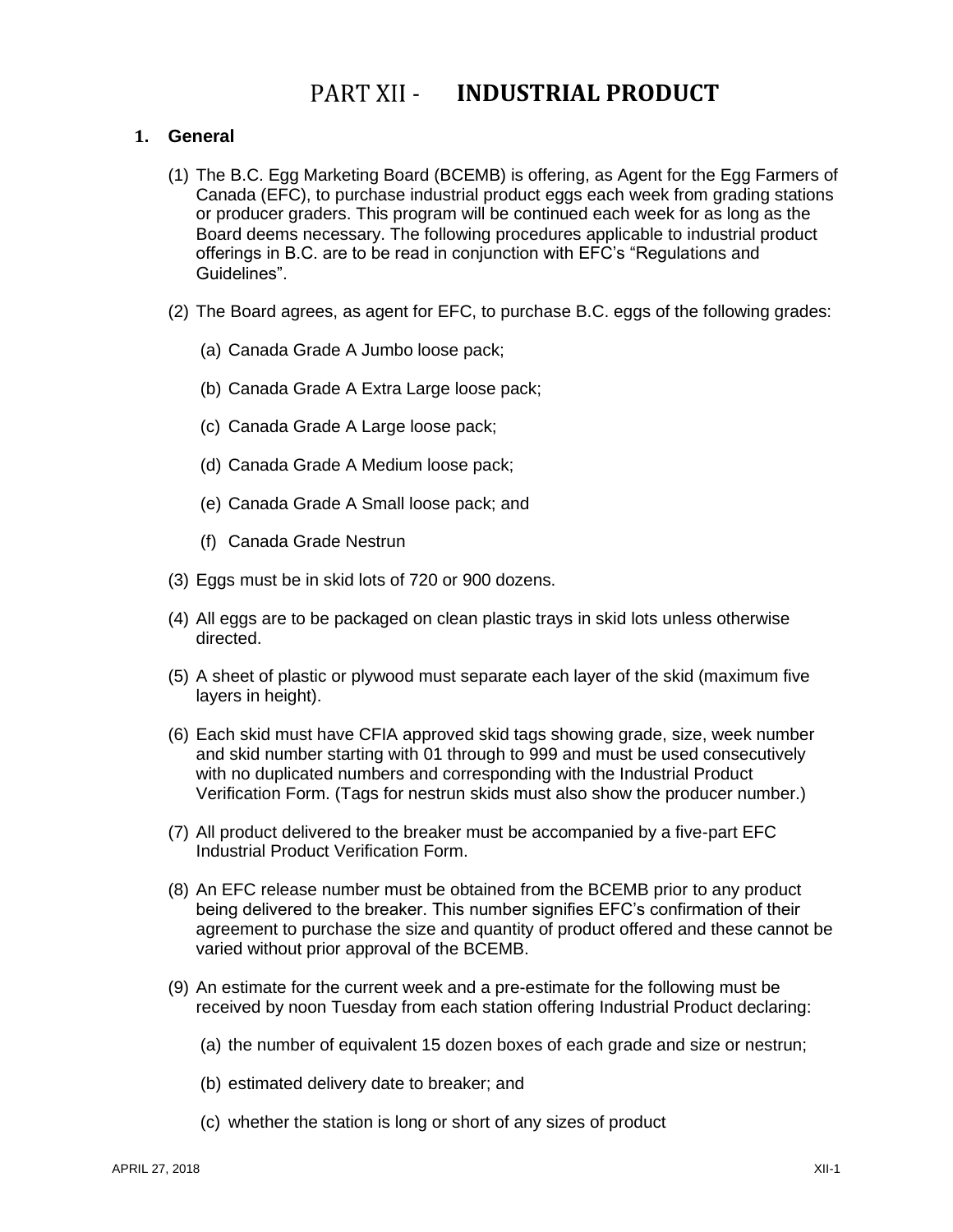- (10)A confirmation of industrial product offered must be received by noon each Thursday. If the price remains unchanged the confirmation is extended until noon Friday and adjustments are allowed until 9:00 a.m. the following Monday. The confirmation must include:
	- (a) the number of equivalent 15 dozen boxes by grade and size or nestrun;
	- (b) any payment adjustments for nestrun;
	- (c) confirmation of any interprovincial movement and/or use of global import permits;
	- (d) confirmation of any "trades" that did take place; and
	- (e) a written confirmation to be sent by facsimile machine to the Board offices before 9:00 a.m. of the Monday following the week the product is declared. (Details of any nestrun payment adjustments must be included.)
- (11)The buyback prices will be as advised from time to time by the Board.
- (12)The Board may reject an offer or hold funds resulting from any tender if levies or reports are not current.
- (13)All product remains the property of the grader until delivered to the breaker, at which time it becomes EFC's, subject to the terms and conditions of EFC's "Regulations and Guidelines".
- (14)Invoices for industrial product should be provided to the Board offices by the Wednesday following the week of declaration. All things being in order, the invoices will be paid by the second Wednesday following the week of declaration.
- (15)It is the policy of the Board that graders who purchase eggs from out of province or are handling such eggs for the shell market, will not have their offers for the size purchased accepted for two weeks following the week of arrival of the out of province eggs. In addition, where the size purchased from out of province is Extra Large, Large or Nestrun, 22 pounds per box or greater, it is the policy of the Board not to accept graders' offers for any of these sizes of product for two weeks following the week of arrival of the out of province eggs. Further, where specialty (Free-Run, Free-Range, Organic) and/or feed enhanced eggs (Veggie Fed, Omega) are purchased from out of province, it is the policy of the Board not to accept graders' offers for any product for three weeks following the week of arrival of the out of province eggs, unless efforts to source within the province, within a reasonable period of time, are demonstrated to the satisfaction of the Board. If efforts of sourcing such product within the province are not demonstrated to the satisfaction of the Board, grading stations in question will be issued a 3-week notice prior to closing the pool.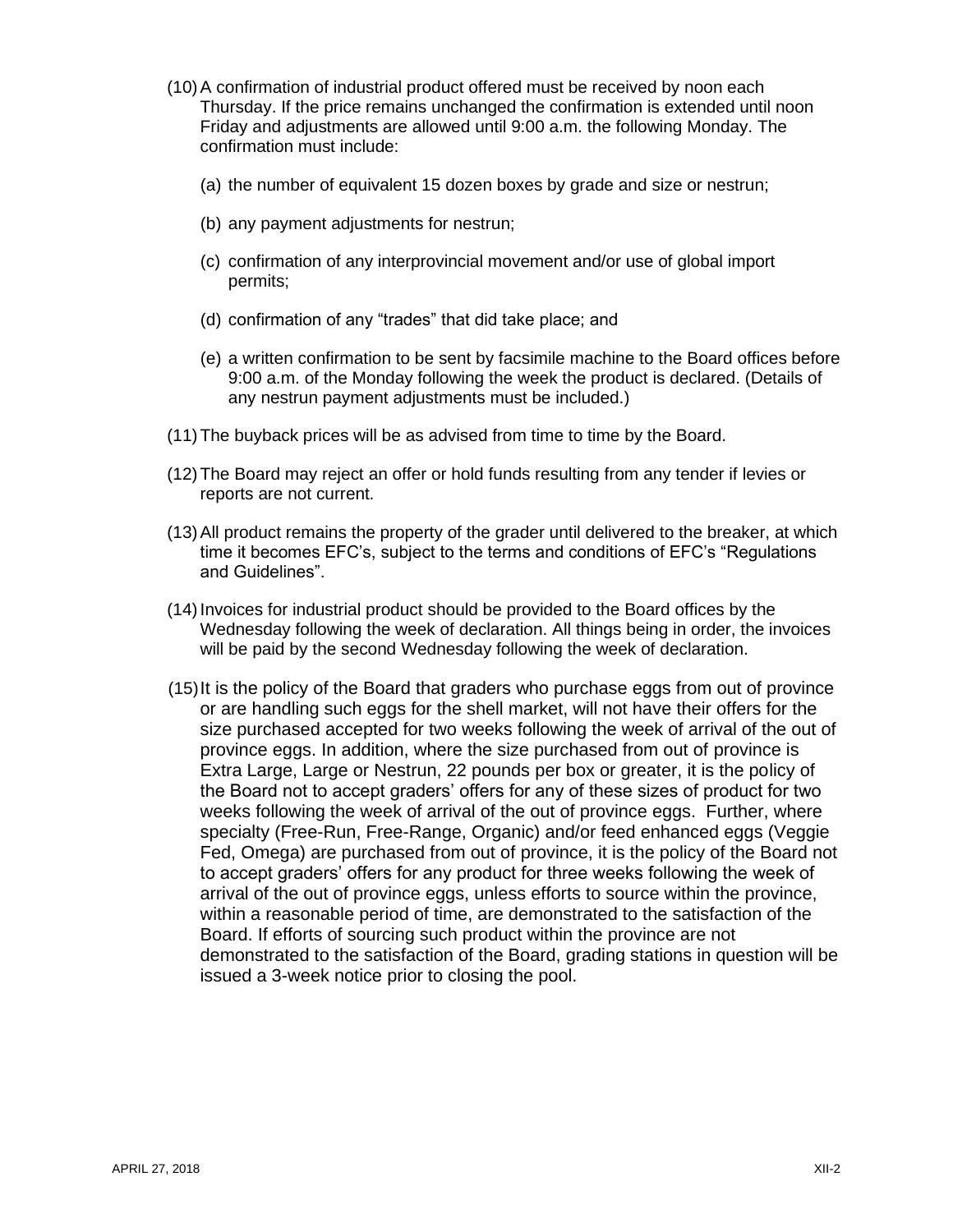### PART XIII - **REPORTING AND INSPECTION**

#### <span id="page-48-1"></span><span id="page-48-0"></span>**1. Commercial Hatching Egg Producer Reporting to Board**

(1) Every Commercial Hatching Egg Producer shall, on or before the 3<sup>rd</sup> day of each month, provide to the Board a copy of each duly completed Agriculture and Agri-Food Canada "Report of Chicken Hatchery Operations" for the weeks ending in the immediately preceding month.

#### <span id="page-48-2"></span>**2. Chick Hatchery Operator Reporting to Board**

(1) Every Chick Hatchery Operator shall, on or before the  $3<sup>rd</sup>$  day of each month, provide to the Board a copy of each duly completed Agriculture and Agri-Food Canada "Report of Chicken Hatchery Operations" for the weeks ending in the immediately preceding month.

#### <span id="page-48-3"></span>**3. Pullet Grower Reporting to Board**

- (1) Every Pullet Grower shall, on or before the  $3<sup>rd</sup>$  day of each month, provide to the Board a copy of each duly completed BC Egg Marketing Board "Report of Pullet Grower Operations" for the weeks ending in the immediately preceding month.
	- (a) this report shall contain the number of pullets sold, breed and production type, who they were sold to and the Production address of the purchaser for all purchasers who are not registered producers.

#### <span id="page-48-4"></span>**4. Chick Sales Agent Reporting to Board**

- (1) Every Chick Sales Agent shall, on or before the  $3<sup>rd</sup>$  day of each month, provide to the Board a copy of each duly completed BC Egg Marketing Board "Report of Layer Chick Sales" for the weeks ending in the immediately preceding month.
	- (a) this report shall contain the number of chicks sold, breed of chick, who they were sold to and the Egg Production Unit address of the purchaser.

#### <span id="page-48-5"></span>**5. Producer-Vendor and Producer-Grader Reporting to Board**

- (1) Every Producer-Vendor and every Producer-Grader shall, prior to 10:00am Friday, of each week, provide to the Board a true and detailed report disclosing, by production type:
	- (a) the number of eggs produced in the immediately preceding week;
	- (b) the number of eggs purchased in the immediately preceding week; and
	- (c) the number of eggs sold in the immediately preceding week;
- (2) Every Producer-Grader shall, prior to 10:00am Friday, of each week, provide to each Producer from whom the Grading Station Operator has received eggs, a true and detailed report disclosing:
	- (a) the total number of eggs received from each barn in the immediately preceding week;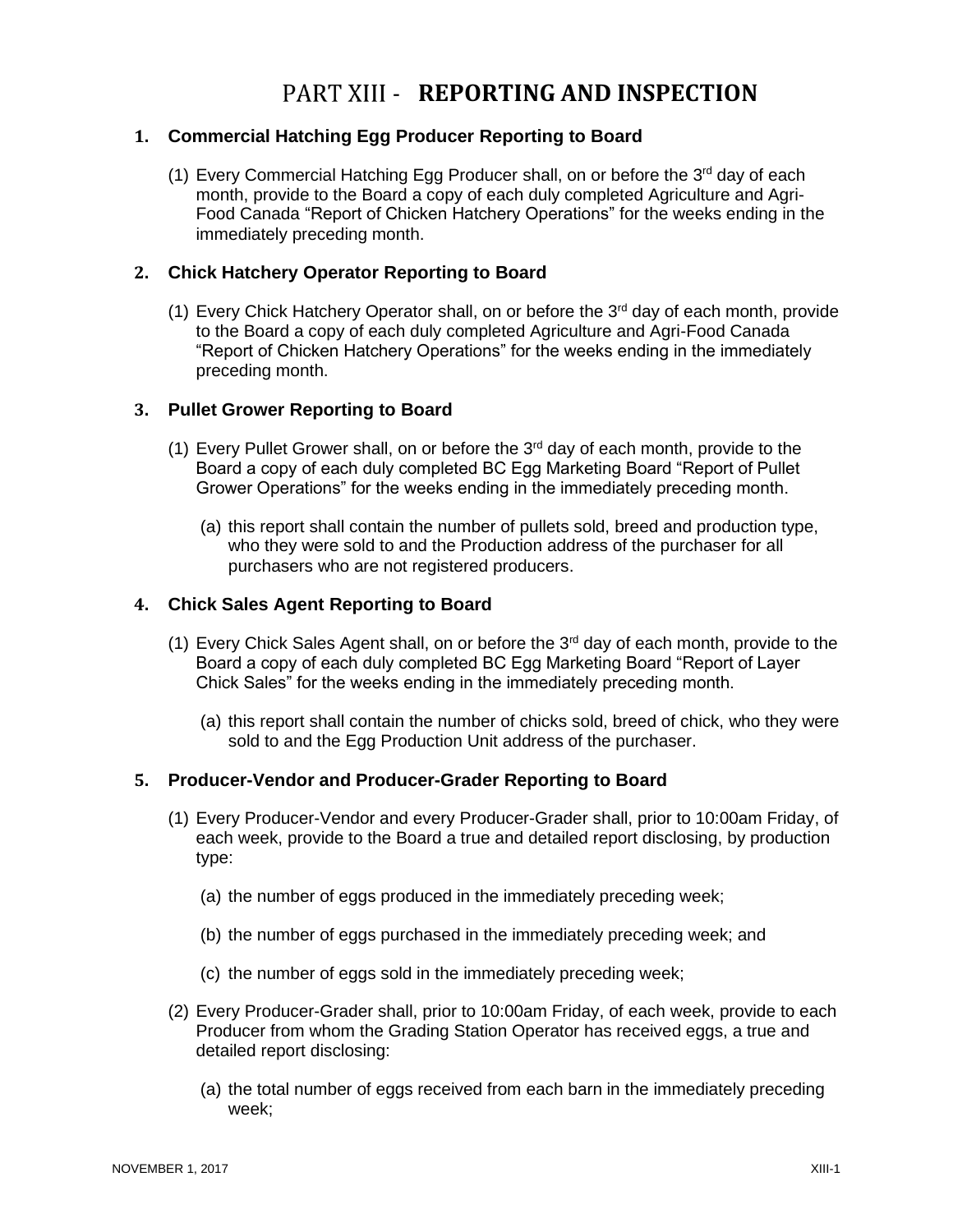- (b) the production category of eggs received from each barn in the immediately preceding week;
- (c) the number of jumbo, extra large, large, medium, small and pee-wee eggs received from each barn in the immediately preceding week;
- (d) the number of cracked eggs originating from each barn in the immediately preceding week;
- (e) the number of broken eggs originating from each barn in the immediately preceding week; and
- (f) the amount paid to the Producer on account of eggs received from each barn in the immediately preceding week.
- (3) Every Producer-Grader shall, prior to 10:00am Friday, of each week, provide to the Board a true and detailed report aggregating the information described in subsections (1) & (2) for all Producers. As well as:
	- (a) the number of eggs imported and from which province/country in the preceding week as well as the production category and size.
	- (b) any additional information as required by the Board from time to time.
- (4) If the information above is not provided, the Board may withhold payments until such time as the information is received.

#### <span id="page-49-0"></span>**6. Grading Station Operator Reporting to Board**

- (1) Every Grading Station Operator shall, prior to 10:00am Friday, of each week, provide to each Producer from whom the Grading Station Operator has received eggs, a true and detailed report disclosing:
	- (a) the total number of eggs received from each barn in the immediately preceding week;
	- (b) the production category of eggs received from each barn in the immediately preceding week;
	- (c) the number of jumbo, extra large, large, medium, small and pee-wee eggs received from each barn in the immediately preceding week;
	- (d) the number of cracked eggs originating from each barn in the immediately preceding week;
	- (e) the number of broken eggs originating from each barn in the immediately preceding week; and
	- (f) the amount paid to the Producer on account of eggs received from each barn in the immediately preceding week.
- (2) Every Grading Station Operator shall, prior to 10:00am Friday, of each week,, provide to the Board a true and detailed report aggregating the information described in subsection (1) for all Producers. As well as: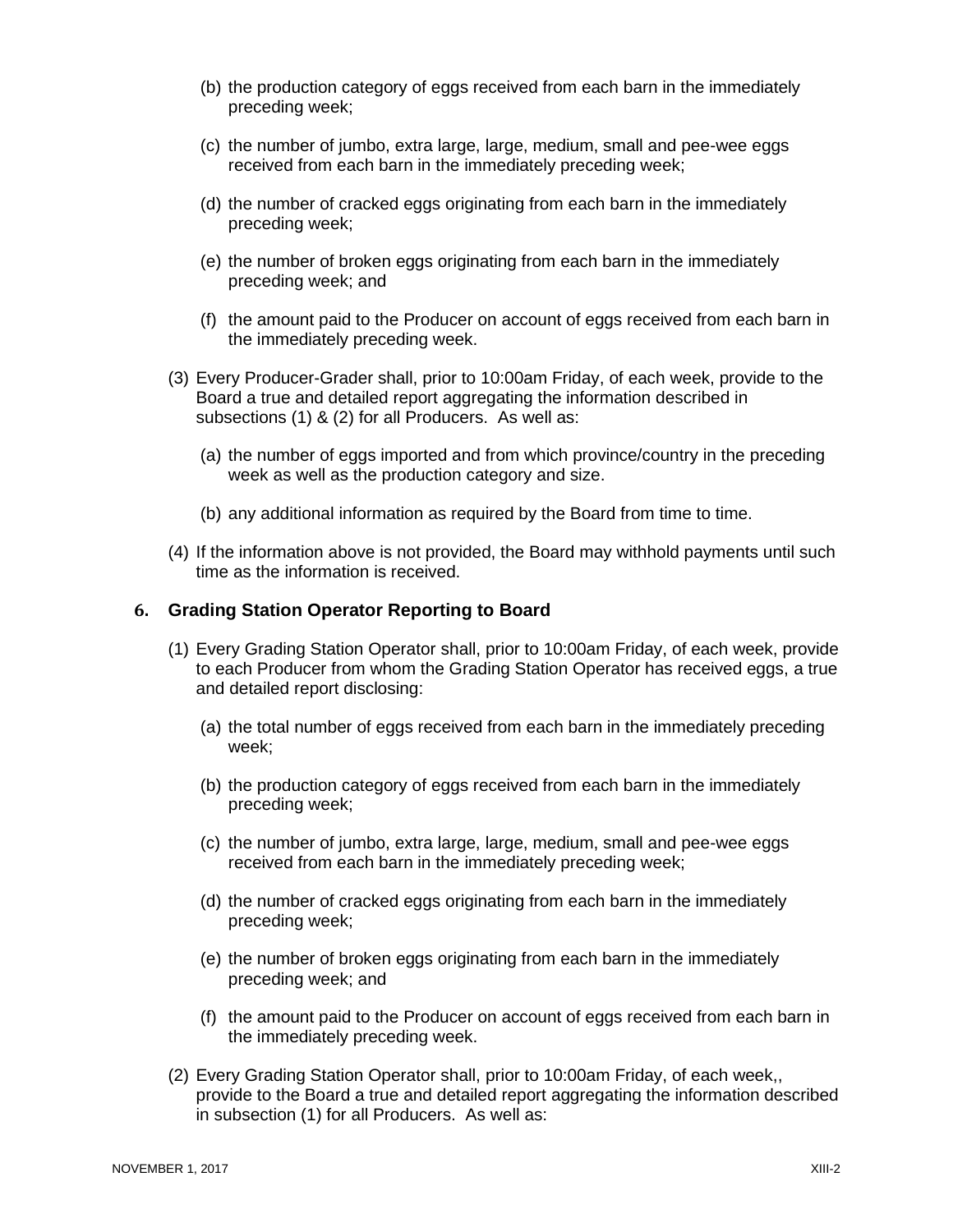- (a) the number of eggs imported and from which province/country in the preceding week as well as the production category and size.
- (b) any additional information as required by the Board from time to time.
- (3) If the information above is not provided, the Board may withhold payments until such time as the information is received.

#### <span id="page-50-0"></span>**7. Fowl Slaughter Reporting to Board**

(1) Every Person who operates a Government Registered Poultry Processing Plant shall, on or before the 15<sup>th</sup> day of each month, provide to the Board a true and detailed report disclosing the number of spent Layers received from each Producer in the immediately preceding month.

#### <span id="page-50-1"></span>**8. Books, Records and Accounts**

- (1) Every Producer, Producer-Vendor, Producer-Grader, Commercial Hatching Egg Producer, Grading Station Operator, Breaker, Chick Hatchery Operator and Chick Sales Agent, and every other Person engaged in the Marketing of Regulated Product, shall keep complete and accurate books, records and accounts of all matters relating to the production, transportation, packing, storage and Marketing of Regulated Product.
- (2) All books, records and accounts required to be kept under subsection (1) must be retained for a period of three years and shall be available for inspection by:
	- (a) the Board;
	- (b) any officer or auditor of the Board; and
	- (c) any other Person as may be authorized by the Board from time to time to make an inquiry, report or corrective action request.

#### <span id="page-50-2"></span>**9. Licensees to Furnish Information and Permit Inspection**

- (1) Every Producer, Producer-Vendor, Producer-Grader, Commercial Hatching Egg Producer, Grading Station Operator, Breaker, Chick Hatchery Operator and Chick Sales Agent, and every other Person engaged in the Marketing of Regulated Product, shall, upon request, furnish to the Board, or to any officer or auditor of the Board, or to any other Person as may be authorized by the Board from time to time to make an inquiry, report or corrective action request, any information or documentation relating to the production, transportation, packing, storage and Marketing of Regulated Product.
- (2) Every Person licensed by the Board shall make specific answers to any questions submitted to that Person by the Board, or by any officer or auditor of the Board, or by any other Person as may be authorized by the Board from time to time to make an inquiry, report or corrective action request.
- (3) Every Person licensed by the Board shall permit the Board, or any officer or auditor of the Board, or any other Person as may be authorized by the Board from time to time to make an inquiry, report or corrective action request, to search vehicles in which the Regulated Product is transported, and to inspect all Farm or business premises owned, occupied or controlled by such licensed Person.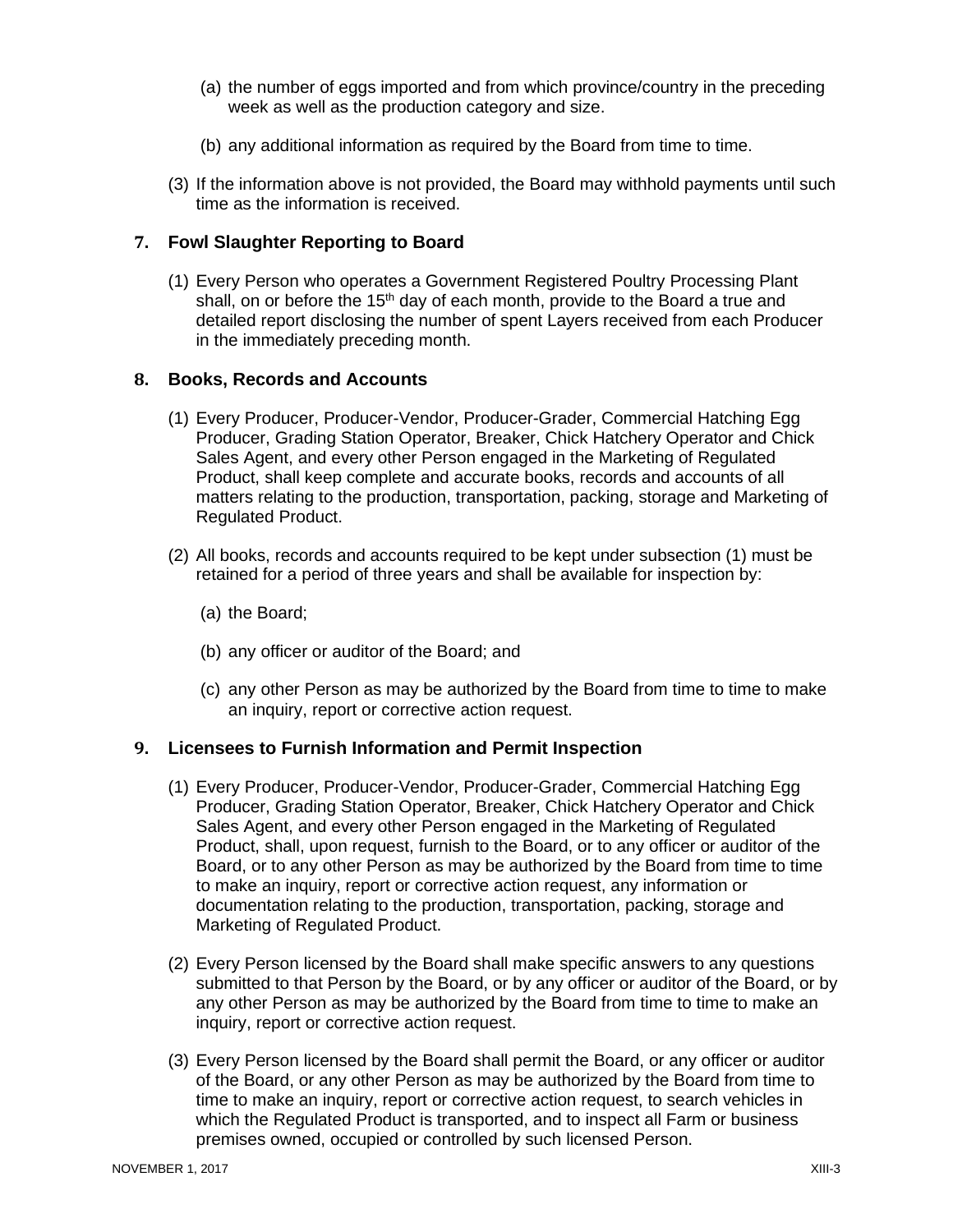### PART XIV - PROHIBITIONS

#### <span id="page-51-1"></span><span id="page-51-0"></span>**1. Producer**

- (1) No Person shall engage in the production of Regulated Product for Marketing unless that Person is:
	- (a) a Registered Producer who is the holder of a Valid Licence issued by the Board and has an Issuance of Layer Quota in accordance with the Orders of the Board; or
	- (b) an Unregistered Producer
- (2) No Person shall Market Regulated Product to a Person who does not hold a Valid Licence.
- (3) No Producer shall purchase or acquire Pullets other than from a Person who is the holder of a Valid Licence unless due to exceptional circumstances and with prior approval of the Board.

#### <span id="page-51-2"></span>**2. Grading Station Operator**

- (1) No Person shall act as a Grading Station Operator unless that Person is the holder of a Valid Licence issued by the Board.
- (2) No Grading Station Operator shall receive Regulated Product from a Producer who is not:
	- (a) a Registered Producer who is the holder of a Valid Licence issued by the Board and has an Issuance of Layer Quota in accordance with the Orders of the Board; or
	- (b) an Unregistered Producer

#### <span id="page-51-3"></span>**3. Breaker**

- (1) No Person shall act as a Breaker unless that Person is the holder of a Valid Licence issued by the Board.
- (2) No Breaker shall receive Regulated Product from a Producer who is not:
	- (a) a Registered Producer who is the holder of a Valid Licence issued by the Board and has an Issuance of Layer Quota in accordance with the Orders of the Board; or
	- (b) Unregistered Producer; or
	- (c) A Commercial Hatching Egg Producer; or
	- (d) A Chicken Hatching Egg Producer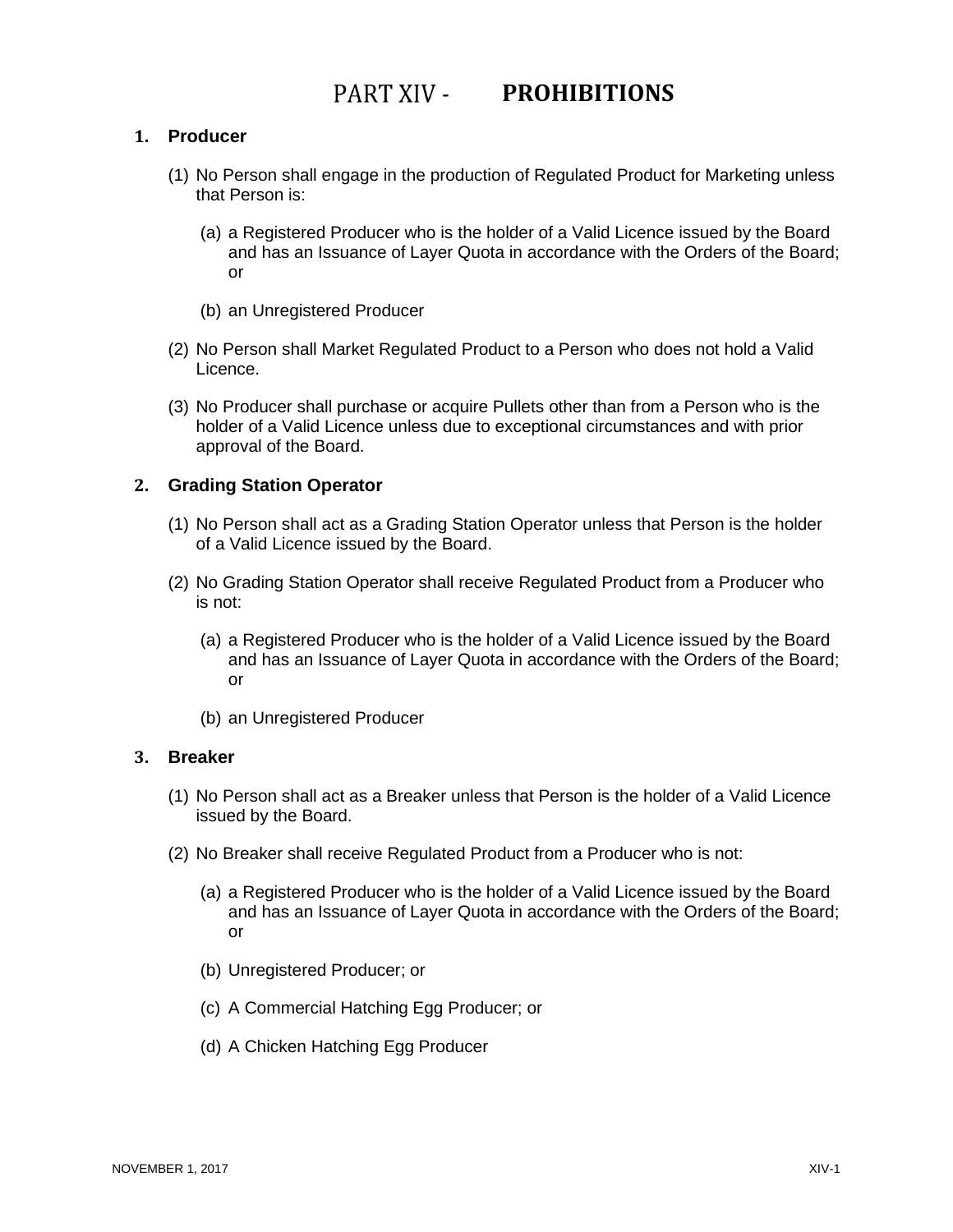### PART XV - **FAILURE TO COMPLY**

#### <span id="page-52-1"></span><span id="page-52-0"></span>**1. Suspension or Cancellation**

(1) In addition to any other remedies available to the Board in respect of a contravention of an Order of the Board or other applicable legislation and regulation, the Board may suspend or cancel the licence or permit held by, or quota allotted to, a Person determined by the Board to be in contravention.

#### <span id="page-52-2"></span>**2. General Non-compliance**

Unless there is a reason to act otherwise, the Board will endeavor to use the following approach:

- (1) Upon initial notification of the non-compliance, the Board will work with the producer to determine a reasonable timeframe to correct the non-compliance. This initial notification may be the audit report or other notification/letter from the Board office.
- (2) If the deadline has passed and the non-compliance has not been corrected, a second warning will be issued to the producer stating that they have 30 days to correct the deficiency or their license may be revoked in accordance with Part II of the Consolidated Orders.
- (3) If the second deadline passes and sufficient progress has not been made to correct the deficiency, revoke the producer's license until such time as the deficiencies have been corrected. For the first 30 days that the producer's license is revoked, all product will be diverted to the breaker and the producer shall be paid breaker price. Board staff will attend the farm on a regular basis (daily or weekly depending on the severity of the problem) in order to ensure that the hens are being properly cared for and the producer is making progress towards completing their corrective actions.
- (4) If after 30 days of receiving breaker price, the producer has not corrected the deficiencies the producer will no longer receive payment for their product, Board staff will arrange to have the farm depopulated and all quota will be cancelled.

#### <span id="page-52-3"></span>**3. Non-compliance related to Animal Care**

Unless there is a reason to act otherwise, the Board will endeavor to use the following approach:

- (1) Upon initial notification of a non-compliance where hens are caused to be in distress the producer will be provided with written notice and given 24 hours to correct the deficiency.
- (2) If the deadline has passed and the non-compliance has not been corrected, a second warning will be issued to the producer stating that they have 24 hours to correct the deficiency or their license will be revoked in accordance with Part II of the Consolidated Orders.
- (3) If the second deadline passes and sufficient progress has not been made to correct the deficiency, the producer will be sent notice, by registered mail, of the Board's intention to revoke that producer's license. This notice will include the date, time and place of the Board hearing. Board staff will arrange to have the farm depopulated and all quota will be cancelled two weeks after the date on the registered letter.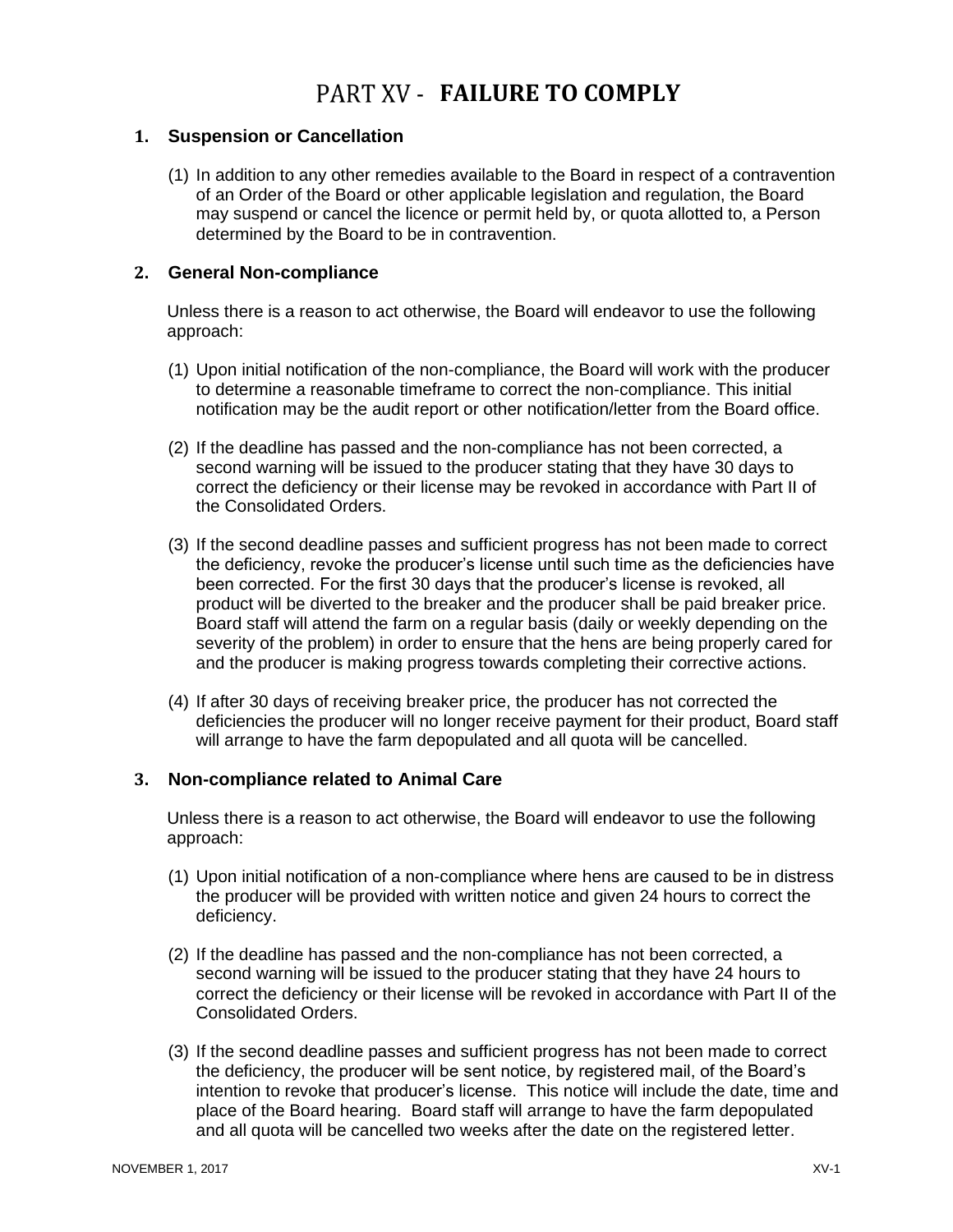### <span id="page-53-0"></span>**4. Operational Standards**

(1) Any Producer who fails to comply with the Operational Standards will be ineligible to use quota credits or to place additional Layer Quota acquired by purchase or otherwise.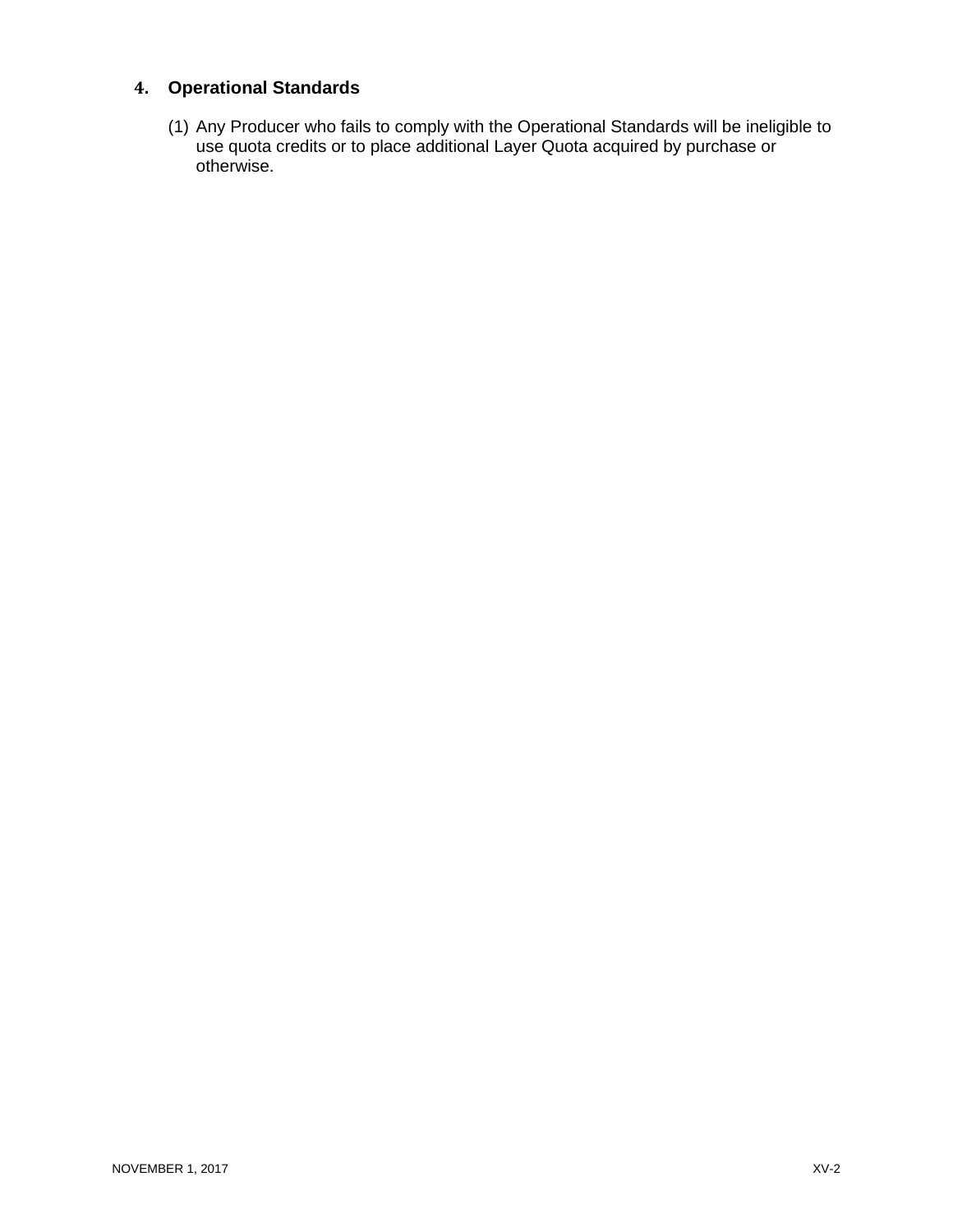### PART XVI - SPECIALTY COMMITTEE

#### <span id="page-54-1"></span><span id="page-54-0"></span>**1. Committee**

- (1) The Specialty Committee is hereby continued and is composed of:
	- (a) 1 voting Registered Producer representative engaged in the production of a COABC certified organic Specialty Egg Class (who is not a Member of the Board) appointed by the Board;
	- (b) 1 voting Registered Producer representative engaged in the production of a free run Specialty Egg Class (who is not a Member of the Board) appointed by the Board;
	- (c) 1 voting Registered Producer representative engaged in the production of a free range Specialty Egg Class (who is not a Member of the Board) appointed by the Board;
	- (d) 1 voting Registered Producer representative engaged in the production of any Specialty Egg Class (who is not a Member of the Board) appointed by the Board;
	- (e) 1 voting COABC certified Breaker, Grading Station Operator or Producer-Grader representative engaged in the processing of any Specialty Egg Class appointed by the Board;
	- (f) 1 voting Breaker, Grading Station Operator or Producer-Grader representative engaged in the processing of any Specialty Egg Class appointed by the Board;
	- (g) 1 non-voting observer (who is a Member of the Board) who shall be the independent Chair of the Committee.
- (2) All appointments to the Committee:
	- (a) shall be communicated by the Board in writing to the Person or representative so appointed; and
	- (b) shall be held at the pleasure of the Board.
- (3) The Committee shall designate a Vice-Chair from among the appointees.

#### <span id="page-54-2"></span>**2. Duties of the Committee**

- (1) The Committee shall advise the Board, upon the request of the Board, or upon the initiative of the Committee, concerning any of the following matters:
	- (a) policy concerning specialty markets and specialty production;
	- (b) specialty egg supply, demand, pricing and levies;
	- (c) periodic allocations from EFC;
	- (d) policies and procedures concerning the distribution of allocation among specialty egg quota holders;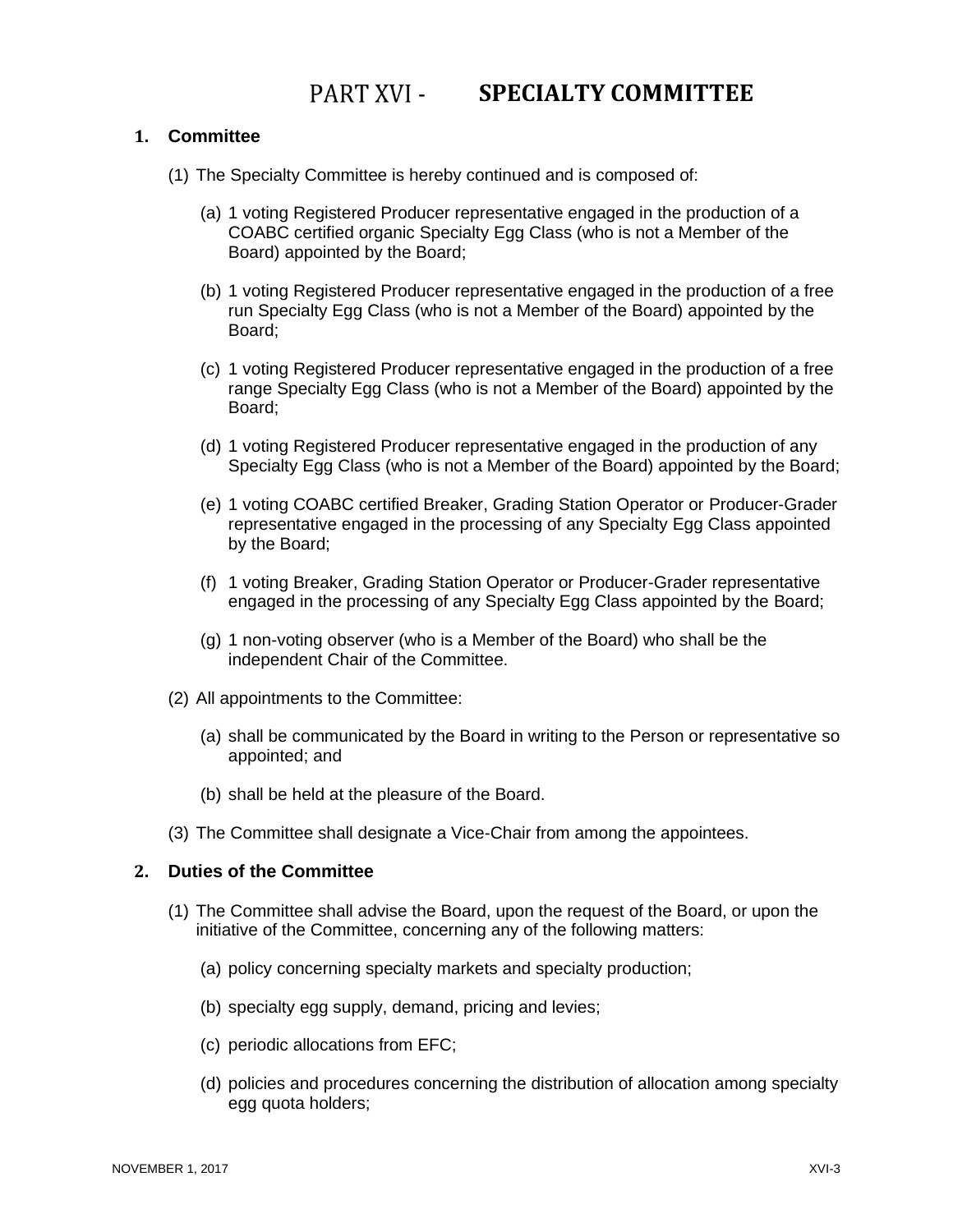- (e) whether new innovative products meet the criteria in order to be designated as a Specialty Egg;
- (f) when and where exemptions may be warranted;
- (g) the development of on-farm food safety and biosecurity protocols appropriate for specialty Producers.

#### <span id="page-55-0"></span>**3. Procedures**

- (1) Meetings of the Committee:
	- (a) shall be conducted in accordance with Roberts Rules except where varied herein;
	- (b) shall be held at the Board's offices, and the Board will provide its board room and the secretariat at no cost, upon reasonable notice;
	- (c) shall be recorded in minutes approved by the Committee.
- (2) A quorum of the Committee shall be four appointees and shall include:
	- (a) the Chair or Vice-Chair;
	- (b) one Registered Producer representatives;
	- (c) one Breaker, Grading Station Operator or Producer-Grader representative; and
	- (d) one other appointee.
- (3) Voting shall be by simple majority.

#### <span id="page-55-1"></span>**4. Manner of Providing Advice**

- (1) The Committee shall endeavour to provide advice to the Board in the form of a written unanimous recommendation.
- (2) Where the Committee is unable to formulate a unanimous recommendation, the Chairperson of the Committee shall provide to the Board a written position report detailing the majority and minority positions of the Committee members, and the number of votes cast in favour of each such position.

#### <span id="page-55-2"></span>**5. Time**

(1) Where the Board has requested the advice of the Committee, the Committee shall provide its advice, whether by way of a written unanimous recommendation or by way of a written position report, within such period of time as the Board may request.

#### <span id="page-55-3"></span>**6. Remuneration**

- (1) The Board may at its discretion pay a per diem to member of the Committee.
- (2) The Board will pay the reasonable out of pocket expenses of members of the Committee at the rates provided for in the Board employee's union contract.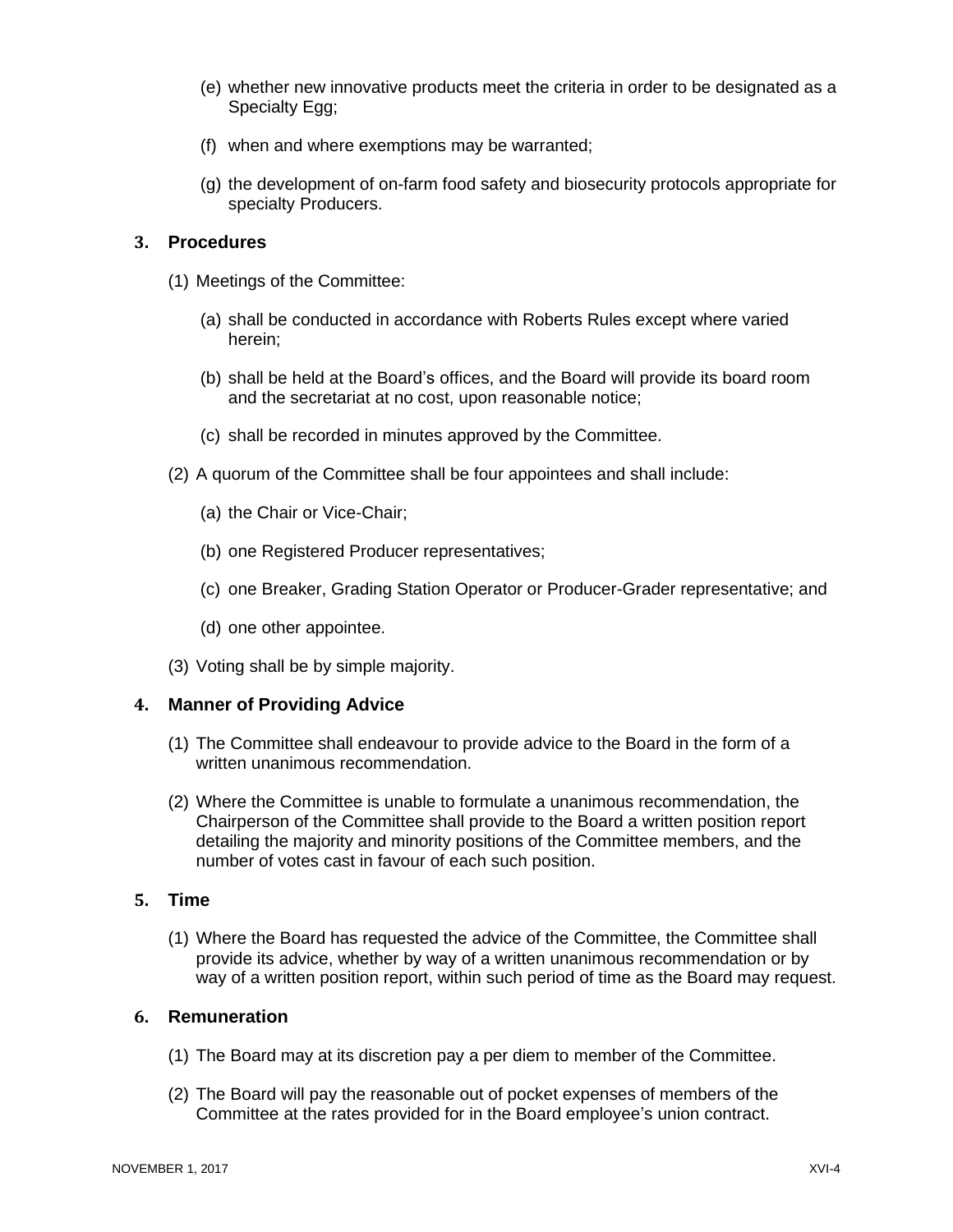### PART XVII - REVIEW PROCESS

#### <span id="page-56-1"></span><span id="page-56-0"></span>**1. General Information**

The Board may, in its sole discretion, review a decision or determination of the Board if a review is requested by a Person that is directly affected by the decision of the Board.

- (1) A Registered Producer aggrieved or dissatisfied with an order, decision or determination of the Board may request a review by the BOD.
- (2) All requests for review must be received by the Board in writing within 45 days of the decision being made available (by mail, email or posted minutes) to the Registered Producer by the Board. The written request must include the following:
	- (a) the decision being reviewed.
	- (b) why the decision should be changed.
	- (c) the outcome requested of the BOD.
	- (d) A SAFETI Analysis on the requested outcome. A guidance document on the SAFETI principles can be found on the BC FIRB website: http://www2.gov.bc.ca/assets/gov/british-columbians-ourgovernments/organizational-structure/boards-commissions-tribunals/bc-farmindustry-review-board/6\_\_guidance\_principles.pdf
- (3) Upon receipt of the review request the Board will:
	- (a) send the producer a letter acknowledging receipt of the review request
	- (b) arrange for a hearing of the review at the next available Board meeting, usually within 60 days of receiving the notice of the review. The producer may be requested to be present.
- (4) The Person requesting the review will be notified of the outcome of the review within 30 days of the review.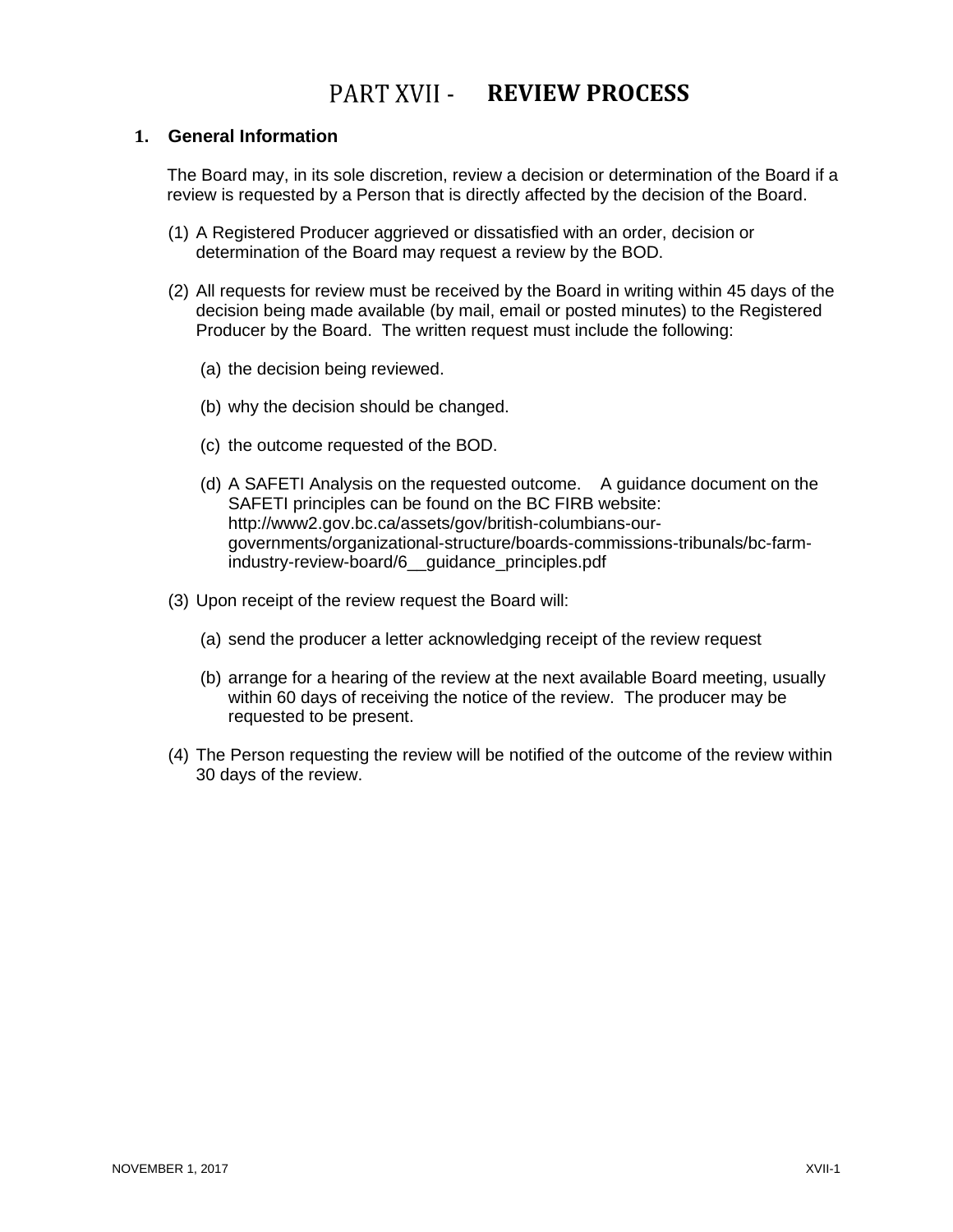### **PART XVIII - MISCELLANEOUS**

#### <span id="page-57-1"></span><span id="page-57-0"></span>**1. Revocation and Transition**

- (1) This Consolidated Order supersedes and replaces all Orders made by the Board prior to the effective date hereof and all such prior Orders are hereby revoked, but such revocation shall not affect any contraventions committed or any penalties incurred under the Orders so revoked.
- (2) From time to time, situations may arise due to exceptional circumstances that requires the Board to vary from the Orders. Such decisions may be made provided they follow SAFETI principles.

#### <span id="page-57-2"></span>**2. Commencement**

(1) This Consolidated Order comes into effect on November 1, 2017

DATED AT ABBOTSFORD, BRITISH COLUMBIA, THIS 5th DAY OF OCTOBER, 2017.

BRITISH COLUMBIA EGG MARKETING BOARD

JWB-081

\_\_\_\_\_\_\_\_\_\_\_\_\_\_\_\_\_\_\_\_\_\_\_\_

J.W. Brad Bond **Chair**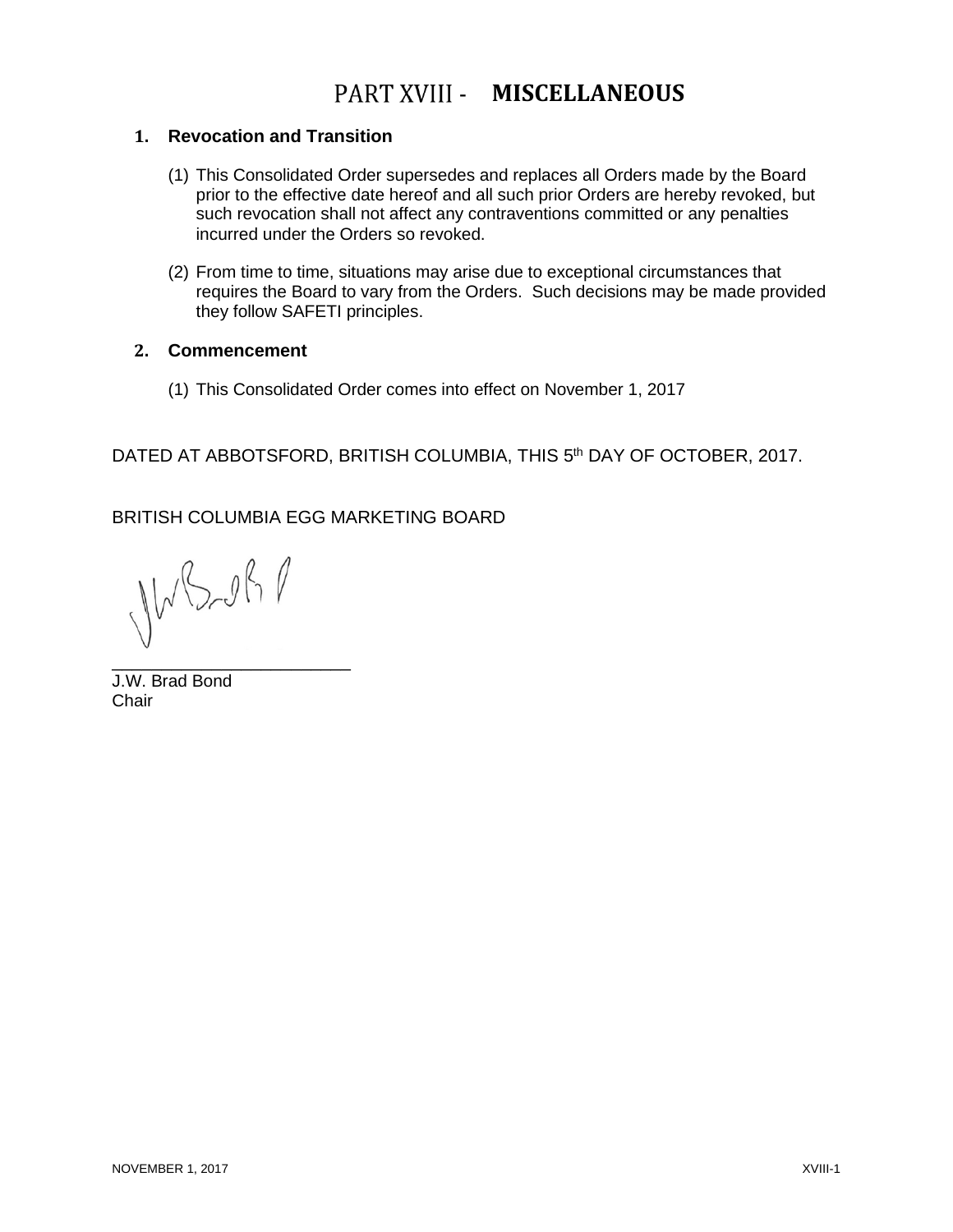#### **SCHEDULE 1 TO THE BRITISH COLUMBIA EGG MARKETING BOARD CONSOLIDATED ORDER**

#### **Election Rules and Procedures 1**1

#### **Board Electoral Model**

- 1. (1) The British Columbia Egg Marketing Board (BCEMB) consists of:
	- (a) a chair appointed by the Lieutenant Governor in Council; and
	- (b) four members who are registered producers, elected by registered producers.
	- (2) The term of office of an elected member is three years. Terms are staggered so that an election will occur every year.
	- (3) An election for each member position will be conducted every three years. An elected member's term begins as of the Annual General Meeting and an elected member may serve until a successor is elected. An elected member may stand for election in the year that his/her term expires.

#### **Election Officer**

2. The Board will appoint a person or firm who is independent of the egg industry and the Egg Board staff to oversee the election and certify the results. The Election Officer will receive and validate all nomination forms and ballots. The Election Officer will also open and count ballots in the presence of any appointed Scrutineers.

#### **Notice of Election**

3. Notice of election and nomination forms will be distributed by the Election Officer to registered producers no less than 40 days before the scheduled AGM.

#### **Eligibility to Vote**

4. To be eligible to vote in an election, a producer must be a registered producer <sup>2</sup> and must be so qualified as at the day the election ballots are mailed.

<sup>&</sup>lt;sup>1</sup> Parts of these Election Rules and Procedures paraphrase certain provisions of the British Columbia Egg Marketing Scheme, 1967 (B.C. Reg. 173/67) and the Natural Products Marketing (BC) Act Regulations (B.C. Reg. 328/75) (collectively, the "Regulations"). These provisions should be read in the context of the Regulations in which they appear. Further, the Regulations are subject to change from time to time. In the event of any conflict between the Regulations and these Rules and Procedures, the Regulations will govern. Persons who need to rely on the text of these Rules and Procedures for legal or other purposes should also review the Regulations.

<sup>&</sup>lt;sup>2</sup> Subsection 3(p) of the Natural Products Marketing (BC) Act Regulations (B.C. Reg. 328/75) provides that every partnership or corporation qualified to vote under any scheme will in writing appoint a person to vote in its behalf and will file with the marketing board, commission or returning officer a copy of such appointment.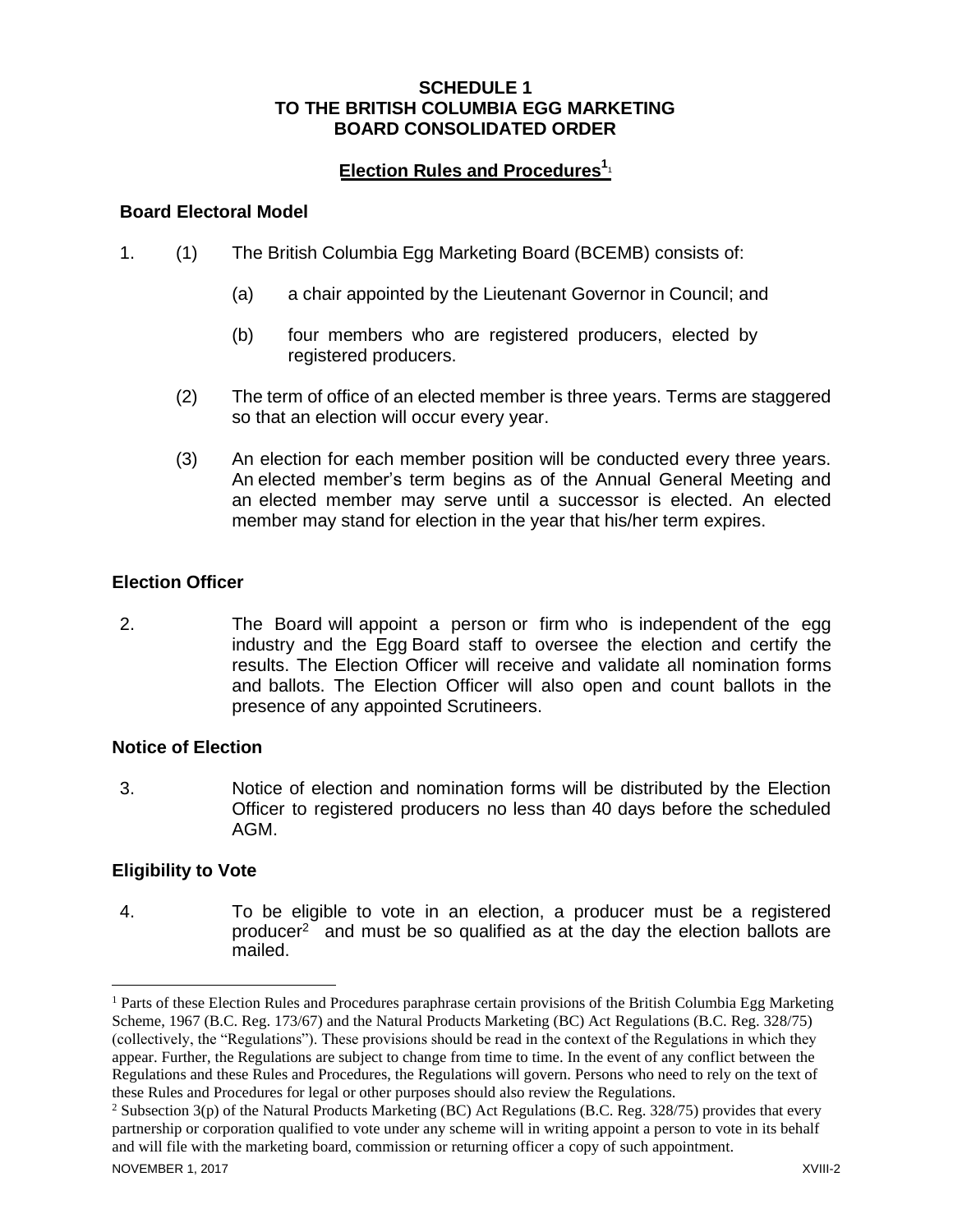#### **Eligibility for Nomination, Election or Office**

- 5. (1) An individual is not eligible for nomination, election or office as an elected member unless:
	- (a) the nomination is endorsed in writing by not less than 5 registered producers and that only one endorsement is allowed per registered producer number;
	- (b) the individual consents in writing to be nominated as a candidate for election;
	- (c) the individual is a registered producer holding quota in any region, or the appointed representative of a partnership that is a registered producer holding quota in any region, or the appointed representative of a corporation that is a registered producer holding quota in any region;
	- (d) the individual, or the firm or corporation, that is the registered producer is in good standing with all applicable orders made by the British Columbia Egg Marketing Board; and
	- (e) the individual is a Canadian citizen or has permanent resident status and at least nineteen (19) years of age.
	- (2) It is preferred that an individual nominated for election or office has experience in egg production.
	- (3) The Election Officer will allow 15 working days from the date the nomination forms are sent (post or electronically transmitted) to the close of nominations. The signed nomination form must be submitted to the Election Officer by 4:00 p.m. on the day nominations close either by post, courier, or electronically transmitted (fax or scanned attachment to the email).
	- (4) The Election Officer will validate the nomination forms by verifying that the signers are registered producers holding quota or the appointed representative of a partnership or corporation. Each valid nominee will be informed by the Election Officer that upon election to the BCEMB, a signed declaration must be provided that identifies any offices and directorships currently held by the producer. Where a producer holds an office or directorship that may result in a persistent conflict of interest that could substantially impair the producer's ability to fulfill his or her obligations as an elected member of the BCEMB, the BCEMB may require that producer to undertake to divest himself or herself from such office or directorship.

#### **Producer Register**

6. (1) A registered producer is a person owning layers in British Columbia and registered under the Scheme. To be entered in the BCEMB Register of Producers and thereby be registered under the Scheme, a person owning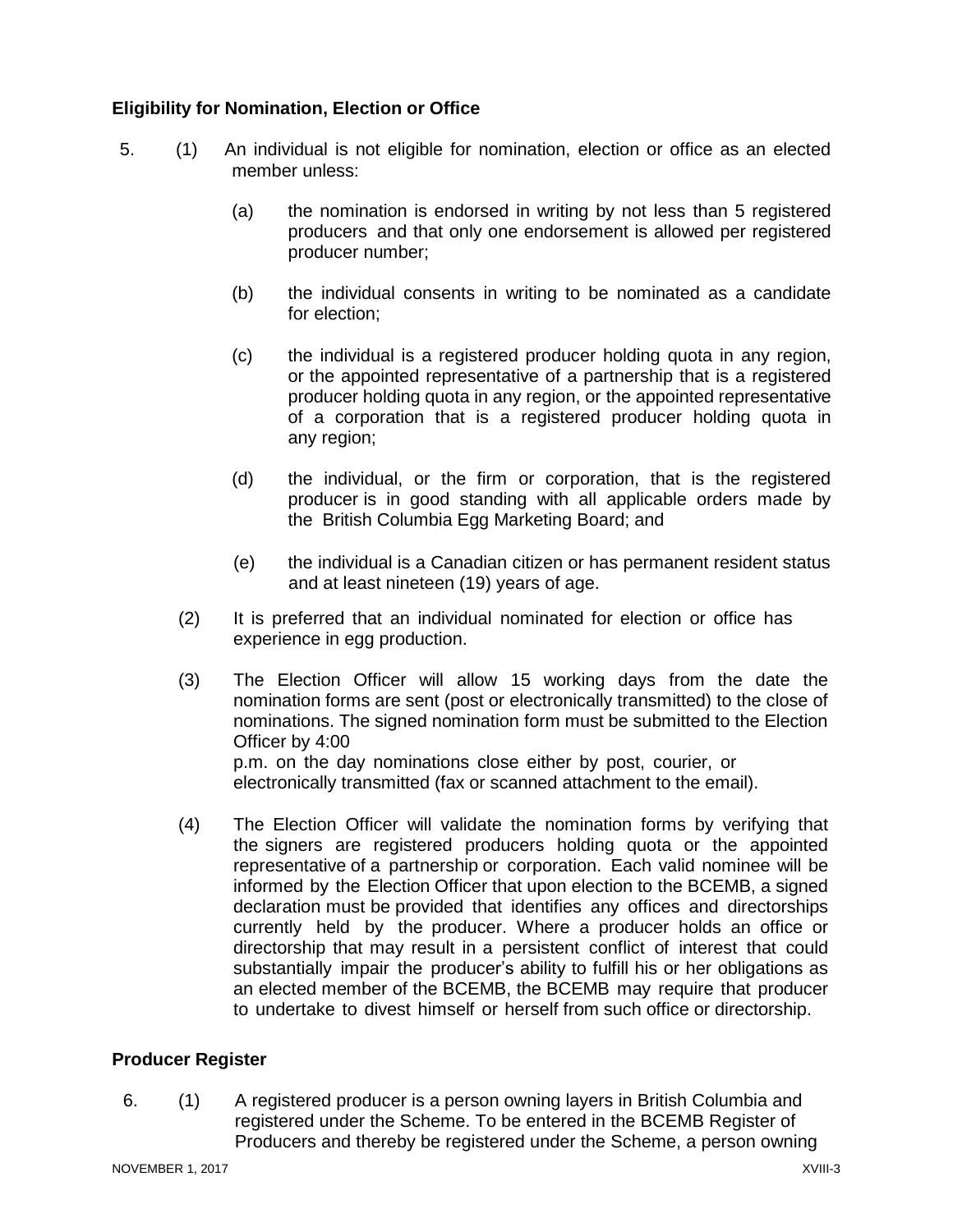layers in British Columbia, must hold quota in British Columbia.

- (2) The Board will at all times maintain a current and accurate register of producers in accordance with the requirements in the Scheme. The register will be open to inspection to any registered producer during regular business hours, and an up-to-date copy of the register shall be sent to any registered producer on request.
- (3) A registered producer will be conclusively deemed to have received a notice, ballot or other thing required to be delivered in respect of an election where it is sent to the registered producer's last email address registered with the Board, and a failure to receive such notice, ballot or other thing does not invalidate the election. A registered producer must advise the Election Officer of his/her choice not less than one week before the published mailing date of the election materials. Unless the Election Officer is informed that the registered producer wishes to receive election material by post, the registered producer will receive all correspondence electronically.
- (4) Inadvertent omission to mail a notice, ballot or other thing required to be mailed in respect of an election does not invalidate the election.

#### **Voting**

- 7. (1) If the number of nominations does not exceed the number of positions open for election, then the nominees will be elected by acclamation.
	- (2) If there are more nominations than positions open for election, then registered producers will be advised of the election and of the voting procedures. Only one ballot can be cast per registered producer number.
	- (3) The Board has approved both online voting and voting by paper ballots. The online system approved by the Board meets appropriate security, safety, and ease of use requirements.
	- (4) The Election Officer shall advise registered producers of the voting options available. To vote by paper ballot, a registered producer must advise the Election Officer of his choice not less than one week before the published mailing date of the ballots. Unless the Election Officer is informed that the registered producer wishes to vote by paper ballot, the registered producer will vote online.
	- (5) Registered producers voting by paper ballot will receive a voting package from the Election Officer containing the following items:
		- an election ballot
		- one small blank envelope, and
		- one pre-printed envelope (addressed to the Election Officer)
	- (6) Registered producers voting online will be sent an individual email from the Election Officer on the same date ballots are to be mailed. The email will include all instructions on how to vote online.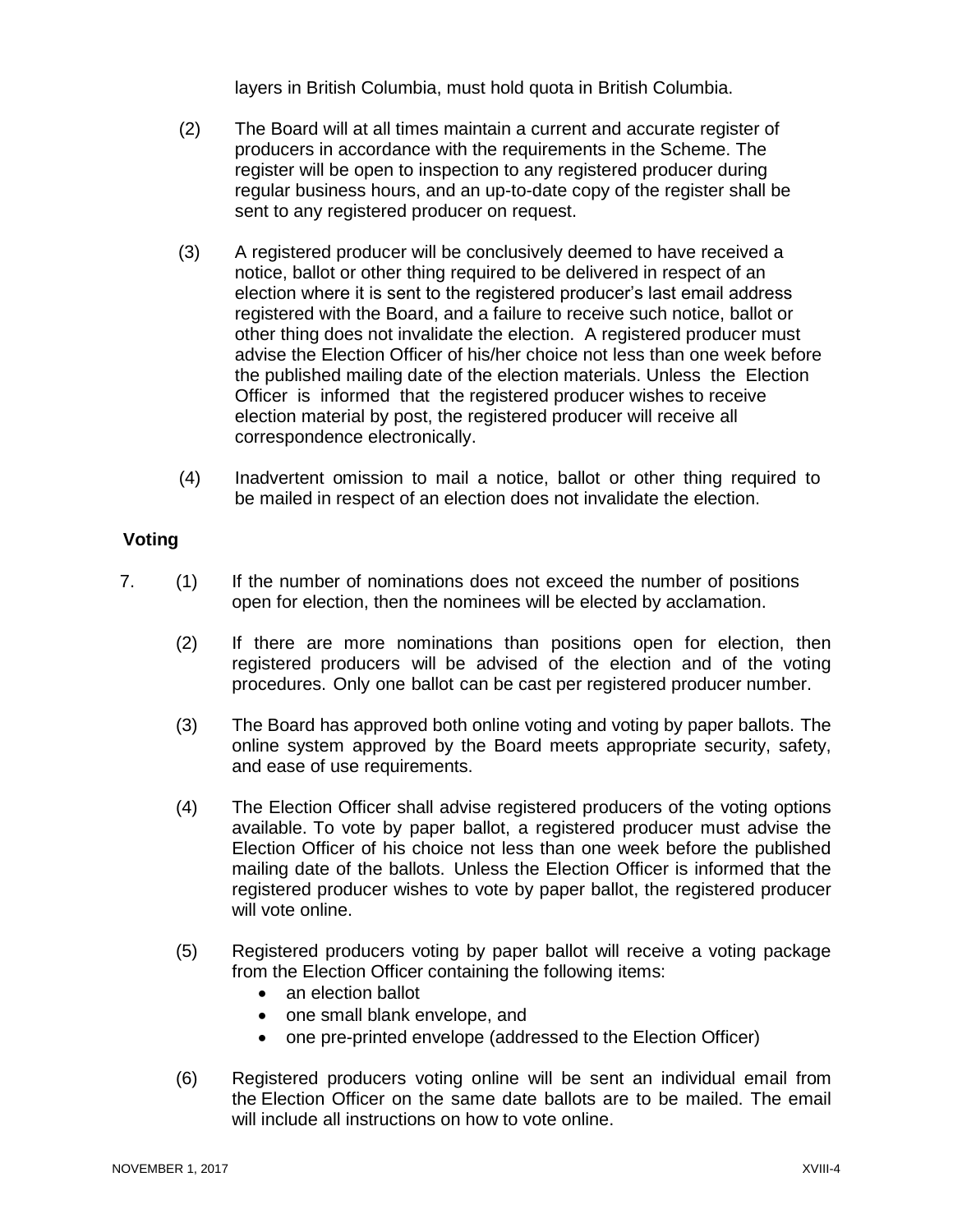- (7) When submitting paper ballots, the registered producer must mark clearly on the ballot his or her choice.
	- place the ballot into the small blank envelope provided and seal the envelope
	- avoid making any identifiable marks on the small bland envelope
	- insert the small envelope (containing the marked ballot) into the larger pre- printed envelope and seal the envelope
	- write the producer number and sign in the space provided on the pre- printed envelope
- (8) Any ballot received without an eligible producer number and signature on the outside envelope will be considered a spoiled ballot. If more than one ballot is cast for an eligible producer number, all such ballots will be considered spoiled.
- (9) The Election Officer will allow 15 working days from the date ballots are mailed to the date ballots must be received. Ballots must be received at the office of the Election Officer by the established deadline. Ballots received after the deadline will not be counted.
- (10) Proxy voting is not allowed, except to the extent specifically required under subsection 3(p) of the Natural Products Marketing (BC) Act Regulations (B.C. Reg. 328/75).

#### **Ballot Count**

8. All ballots will be received and validated by the Election Officer. Candidates must advise the Election Officer if they choose to have a personally appointed scrutineer present. The date for counting the ballots will be no later than one week before BCEMB's AGM and notice of the date will be given to scrutineers who have expressed interest in being present for the vote count. The valid ballots will be opened and counted by the Election Officer and any scrutineers. The scrutineers may include one or more representatives from the British Columbia Egg Producers' Association.

#### **Election Outcome**

- 9. (1) The candidate receiving the highest number of votes will be elected to the BCEMB. In the event of a two-way tie for the highest number of votes, all ballots will be recounted. If a recount confirms the tie result, the BCEMB chair will cast the deciding vote.
	- (2) The Election Officer will contact all candidates and notify them of the election outcome. A written report prepared by the Election Officer will be submitted to the BCEMB and B.C. Farm Industry Review Board (BCFIRB) upon completion of the election. The first BCEMB Producer Update mailed to all registered producers after the election will announce the outcome. The Election Officer will present his report to the membership at the Annual General Meeting immediately following the election.
	- (3) All ballots will be kept by the Election Officer until the BCEMB passes a motion for destruction.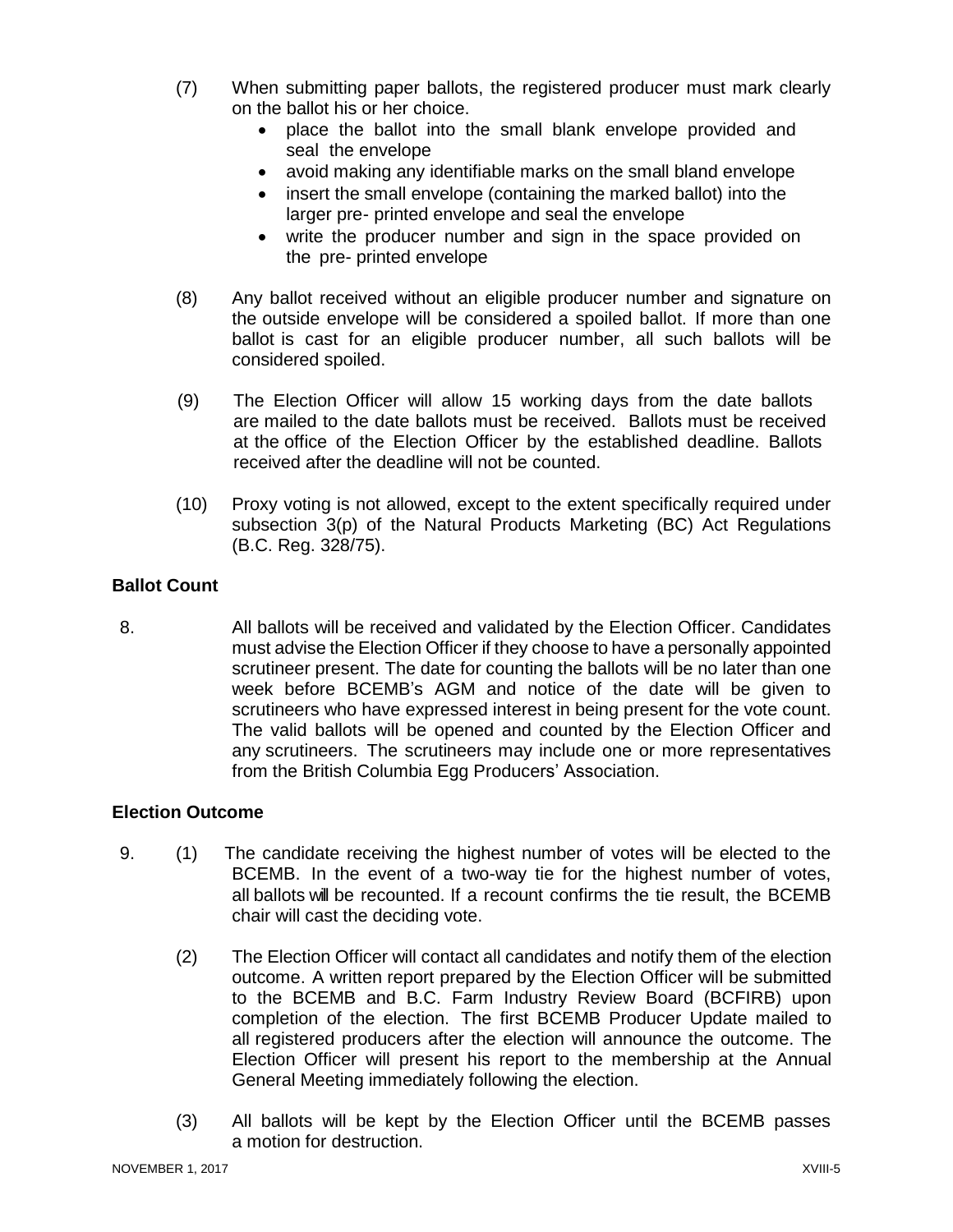#### **Executive**

10. The BCEMB shall elect a vice-chair and secretary at its first meeting following an election.

#### **Terms of Office**

- 11. (1) An elected member of the BCEMB ceases to hold office when:
	- (a) a successor is elected;
	- (b) the person is convicted of any offence under the Natural Products Marketing (BC) Act or the Scheme;
	- (c) the person resigns in writing; or
	- (d) the member is absent from the province for three consecutive months, or fails to attend to his or her duties for three consecutive months, without permission from the Board and the position is declared vacant by the remaining board members.
	- (2) If a vacancy occurs by reason of death or any of the above circumstances, the remaining members may choose to:
		- (a) continue with a vacant position,
		- (b) If the remaining members constitute a quorum, appoint someone to fill the vacancy until the term is completed, subject to BCFIRB approval,
		- (c) If there are insufficient members to constitute a quorum, request that BCFIRB fill any vacancies in the membership, or
		- (d) hold a special by-election to elect a replacement for the remainder of the term.

#### **Review Process**

- 12. The election rules and procedures shall be reviewed not later than December 31, 2022. The BCEMB will also review the Election Rules and Procedures upon:
	- (a) receipt of a written request from the BC Egg Producers Association,
	- (b) receipt of written request by 20 registered producers, or
	- (c) upon the passing of a motion requesting a review at an Annual General Meeting of the registered producers.

Any changes to the Election Rules and Procedures must be approved by BCFIRB prior to implementation.